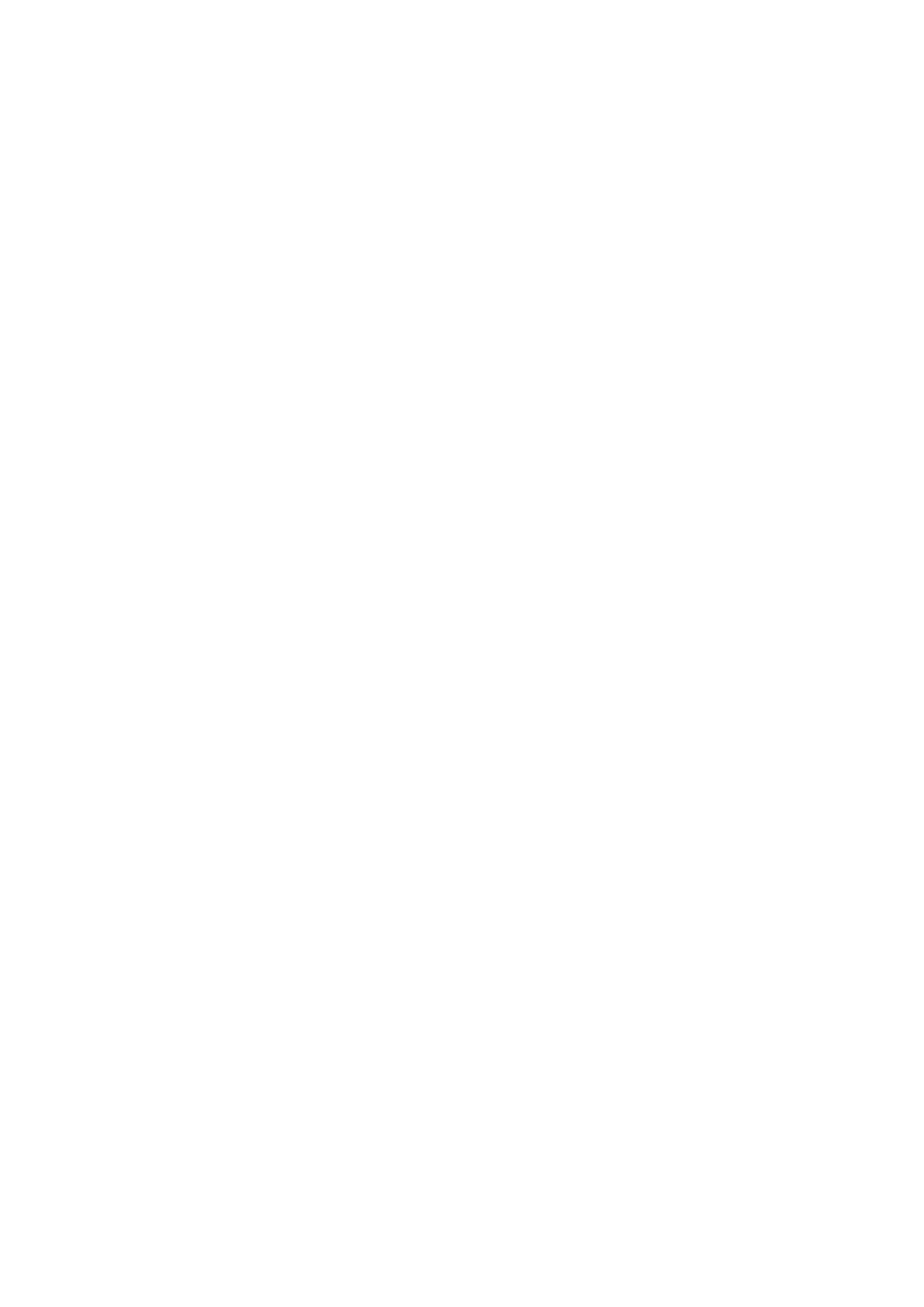# **Contents**

| <b>Introduction</b> | 3  |
|---------------------|----|
| The reading test    | 4  |
| The writing test    | 27 |
| The spelling test   |    |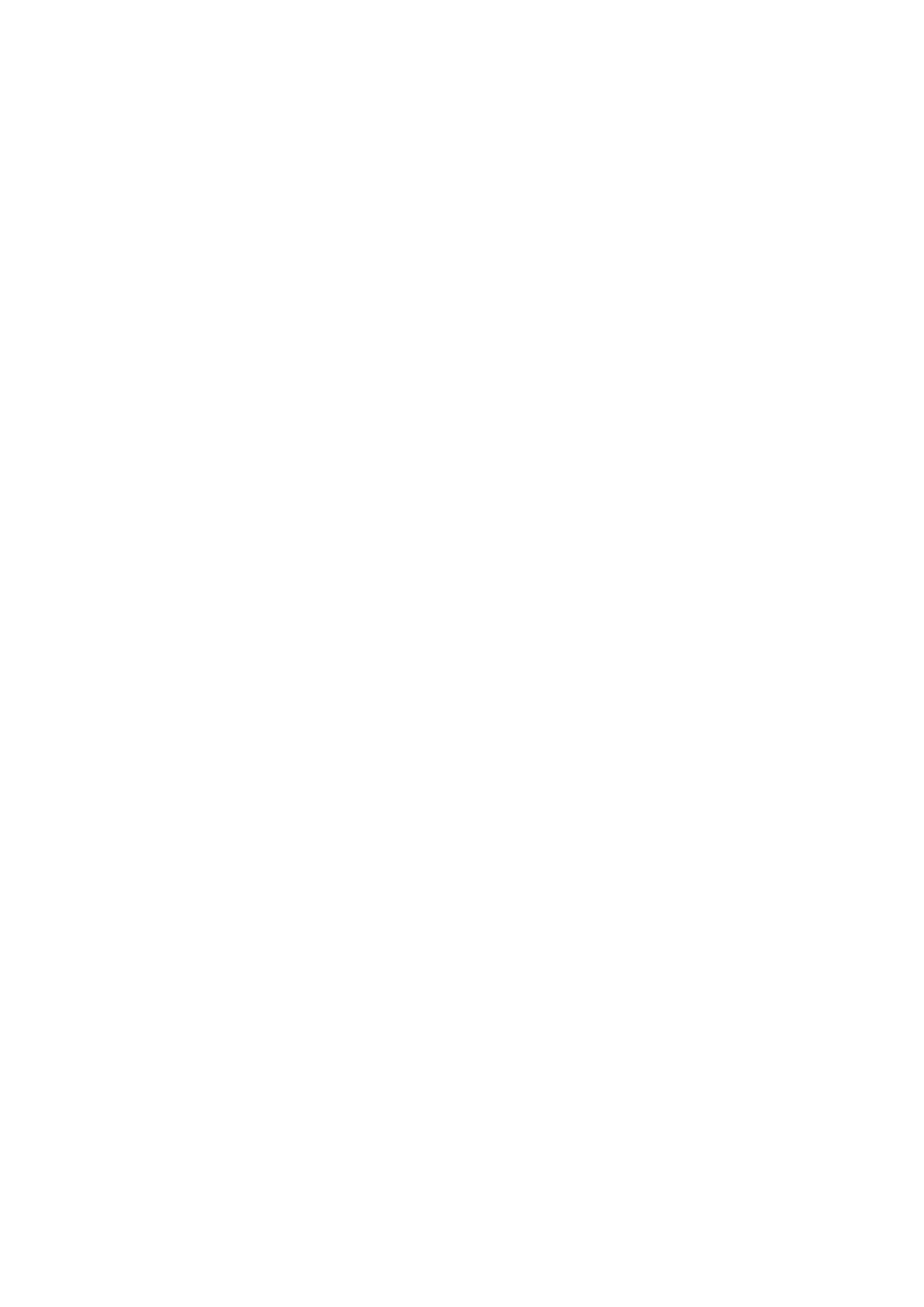# **Introduction**

As in previous years, external marking agencies, under contract to QCA, will mark the test papers. The markers will follow the mark schemes in this booklet, which are provided here to inform teachers.

The booklet includes the mark schemes for the assessment of reading, writing and spelling. For ease of reference, the test questions have been reproduced in the mark schemes. Level threshold tables will be posted on the QCA website, www.qca.org.uk, on Monday 21 June.

The mark schemes were devised after trialling the tests with children and contain examples of some frequently recurring correct answers given in the trials. The mark schemes indicate the criteria on which judgements should be made. In areas of uncertainty, however, markers should exercise professional judgement based on the training they have received.

The same sets of assessment focuses for reading and writing have been used for the English tasks and tests at all key stages. These provide information about the particular processes or skills the child needs in order to answer the questions. The reading assessment focuses are drawn from the national curriculum and are directly related to the Primary National Strategy. The focuses will enable teachers to gain diagnostic information from children's performance. Software to help with this process can be downloaded from www.qca.org.uk/ca/tests/diagnostic.asp

This information is provided in order to explain the structure of each mark scheme, as well as the way in which it will be used by external markers.

The 2004 key stage 2 English tests and mark schemes were produced by the key stage 2 English team at the National Foundation for Educational Research (NFER) on behalf of QCA.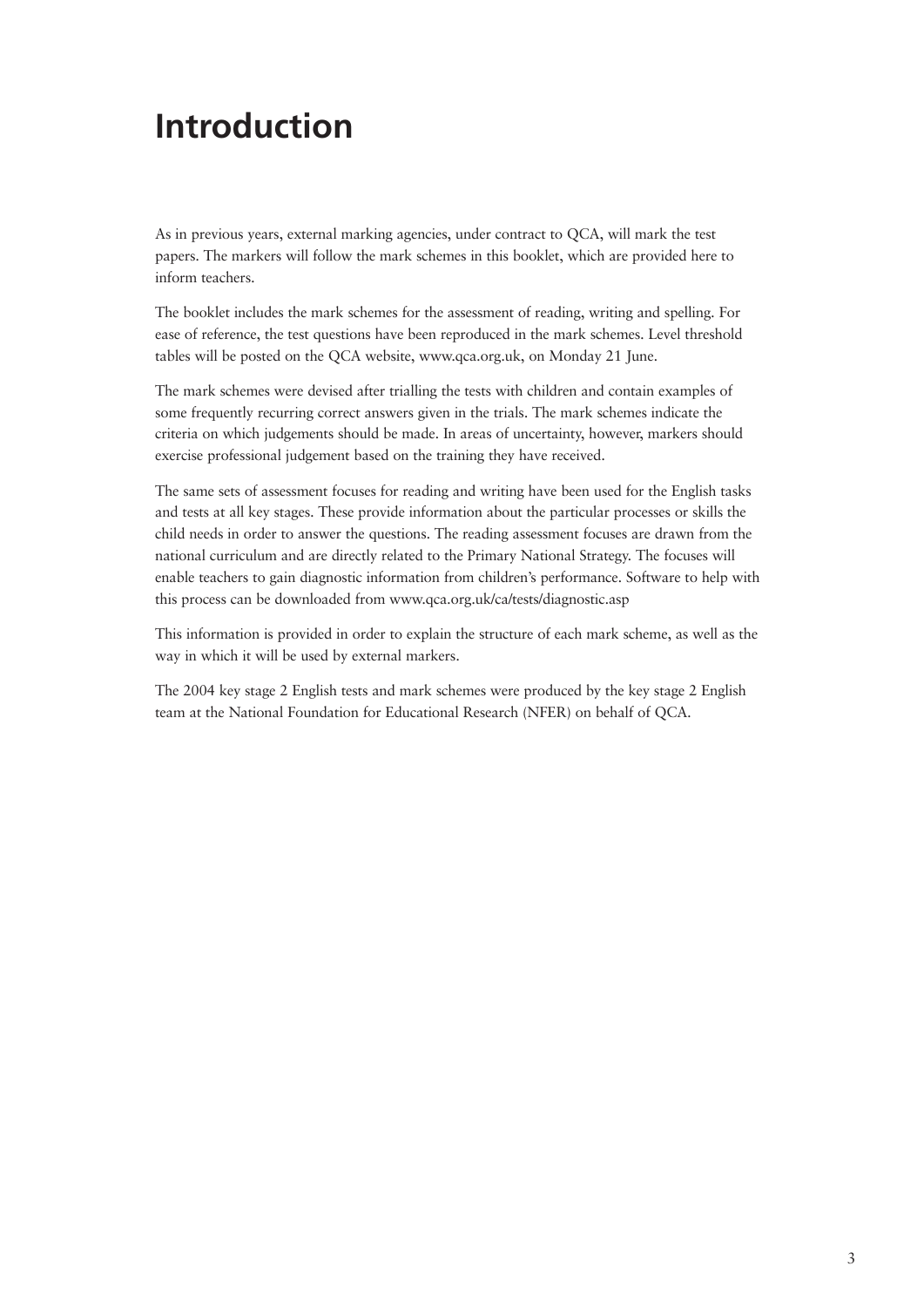# **The reading test**

The range of marks available for each question is given under the mark box in the margin of the *Reading Answer Booklet*.

Incorrect or unacceptable answers are given a mark of 0. No half marks are awarded.

There are several different answer formats:

#### ■ *short answers*

These may be a word or phrase only, and **1 mark** may be awarded for each correct response.

■ *several line answers*

These may be phrases or a sentence or two, and up to **2 marks** may be awarded.

#### ■ *longer answers*

These require a more detailed explanation of the child's opinion, and up to **3 marks** may be awarded.

#### ■ *other answers*

Some responses do not involve writing and the requirements are explained in the question.

The mark scheme was devised after trialling the tests with children and contains examples of some frequently occurring correct answers given in the trials. These are shown in italics. Many children will, however, have different ways of wording an acceptable answer. In assessing each answer, markers must focus on the content of what has been written and not on the quality of the writing, expression, grammatical construction, etc.

The aspects of reading to be assessed are children's ability to:

- 1. use a range of strategies, including accurate decoding of text, to read for meaning;
- 2. understand, describe, select or retrieve information, events or ideas from texts and use quotation and reference to text;
- 3. deduce, infer or interpret information, events or ideas from texts;
- 4. identify and comment on the structure and organisation of texts, including grammatical and presentational features at text level;
- 5. explain and comment on the writers' use of language, including grammatical and literary features at word and sentence level;
- 6. identify and comment on writers' purposes and viewpoints, and the overall effect of the text on the reader;
- 7. relate texts to their social, cultural and historical contexts and literary traditions.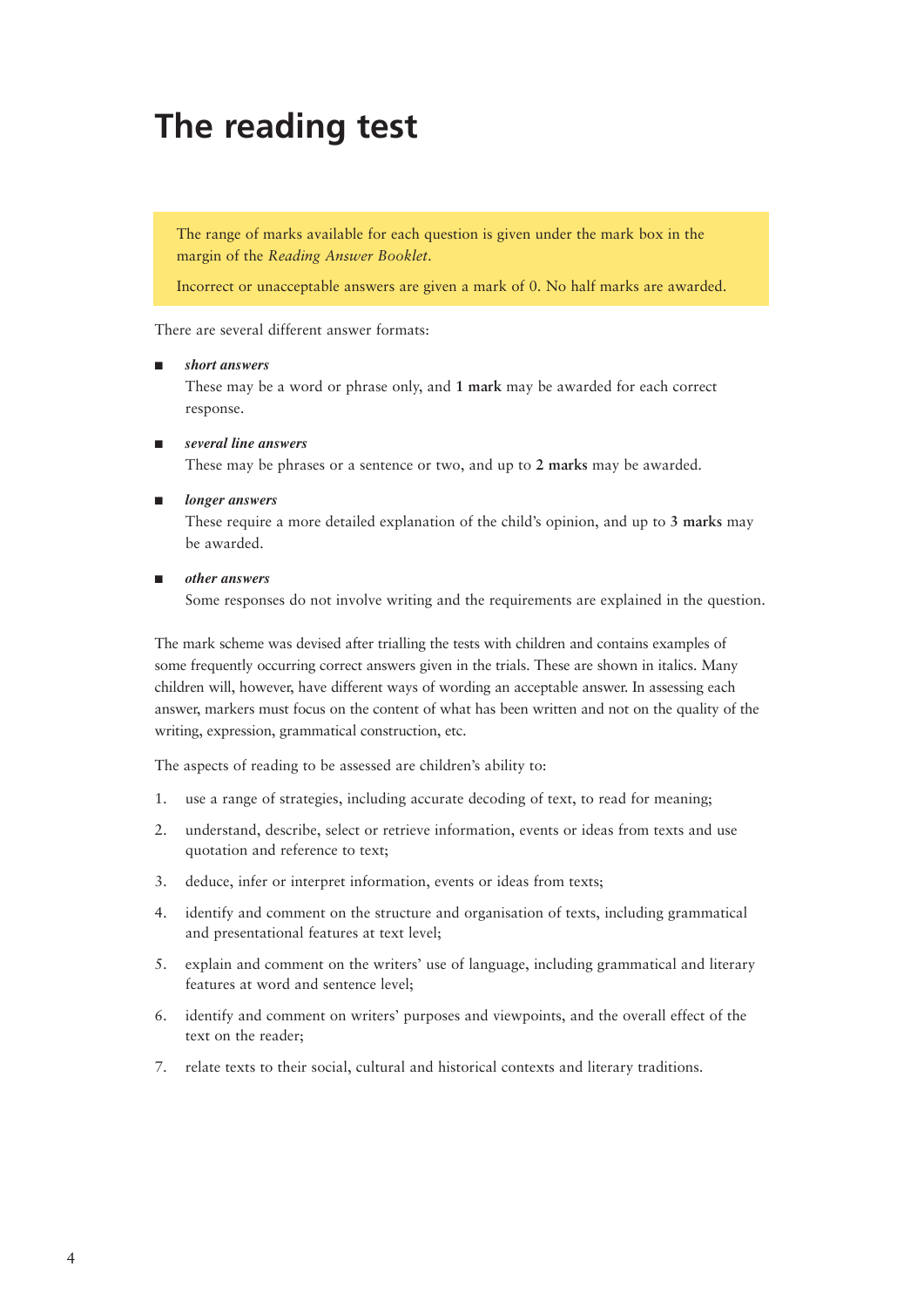| Focus                   | AF2              | AF3            | AF4            | AF5            | AF <sub>6</sub> | AF7       |
|-------------------------|------------------|----------------|----------------|----------------|-----------------|-----------|
| Section 1               |                  |                |                |                |                 |           |
| $\mathrm{Q}1$           | $\,1\,$          |                |                |                |                 |           |
| $\mathrm{Q}2$           | $\sqrt{2}$       |                |                |                |                 |           |
| Q <sub>3</sub>          | $\overline{2}$   |                |                |                |                 |           |
| Q4a                     |                  |                | $\,1\,$        |                |                 |           |
| Q4b                     |                  |                | $\,1\,$        |                |                 |           |
| $\mathrm{Q}5\mathrm{a}$ |                  | $\,1\,$        |                |                |                 |           |
| Q5b                     |                  | $\overline{2}$ |                |                |                 |           |
| Q6                      |                  |                |                | $\overline{2}$ |                 |           |
| ${\sf Q}7$              |                  |                |                |                | $\,1\,$         |           |
| $\rm Q8a$               |                  | $\,1\,$        |                |                |                 |           |
| $\rm Q8b$               | $\,1$            |                |                |                |                 |           |
| Q <sup>9</sup>          |                  | $\,1\,$        |                |                |                 |           |
| $\rm Q10a$              |                  |                |                | $\,1$          |                 |           |
| Q10b                    |                  |                |                | $\mathbf 1$    |                 |           |
| Q11                     |                  |                | $\sqrt{2}$     |                |                 |           |
| Section 2               |                  |                |                |                |                 |           |
| Q12                     |                  | $\,1\,$        |                |                |                 |           |
| $\rm Q13$               | $\,1\,$          |                |                |                |                 |           |
| Q14                     |                  | $\,1\,$        |                |                |                 |           |
| Q15                     | $\,1\,$          |                |                |                |                 |           |
| $\rm Q16$               |                  | $\,1\,$        |                |                |                 |           |
| Q17                     |                  | $\,1\,$        |                |                |                 |           |
| $\rm Q18$               |                  | $\,1\,$        |                |                |                 |           |
| Q19                     |                  |                |                | $\sqrt{2}$     |                 |           |
| Q20                     |                  |                |                | $\overline{2}$ |                 |           |
| Q21                     |                  |                |                |                | $\sqrt{2}$      |           |
| Q22                     |                  | $\overline{3}$ |                |                |                 |           |
| Q23                     |                  | $\overline{2}$ |                |                |                 |           |
| Q24                     |                  | $\overline{3}$ |                |                |                 |           |
| Q25                     |                  | $\mathfrak{Z}$ |                |                |                 |           |
| $\rm Q26a$              |                  | $\,1\,$        |                |                |                 |           |
| Q26b                    |                  |                |                |                | $\overline{2}$  |           |
| Q27                     |                  |                |                |                | $\mathfrak{Z}$  |           |
| Total marks             | $\boldsymbol{8}$ | 22             | $\overline{4}$ | $\pmb{8}$      | $\pmb{8}$       | $\pmb{0}$ |

The following table identifies the questions (with marks available) that address each assessment focus:

Assessment focus 1 underlies the reading of and response to the text and questions in the test, and is not explicitly separately assessed at key stage 2. Not all focuses will be appropriate to, or appear in, any one test at any given level.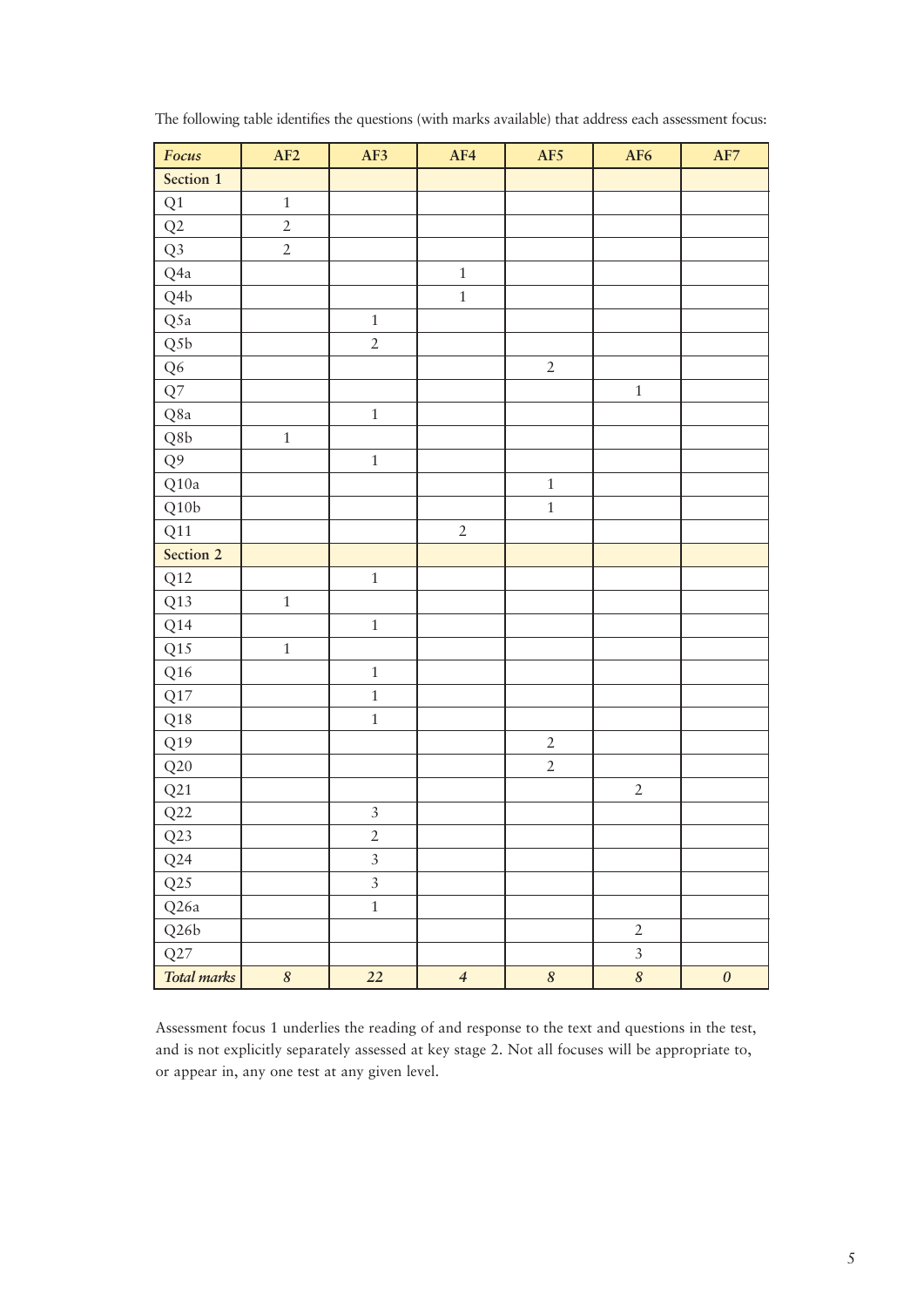# **Section 1:** *Sport for All*

| 1. | In which year did the first international games for<br>disabled athletes take place?                                                             |        |
|----|--------------------------------------------------------------------------------------------------------------------------------------------------|--------|
|    |                                                                                                                                                  | 1 mark |
|    | Assessment focus 2: understand, describe, select or retrieve information, events or ideas from texts<br>and use quotation and reference to text. |        |
|    | Award 1 mark for the correct date.                                                                                                               |        |
|    | $\bullet$ 1952                                                                                                                                   |        |
|    |                                                                                                                                                  |        |

| 2. |                                                                         | the Paralympic Games on page 5. | Fill in the table using the information about            |     |                                                                                                                       |
|----|-------------------------------------------------------------------------|---------------------------------|----------------------------------------------------------|-----|-----------------------------------------------------------------------------------------------------------------------|
|    |                                                                         |                                 | and use quotation and reference to text.                 |     | up to 2 marks<br>Assessment focus 2: understand, describe, select or retrieve information, events or ideas from texts |
|    |                                                                         |                                 | Award 2 marks for four cells correctly completed.        |     |                                                                                                                       |
|    |                                                                         |                                 | Award 1 mark for two or three cells correctly completed. |     |                                                                                                                       |
|    | Year<br>Number of<br>Number of<br><b>Place</b><br>athletes<br>countries |                                 |                                                          |     |                                                                                                                       |
|    | 1960                                                                    | Rome                            | 400                                                      | 23  |                                                                                                                       |
|    | 2004                                                                    | Athens                          | 4000                                                     | 130 |                                                                                                                       |
|    |                                                                         |                                 |                                                          |     |                                                                                                                       |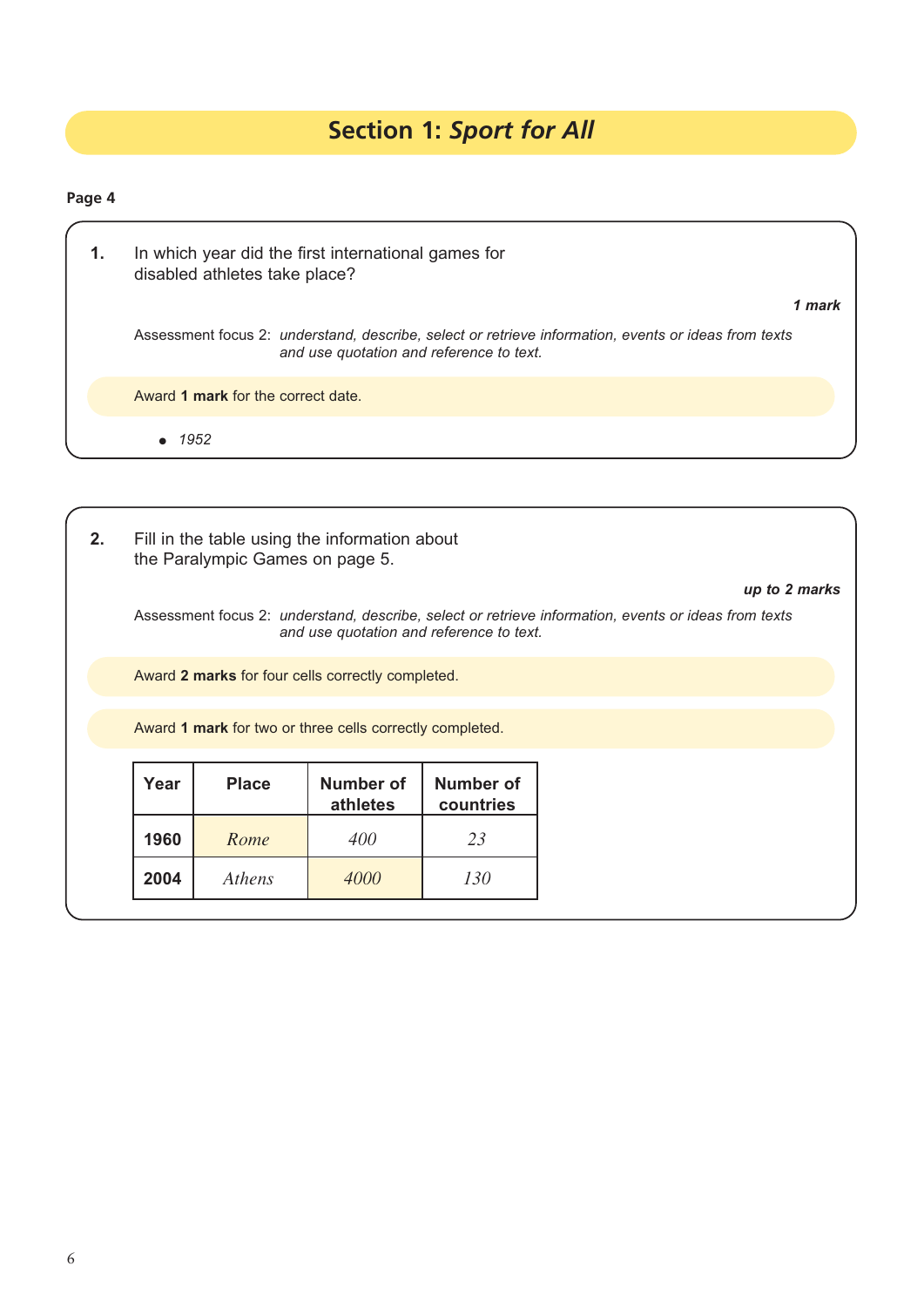| 3 <sub>1</sub> | Which of the sports mentioned in Range of Sports (page 6)<br>were specially created for disabled players?                                        |
|----------------|--------------------------------------------------------------------------------------------------------------------------------------------------|
|                | Tick two.                                                                                                                                        |
|                | up to 2 marks                                                                                                                                    |
|                | Assessment focus 2: understand, describe, select or retrieve information, events or ideas from texts<br>and use quotation and reference to text. |
|                | Award 1 mark for each correctly ticked box.                                                                                                      |
|                | <b>Basketball</b>                                                                                                                                |
|                | Wheelchair Rugby                                                                                                                                 |
|                | Archery                                                                                                                                          |
|                | Volleyball                                                                                                                                       |
|                | Powerlifting                                                                                                                                     |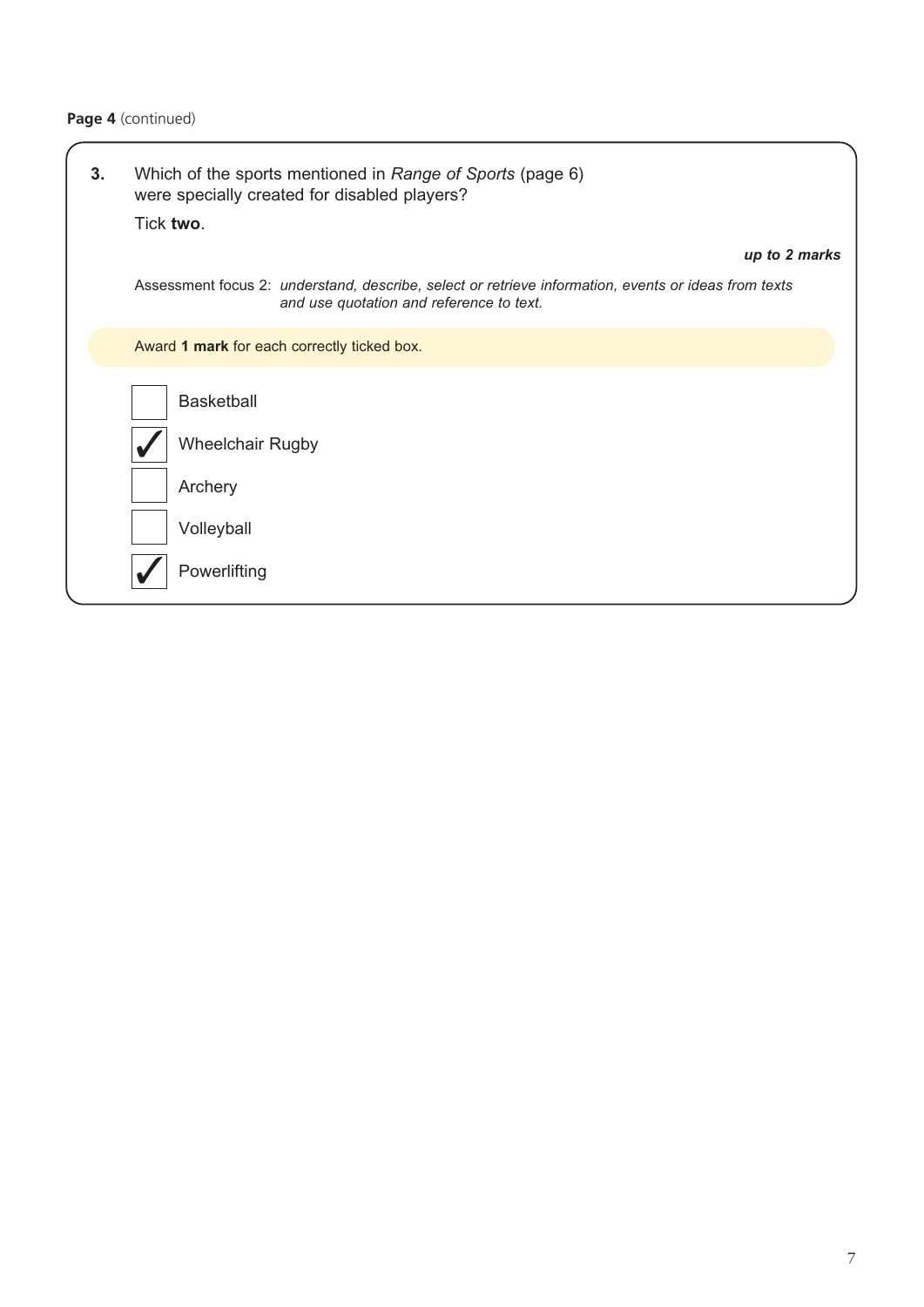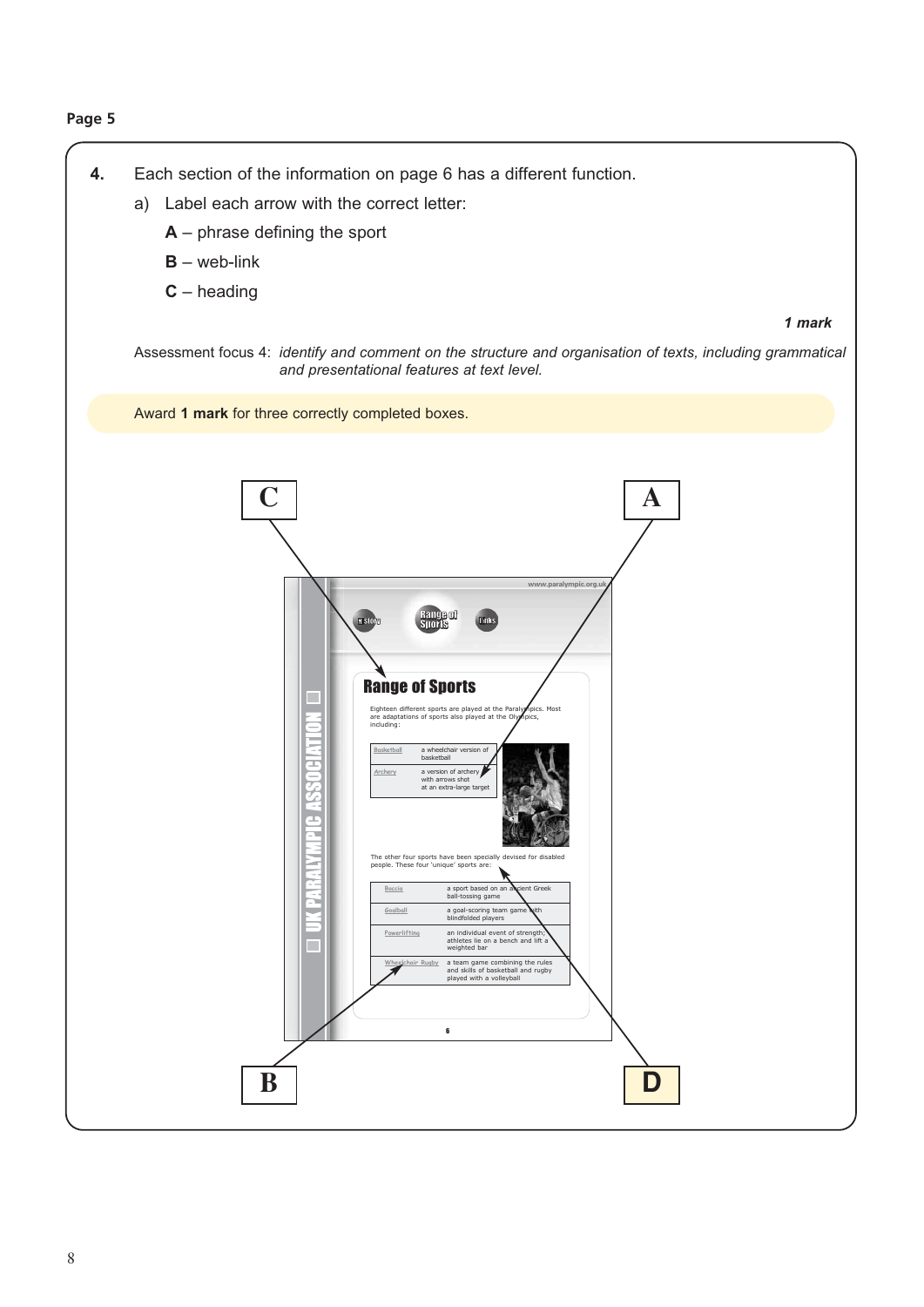| b) | What is the function of D<br>(the two lines of text in the middle of the list of sports)?                                                                       |
|----|-----------------------------------------------------------------------------------------------------------------------------------------------------------------|
|    | 1 mark                                                                                                                                                          |
|    | Assessment focus 4: <i>identify and comment on the structure and organisation of texts, including grammatical</i><br>and presentational features at text level. |
|    | Award 1 mark for answers that explain the function as being to separate the adapted sports from<br>the unique sports, eg:                                       |
|    | <i>it separates the two different groups;</i>                                                                                                                   |
|    | a sentence that splits the different sport events.                                                                                                              |
|    | Also award 1 mark for answers that explain the function as being to introduce the 'unique' sports, eg:                                                          |
|    | to introduce the next section;                                                                                                                                  |
|    | to tell you what the next part of information is about.                                                                                                         |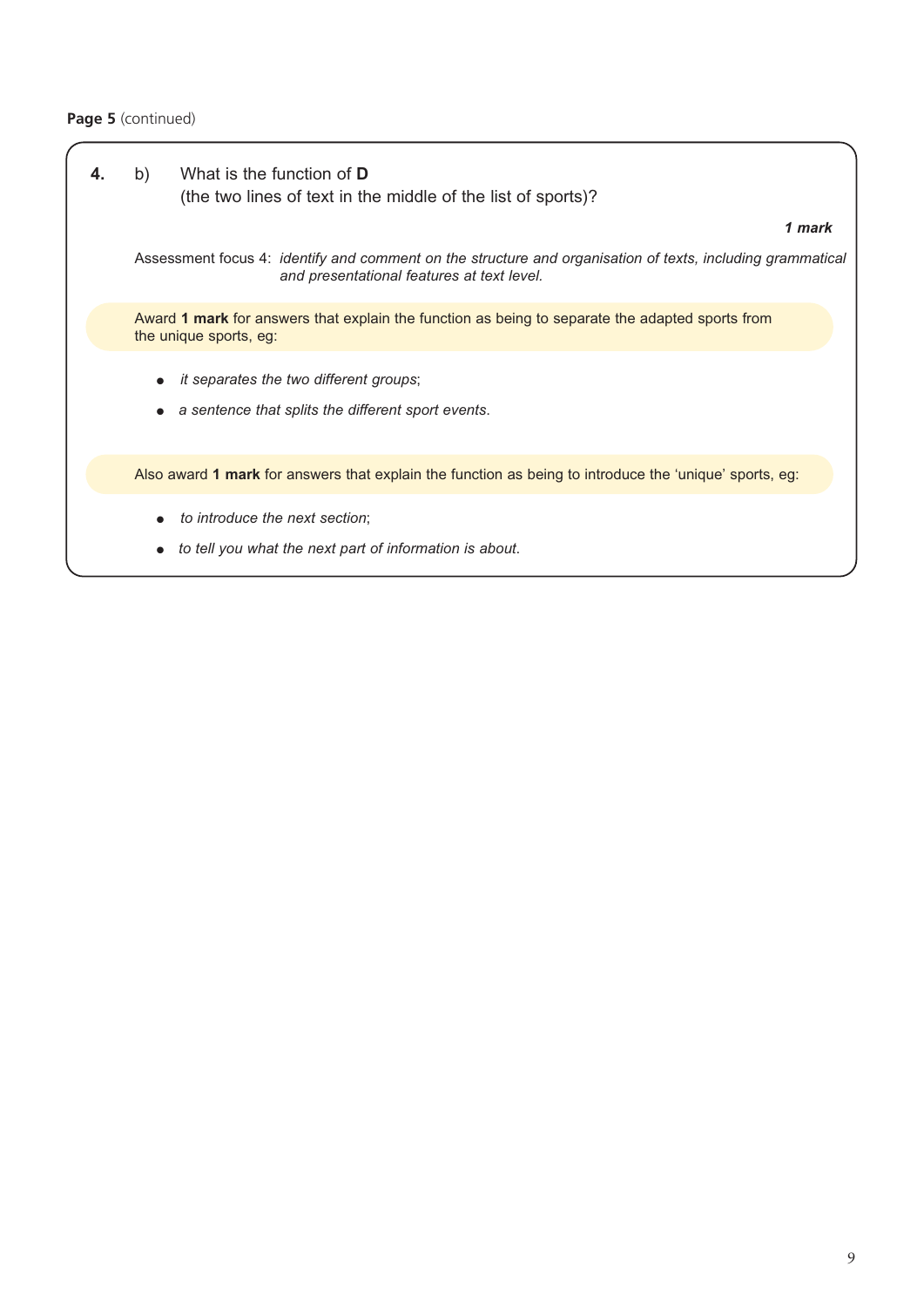| 5.<br>Use the information in Goalball Scores! (page 7) to complete these<br>instructions.<br><b>Equipment</b><br>a.<br>Award 1 mark for identifying a piece of equipment from the following list:<br>blindfold;<br>п<br>protective gear / clothing;<br>п<br>goals / goalposts;<br>$\blacksquare$<br>rattling ball / ball that makes a noise / special ball.<br><b>Rules of the game</b><br>b.<br>up to 2 marks<br>Award 1 mark for each of the following rules to a maximum of 2 marks:<br>players have to be blindfolded;<br>$\blacksquare$<br>no player can keep the ball for more than 8 seconds / you're only allowed to keep the ball for<br>8 seconds;<br>the ball has to make a sound / rattle;<br>п<br>you have to wear protective gear;<br>$\blacksquare$<br>you have to play indoors;<br>$\blacksquare$<br>there must be three players / equal numbers on each team;<br>you have to get the ball over the line to score;<br>audience has to be silent.<br>Do not accept answers expressed as a rule but which show a misunderstanding.<br>For example:<br>• you're not allowed to keep the ball for 8 seconds.<br>Or answers which imply that players have to be silent.<br>For example: |                                                                                                            |
|----------------------------------------------------------------------------------------------------------------------------------------------------------------------------------------------------------------------------------------------------------------------------------------------------------------------------------------------------------------------------------------------------------------------------------------------------------------------------------------------------------------------------------------------------------------------------------------------------------------------------------------------------------------------------------------------------------------------------------------------------------------------------------------------------------------------------------------------------------------------------------------------------------------------------------------------------------------------------------------------------------------------------------------------------------------------------------------------------------------------------------------------------------------------------------------------------|------------------------------------------------------------------------------------------------------------|
|                                                                                                                                                                                                                                                                                                                                                                                                                                                                                                                                                                                                                                                                                                                                                                                                                                                                                                                                                                                                                                                                                                                                                                                                    |                                                                                                            |
|                                                                                                                                                                                                                                                                                                                                                                                                                                                                                                                                                                                                                                                                                                                                                                                                                                                                                                                                                                                                                                                                                                                                                                                                    | Assessment focus 3: deduce, infer or interpret information, events or ideas from texts (simple inference). |
|                                                                                                                                                                                                                                                                                                                                                                                                                                                                                                                                                                                                                                                                                                                                                                                                                                                                                                                                                                                                                                                                                                                                                                                                    |                                                                                                            |
|                                                                                                                                                                                                                                                                                                                                                                                                                                                                                                                                                                                                                                                                                                                                                                                                                                                                                                                                                                                                                                                                                                                                                                                                    | 1 mark                                                                                                     |
|                                                                                                                                                                                                                                                                                                                                                                                                                                                                                                                                                                                                                                                                                                                                                                                                                                                                                                                                                                                                                                                                                                                                                                                                    |                                                                                                            |
|                                                                                                                                                                                                                                                                                                                                                                                                                                                                                                                                                                                                                                                                                                                                                                                                                                                                                                                                                                                                                                                                                                                                                                                                    |                                                                                                            |
|                                                                                                                                                                                                                                                                                                                                                                                                                                                                                                                                                                                                                                                                                                                                                                                                                                                                                                                                                                                                                                                                                                                                                                                                    |                                                                                                            |
|                                                                                                                                                                                                                                                                                                                                                                                                                                                                                                                                                                                                                                                                                                                                                                                                                                                                                                                                                                                                                                                                                                                                                                                                    |                                                                                                            |
|                                                                                                                                                                                                                                                                                                                                                                                                                                                                                                                                                                                                                                                                                                                                                                                                                                                                                                                                                                                                                                                                                                                                                                                                    |                                                                                                            |
|                                                                                                                                                                                                                                                                                                                                                                                                                                                                                                                                                                                                                                                                                                                                                                                                                                                                                                                                                                                                                                                                                                                                                                                                    |                                                                                                            |
|                                                                                                                                                                                                                                                                                                                                                                                                                                                                                                                                                                                                                                                                                                                                                                                                                                                                                                                                                                                                                                                                                                                                                                                                    |                                                                                                            |
|                                                                                                                                                                                                                                                                                                                                                                                                                                                                                                                                                                                                                                                                                                                                                                                                                                                                                                                                                                                                                                                                                                                                                                                                    |                                                                                                            |
|                                                                                                                                                                                                                                                                                                                                                                                                                                                                                                                                                                                                                                                                                                                                                                                                                                                                                                                                                                                                                                                                                                                                                                                                    |                                                                                                            |
|                                                                                                                                                                                                                                                                                                                                                                                                                                                                                                                                                                                                                                                                                                                                                                                                                                                                                                                                                                                                                                                                                                                                                                                                    |                                                                                                            |
|                                                                                                                                                                                                                                                                                                                                                                                                                                                                                                                                                                                                                                                                                                                                                                                                                                                                                                                                                                                                                                                                                                                                                                                                    |                                                                                                            |
|                                                                                                                                                                                                                                                                                                                                                                                                                                                                                                                                                                                                                                                                                                                                                                                                                                                                                                                                                                                                                                                                                                                                                                                                    |                                                                                                            |
|                                                                                                                                                                                                                                                                                                                                                                                                                                                                                                                                                                                                                                                                                                                                                                                                                                                                                                                                                                                                                                                                                                                                                                                                    |                                                                                                            |
|                                                                                                                                                                                                                                                                                                                                                                                                                                                                                                                                                                                                                                                                                                                                                                                                                                                                                                                                                                                                                                                                                                                                                                                                    |                                                                                                            |
|                                                                                                                                                                                                                                                                                                                                                                                                                                                                                                                                                                                                                                                                                                                                                                                                                                                                                                                                                                                                                                                                                                                                                                                                    |                                                                                                            |
|                                                                                                                                                                                                                                                                                                                                                                                                                                                                                                                                                                                                                                                                                                                                                                                                                                                                                                                                                                                                                                                                                                                                                                                                    |                                                                                                            |
|                                                                                                                                                                                                                                                                                                                                                                                                                                                                                                                                                                                                                                                                                                                                                                                                                                                                                                                                                                                                                                                                                                                                                                                                    |                                                                                                            |
|                                                                                                                                                                                                                                                                                                                                                                                                                                                                                                                                                                                                                                                                                                                                                                                                                                                                                                                                                                                                                                                                                                                                                                                                    |                                                                                                            |
|                                                                                                                                                                                                                                                                                                                                                                                                                                                                                                                                                                                                                                                                                                                                                                                                                                                                                                                                                                                                                                                                                                                                                                                                    |                                                                                                            |
|                                                                                                                                                                                                                                                                                                                                                                                                                                                                                                                                                                                                                                                                                                                                                                                                                                                                                                                                                                                                                                                                                                                                                                                                    |                                                                                                            |
|                                                                                                                                                                                                                                                                                                                                                                                                                                                                                                                                                                                                                                                                                                                                                                                                                                                                                                                                                                                                                                                                                                                                                                                                    |                                                                                                            |
|                                                                                                                                                                                                                                                                                                                                                                                                                                                                                                                                                                                                                                                                                                                                                                                                                                                                                                                                                                                                                                                                                                                                                                                                    |                                                                                                            |
|                                                                                                                                                                                                                                                                                                                                                                                                                                                                                                                                                                                                                                                                                                                                                                                                                                                                                                                                                                                                                                                                                                                                                                                                    |                                                                                                            |
|                                                                                                                                                                                                                                                                                                                                                                                                                                                                                                                                                                                                                                                                                                                                                                                                                                                                                                                                                                                                                                                                                                                                                                                                    | everyone has to be silent.                                                                                 |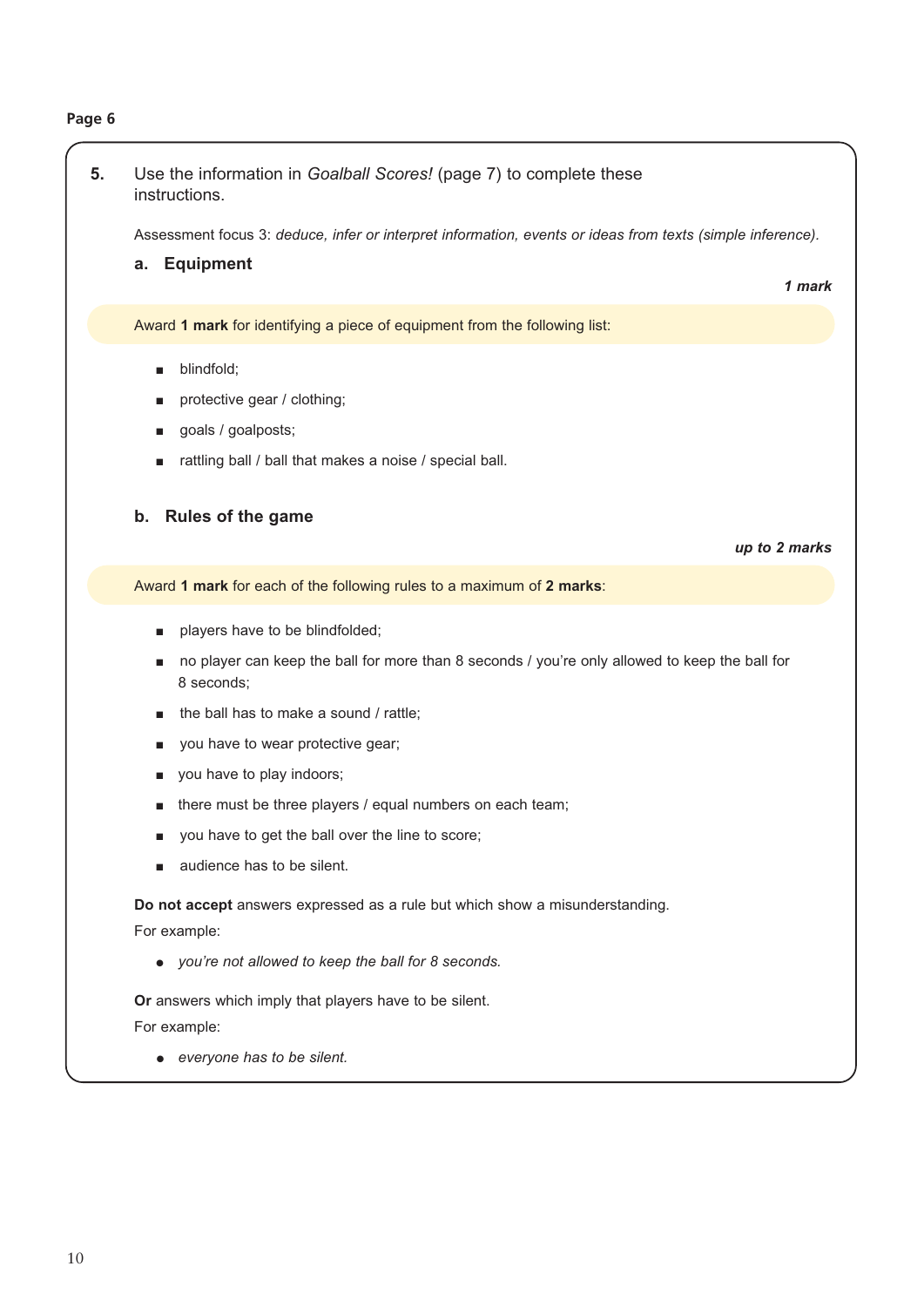#### Page 6 (continued)

#### **6.** *Fast, furious, skilful and fun!* (page 7)

Why do you think the writer described goalball in this way?

Explain as fully as you can.

#### *up to 2 marks*

Assessment focus 5: *explain and comment on the writers' use of language, including grammatical and literary features at word and sentence level.* 

Award **2 marks** for answers which explain the positive impact of the quoted sentence **and** refer to the intended effect upon the reader, eg:

- *the writer chose these words because it sums up the game in a few words, making the reader think it is an interesting sport*;
- *to make other people want to have a go and make it sound exciting*;
- *to encourage other people to play and to show it's fun to play because you're moving about a lot and it is very skilful*.

Award **1 mark** for answers which give a simple explanation of the positive attitude expressed in the quoted sentences or the intended effect upon the reader, eg:

- *she enjoys it and thinks that it is fun;*
- because she wanted to make it exciting for the person to read;
- so that more people will want to come and play it.

**or** which relate, in simple terms, the content of the first sentence to the sport of goalball as described in the article, eg:

- *you're not allowed to keep the ball for more than 8 seconds so the game is quite fast;*
- *because in no other game do you have to be blindfolded, and it's fast because you're only allowed the ball for a certain time;*
- *the writer described it as fast because the game moves quickly. Furious because it is a team game and you want to get the ball off the other team. Skilful because it takes some practice.*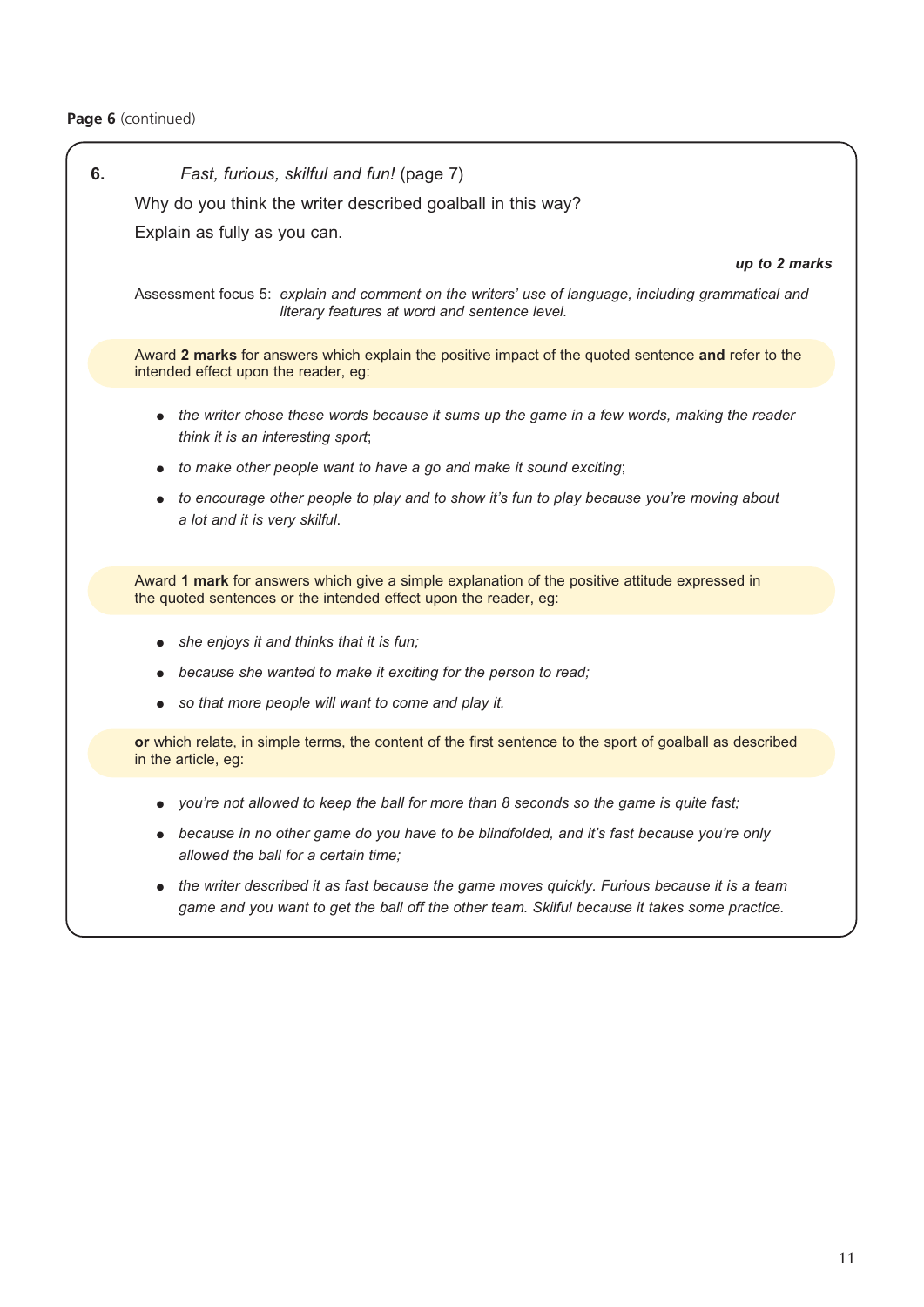| 7. | The last paragraph on page 7 has been put in a shaded box.<br>"Goalball's really exciting - you're not allowed to keep the<br>ball for more than eight seconds, and that makes the game<br>move fast. We wear some special protective gear because<br>the ball is quite hard. I've had a few bruises! My team<br>practises every Saturday and I always look forward to it."<br>Paul Dobson, goalball player |        |
|----|-------------------------------------------------------------------------------------------------------------------------------------------------------------------------------------------------------------------------------------------------------------------------------------------------------------------------------------------------------------------------------------------------------------|--------|
|    | What is this paragraph?                                                                                                                                                                                                                                                                                                                                                                                     |        |
|    | Tick one.                                                                                                                                                                                                                                                                                                                                                                                                   |        |
|    |                                                                                                                                                                                                                                                                                                                                                                                                             | 1 mark |
|    | Assessment focus 6: identify and comment on writers' purposes and viewpoints, and the overall effect<br>of the text on the reader.                                                                                                                                                                                                                                                                          |        |
|    | Award 1 mark for correctly ticked box.                                                                                                                                                                                                                                                                                                                                                                      |        |
|    | a commentary                                                                                                                                                                                                                                                                                                                                                                                                |        |
|    | a summary                                                                                                                                                                                                                                                                                                                                                                                                   |        |
|    | a personal opinion                                                                                                                                                                                                                                                                                                                                                                                          |        |
|    | a synopsis                                                                                                                                                                                                                                                                                                                                                                                                  |        |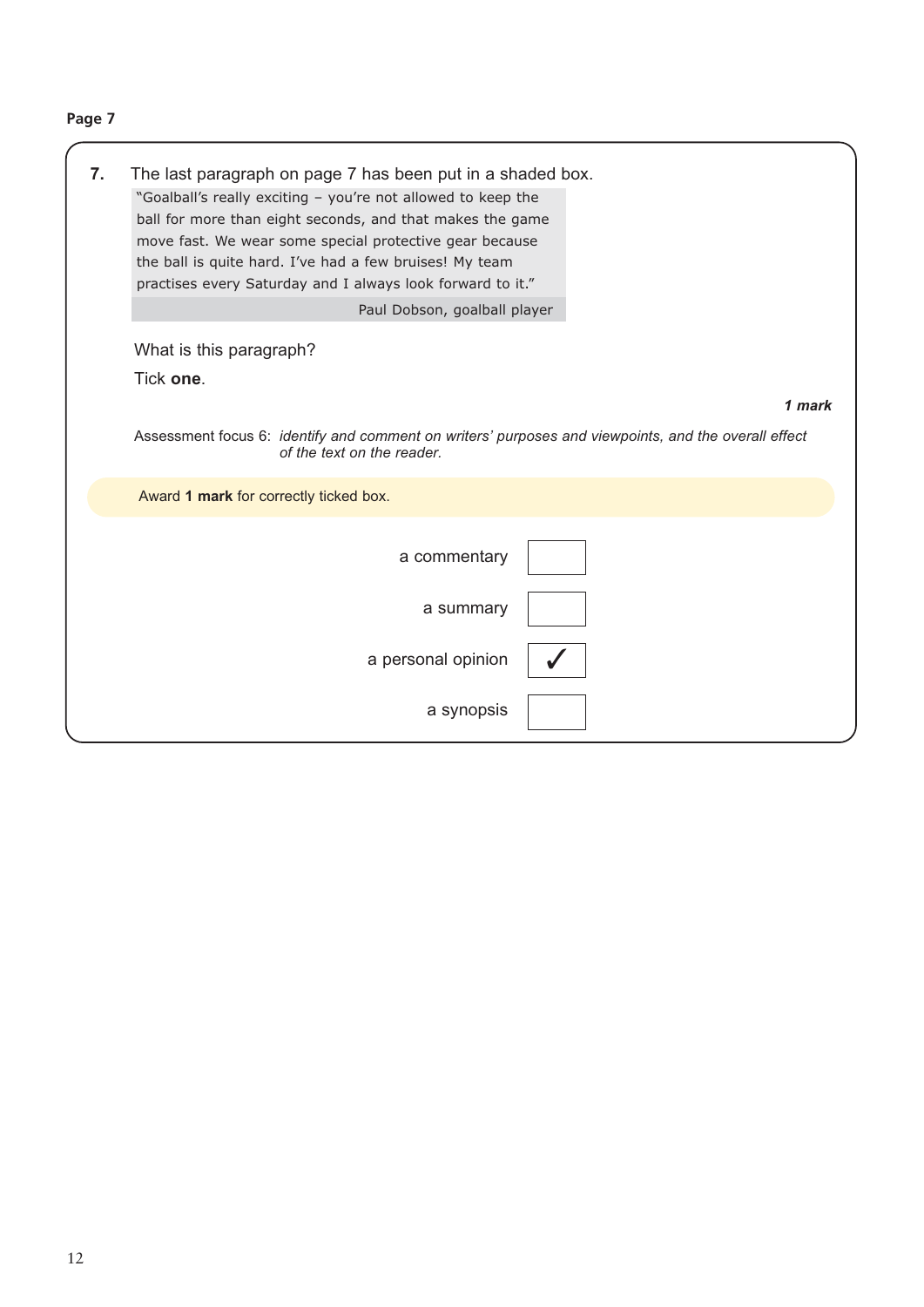| 8. | Fill in the following table of information about the event reported<br>in Close Contest. (page 8)                                                |        |
|----|--------------------------------------------------------------------------------------------------------------------------------------------------|--------|
|    | On what date was the event held?<br>a)                                                                                                           | 1 mark |
|    | Assessment focus 3: deduce, infer or interpret information, events or ideas from texts (deduction).                                              |        |
|    | Award 1 mark for the correct date in any format, eg:                                                                                             |        |
|    | 18 March / 18.3.2004 / 18.3.04 / 18/03/2004 / 18.03.04<br>п                                                                                      |        |
|    | If the year is included it must be the correct year.                                                                                             |        |
|    | <b>Do not accept</b> a response which is not obviously a date, eg 18.3 / 18.03                                                                   |        |
|    | Where was the event held?<br>b)                                                                                                                  |        |
|    | Assessment focus 2: understand, describe, select or retrieve information, events or ideas from texts<br>and use quotation and reference to text. | 1 mark |
|    | Award 1 mark for                                                                                                                                 |        |
|    | Woodbridge [Arena].<br>$\blacksquare$                                                                                                            |        |
|    | Do not accept Arena.                                                                                                                             |        |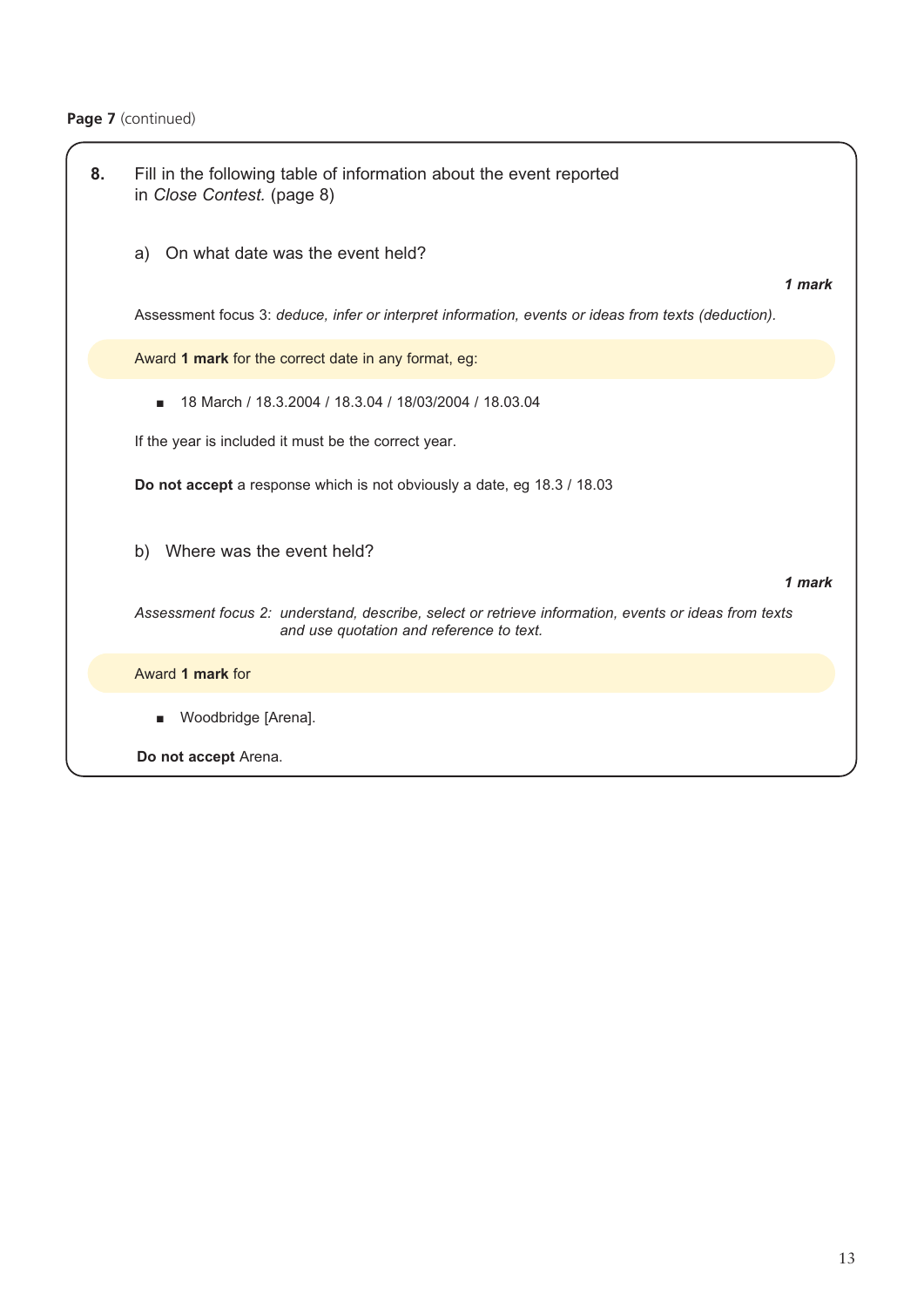#### **Page 8**

### **9.** *Close Contest* (page 8) is a report of a match between disabled players. How do you know the players are disabled?

*1 mark*

Assessment focus 3: *deduce, infer or interpret information, events or ideas from texts (simple inference).*

Award **1 mark** for answers which quote or paraphrase the reference to wheelchairs, eg:

- *it says newly redesigned wheelchairs*;
- *the page is called 'British Wheelchair Basketball Forum'*.

**Do not accept** answers which suggest that the photograph provides evidence of the players being disabled.

**10.** *Close Contest* (page 8) is a sports report which includes **specialist sports language.**

Explain the meaning of the phrases listed.

One has been done for you.

#### *up to 2 marks*

Assessment focus 5: *explain and comment on the writers' use of language, including grammatical and literary features at word and sentence level.* 

#### a) *dominated the passing*

Award **1 mark** for answers which show an understanding of the word 'dominated' through an indication that one team was playing better than the other, eg:

● *had the ball for most of the time / their passing was the best / were in control of the ball.* 

**Do not accept** undeveloped answers which suggest that one team played well, eg: *passed to each other* / *good passing*.

#### b) *the opposition*

Award **1 mark** for answers showing an understanding of the word 'opposition' in the context of the sports report, eg:

● *the other team / side / the opposite team.*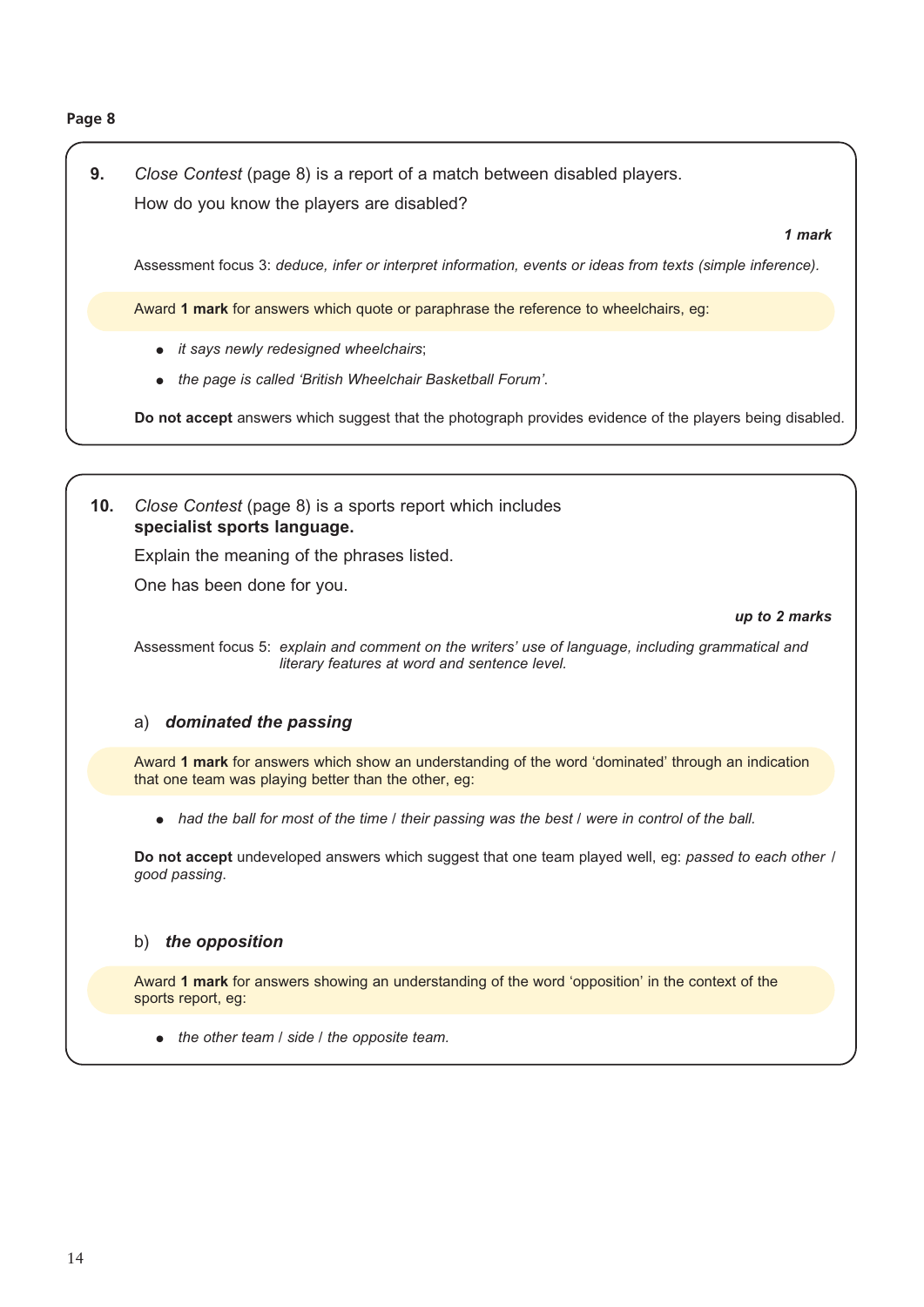**11.** Which features of the text tell you that it has only just been written? Find **two**.

#### *up to 2 marks*

Assessment focus 4: *comment on the structure and organisation of texts, including grammatical and presentational features at text level.* 

Award **1 mark** for each answer that refers to a relevant feature of the text, up to a maximum of **2**. The following are examples of common acceptable responses:

- *the heading 'Latest Sports Report'*;
- *the web page menu 'Sports News'*;
- *the report includes the words 'last night'*;
- *the date is recent / the date / 19/03/2004*;
- *it's this year's.*

If two answers from the same category are given, the second answer should not be credited.

**Do not accept** answers where a whole sentence is quoted from the text unless target words are emphasised in some way.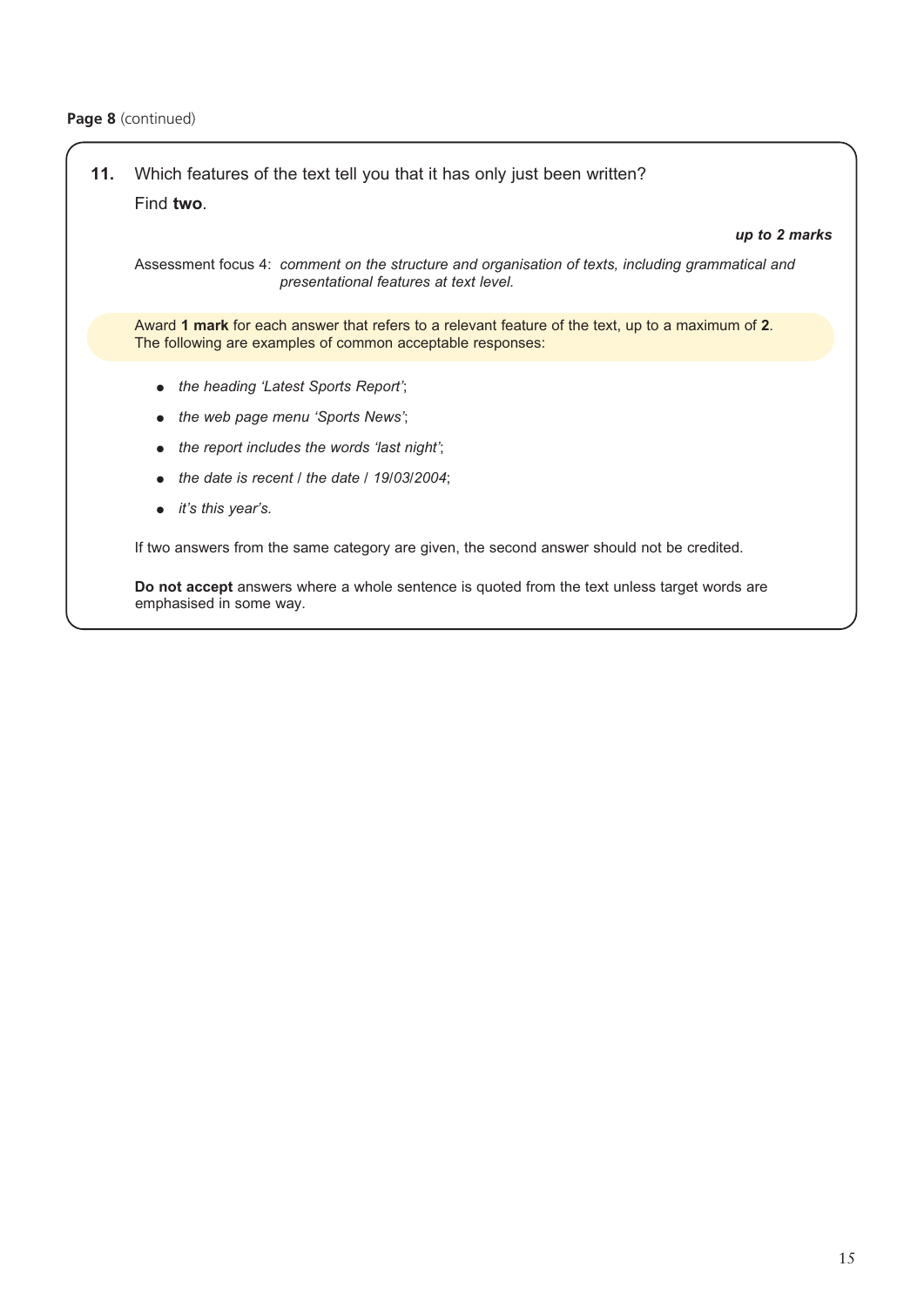# **Section 2:** *You Can Do It*

**Page 9**

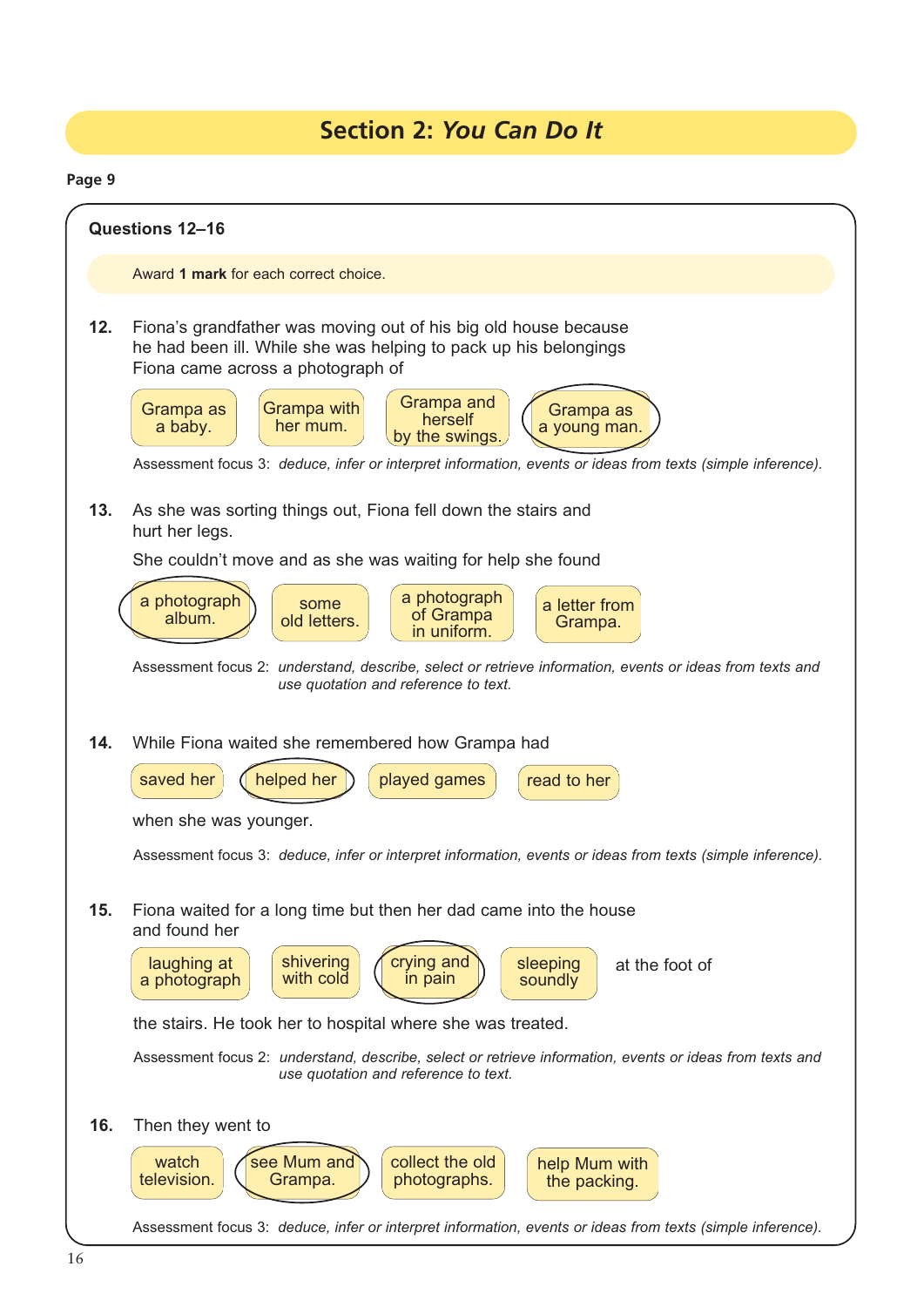#### **Page 10**

| 17. | Why did Fiona's mother feel annoyed at the beginning of<br>the story? (page 9)<br>1 mark                                                                                                                                                                                                                                                                                                                                                            |
|-----|-----------------------------------------------------------------------------------------------------------------------------------------------------------------------------------------------------------------------------------------------------------------------------------------------------------------------------------------------------------------------------------------------------------------------------------------------------|
|     | Assessment focus 3: deduce, infer or interpret information, events or ideas from texts (simple inference).                                                                                                                                                                                                                                                                                                                                          |
|     | Award 1 mark for answers which identify any one of the following as the source of Fiona's mother's<br>annoyance:                                                                                                                                                                                                                                                                                                                                    |
|     | the amount of work she had to do;<br>that Grampa was left alone in his flat;<br>Fiona's lack of co-operation;<br>Fiona's tardiness.<br>For example:<br>she had a lot of stuff to pack up for Grampa;<br>she didn't want to keep Grampa waiting too long;<br>Fiona wasn't doing what she was told.<br>Also accept responses where 'she' clearly refers to Fiona, eg:<br>she was taking such a long time up in the attic;<br>she was being very slow. |
| 18. | Fiona did not like Grampa's new flat because she disliked change.<br>Find another reason why she disliked the flat. (page 9)                                                                                                                                                                                                                                                                                                                        |
|     | 1 mark<br>Assessment focus 3: deduce, infer or interpret information, events or ideas from texts (simple inference).                                                                                                                                                                                                                                                                                                                                |
|     | Award 1 mark for references to the size of the flat or to the effect of Grampa living in a smaller flat, eg:                                                                                                                                                                                                                                                                                                                                        |

- *it was too small for her to go and stay with Grampa*;
- *the flat was too small for all Grampa's things*;
- *she could not sleep there every weekend.*

**Do not accept** general answers along the lines of:

- *she liked his old house better*;
- *she didn't want Grampa to move out of his big old house.*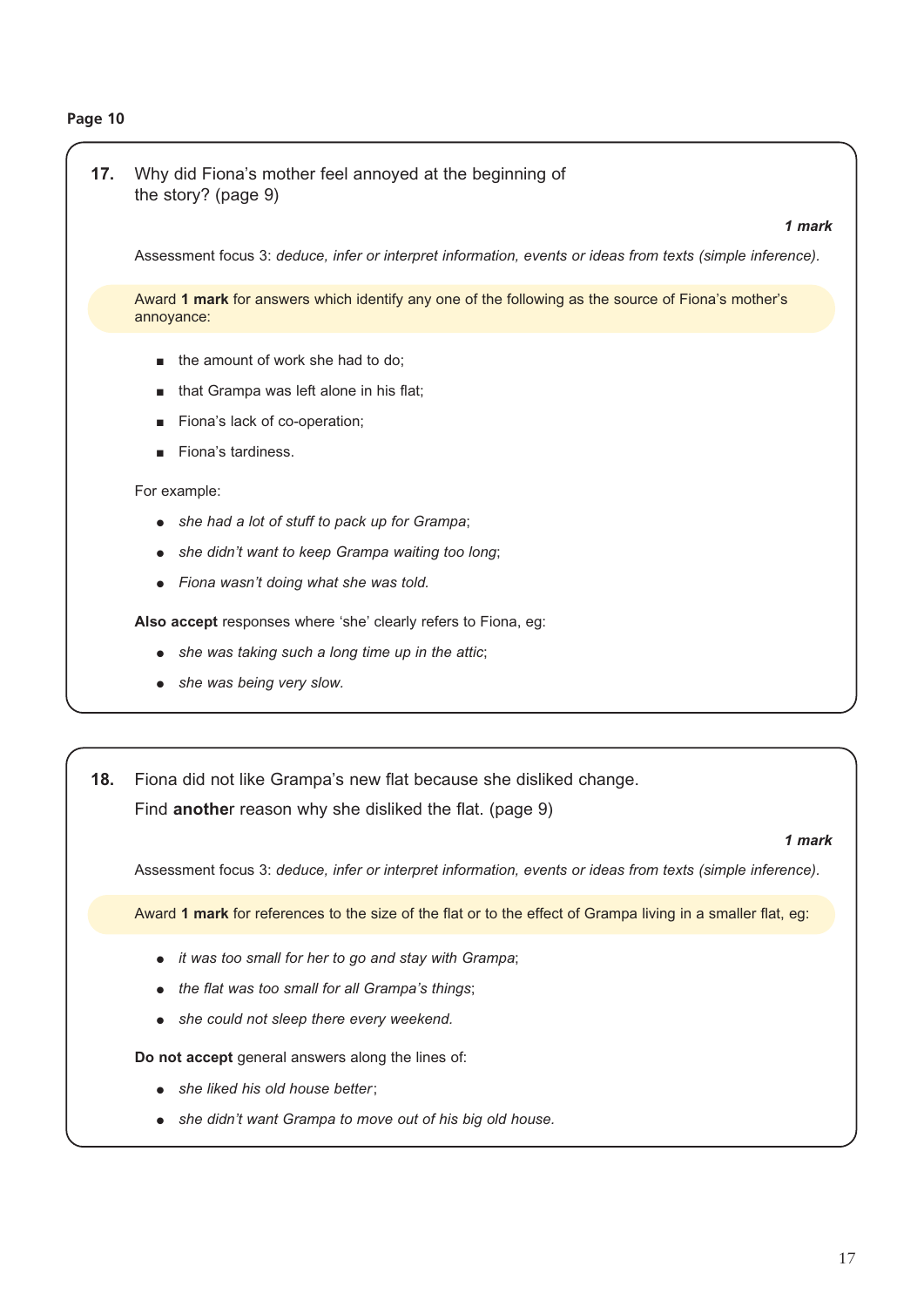#### **19.** Grampa said to Fiona,

*'Those who hurry fastest are the first to fall.'* (page 11) Explain what he meant.

*up to 2 marks*

Assessment focus 5: *explain and comment on the writers' use of language, including grammatical and literary features at word and sentence level.* 

Award **2 marks** for answers which show an understanding of the metaphorical significance of the phrase, eg:

- *if you like to be first you will pay in a way*;
- people who rush things never get them done.

Award **1 mark** for answers which give a literal interpretation of the phrase, eg:

- *people who rush will trip over*;
- *you shouldn't hurry or you might fall.*

Also award **1 mark** for explanations which go beyond a literal interpretation of the sentence but which do not refer to the consequences, eg:

● *he meant don't rush what you are doing, take your time.*

**Do not accept** answers which refer specifically to Fiona falling down the stairs without generalisation.

#### **20.** *… pain flared in her knees.* (page 12)

Why is this an effective way of describing how Fiona felt after she fell down the stairs?

#### *up to 2 marks*

Assessment focus 5: *explain and comment on the writers' use of language, including grammatical and literary features at word and sentence level.*

Award **2 marks** for answers which make explicit or implicit reference to the impact of 'flared' through references to speed or suddenness, to the intermittent nature of the pain or to fire / flames, eg:

- *it's like pain rushed round her legs very fast*;
- *it was like her knees were on fire.*

Award **1 mark** for answers which refer in general terms to severe pain or which identify authorial technique but do not relate it to 'flared', eg:

- *because the pain was everywhere in her knees*;
- *because it helps you to imagine the pain.*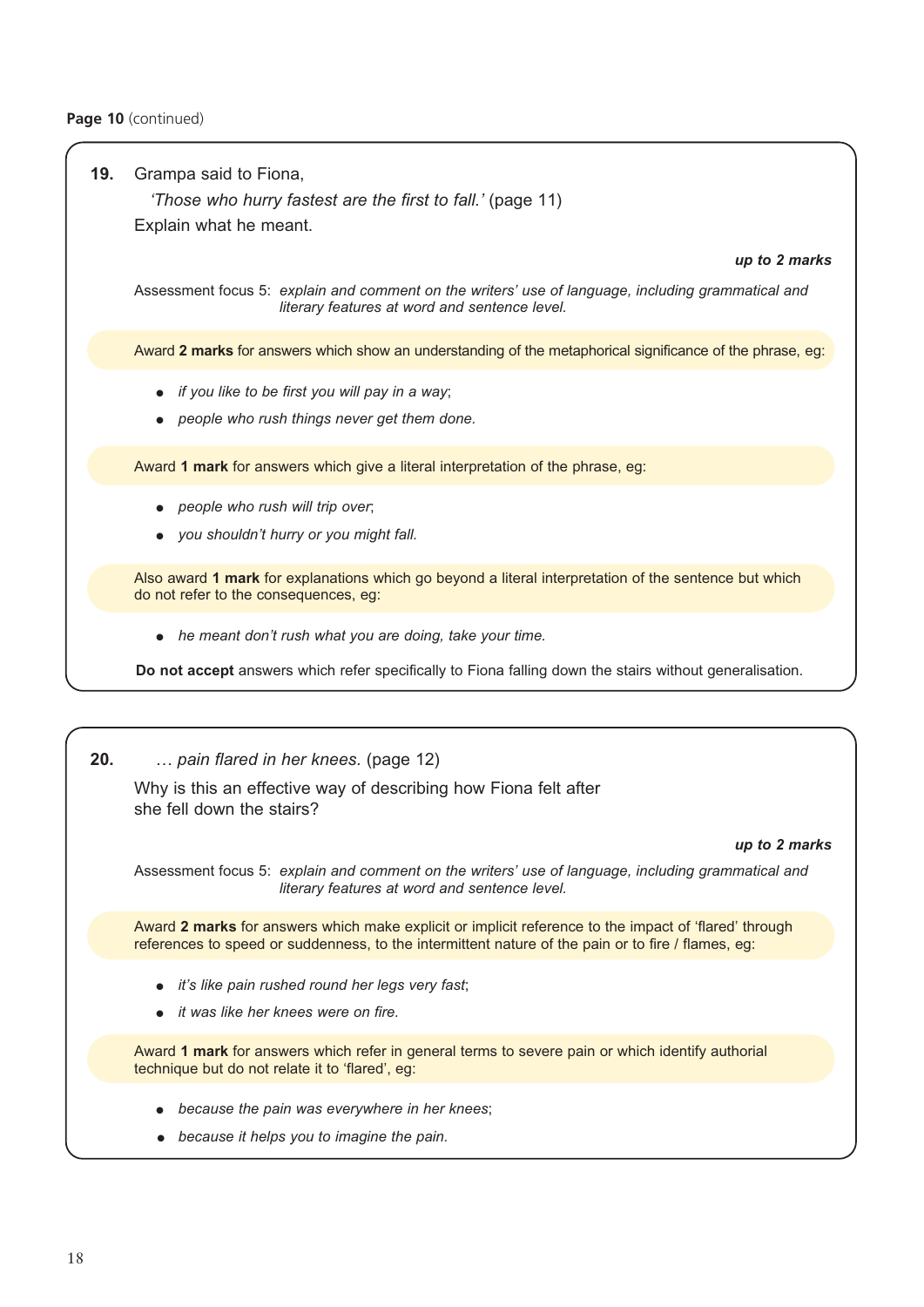#### **Page 11**

**21.** When the box split open:

*It was mainly photographs which had spilled out.* 

*Memories of her Grampa's life and family.*

*There was an old one of him in uniform …* 

*A strong face with a dark moustache*. (page 11)

Why do you think the author included these details about how Grampa used to look?

*up to 2 marks*

Assessment focus 6: *identify and comment on writers' purposes and viewpoints, and the overall effect of the text on the reader.* 

Award **2 marks** for answers which refer explicitly to the contrast between Grampa's appearance when he was younger and his portrayal as an older man **and** identify the writer's purpose, eg:

- *it is comparing what he looked like then to what he looks like now and also compares how strong he was to how weak he is now*;
- *the author wanted you to know that Grampa used to be very healthy and determined (strong face) compared to now.*

Award **1 mark** for answers which refer, explicitly or implicitly, to the contrast between Grampa's appearance when he was younger and his portrayal as an older man, eg:

- because he didn't look like that any more, not after he'd had a stroke;
- *it shows that people change as they grow up*;
- he used to be fitter and stronger than he is now;
- *because it tells you more about him when he was younger*.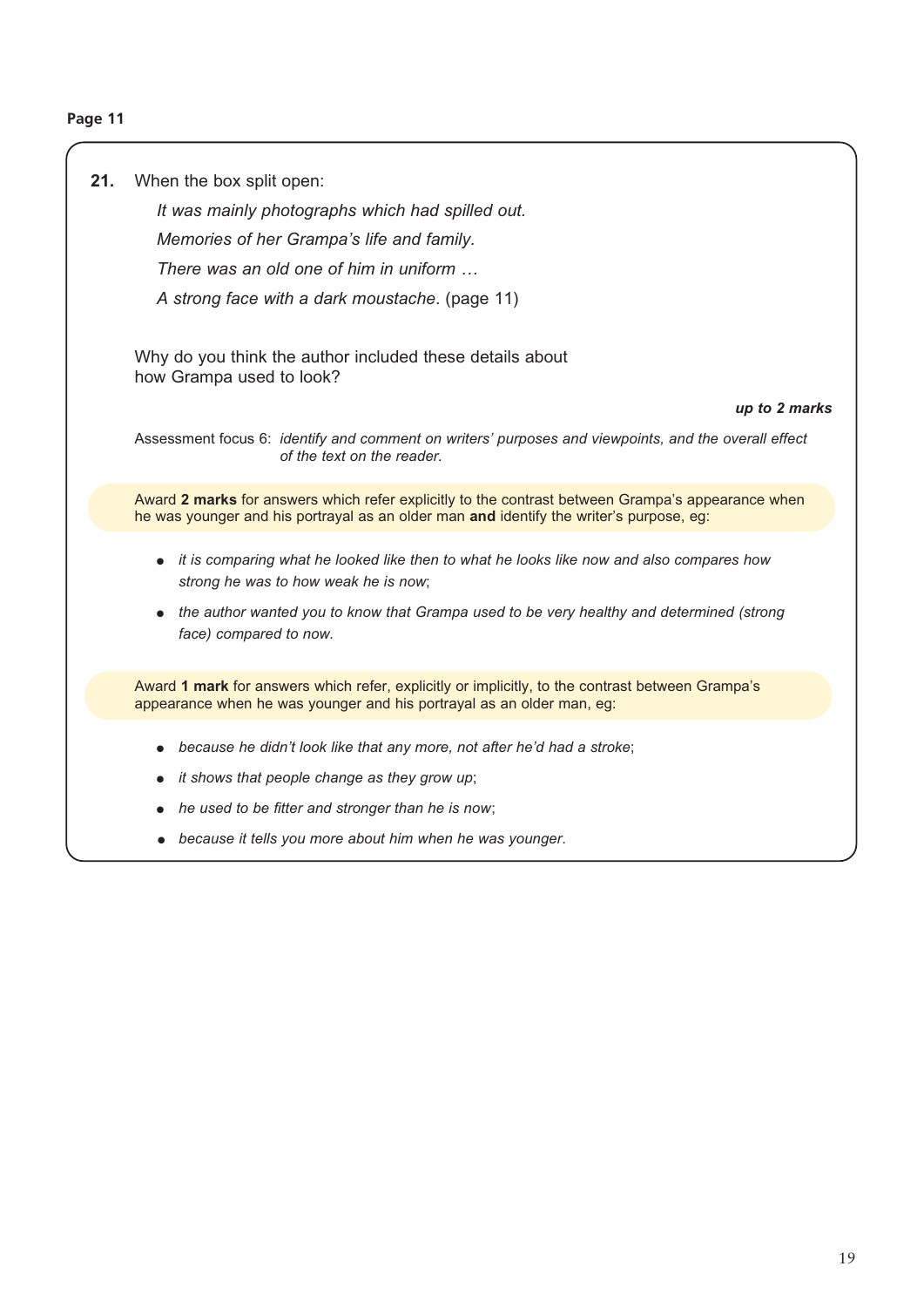#### Page 11 (continued)

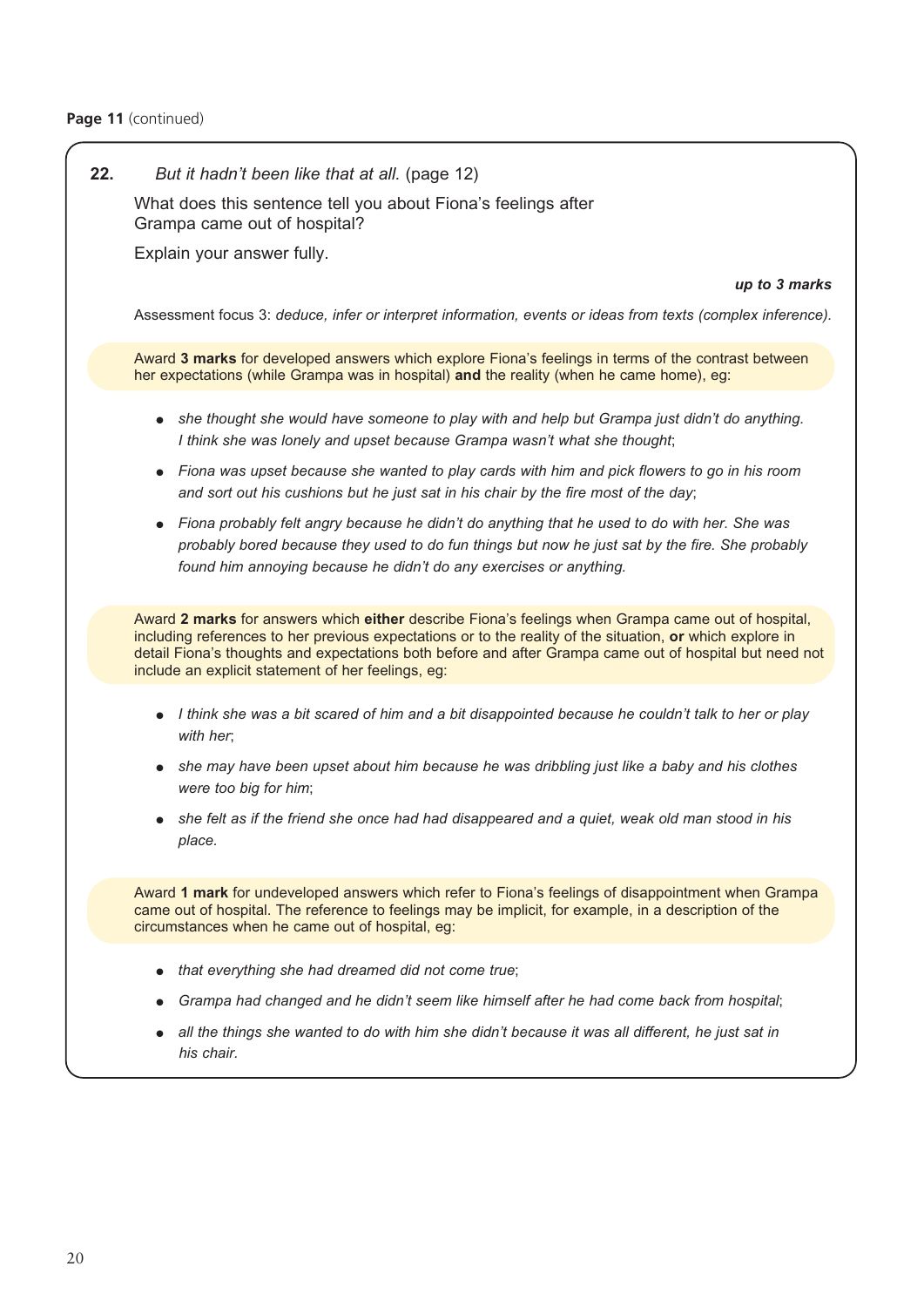#### **Page 12**

## **23.** Just after he came out of hospital (page 12), Grampa felt depressed. How do you know?

Find and write down **two** pieces of evidence.

#### *up to 2 marks*

Assessment focus 3: *deduce, infer or interpret information, events or ideas from texts (simple inference).*

Award **1 mark** for each reference to any of the following descriptions of Grampa's behaviour on page 12, to a maximum of **2**:

- he sat in his chair most of the day;
- his eyes were always sad / vague;
- he hardly ever answered anyone;
- he didn't do his exercises.

#### For example:

- *he was so quiet*;
- *his eyes are always looking sad*;
- *he didn't try to get himself better*;
- *he didn't want to do anything, he just sat there.*

**Also accept** answers that children might have inferred are a symptom of depression.

For example:

- *sometimes he dribbled his food*;
- his clothes were too big for him;
- *he had lost weight.*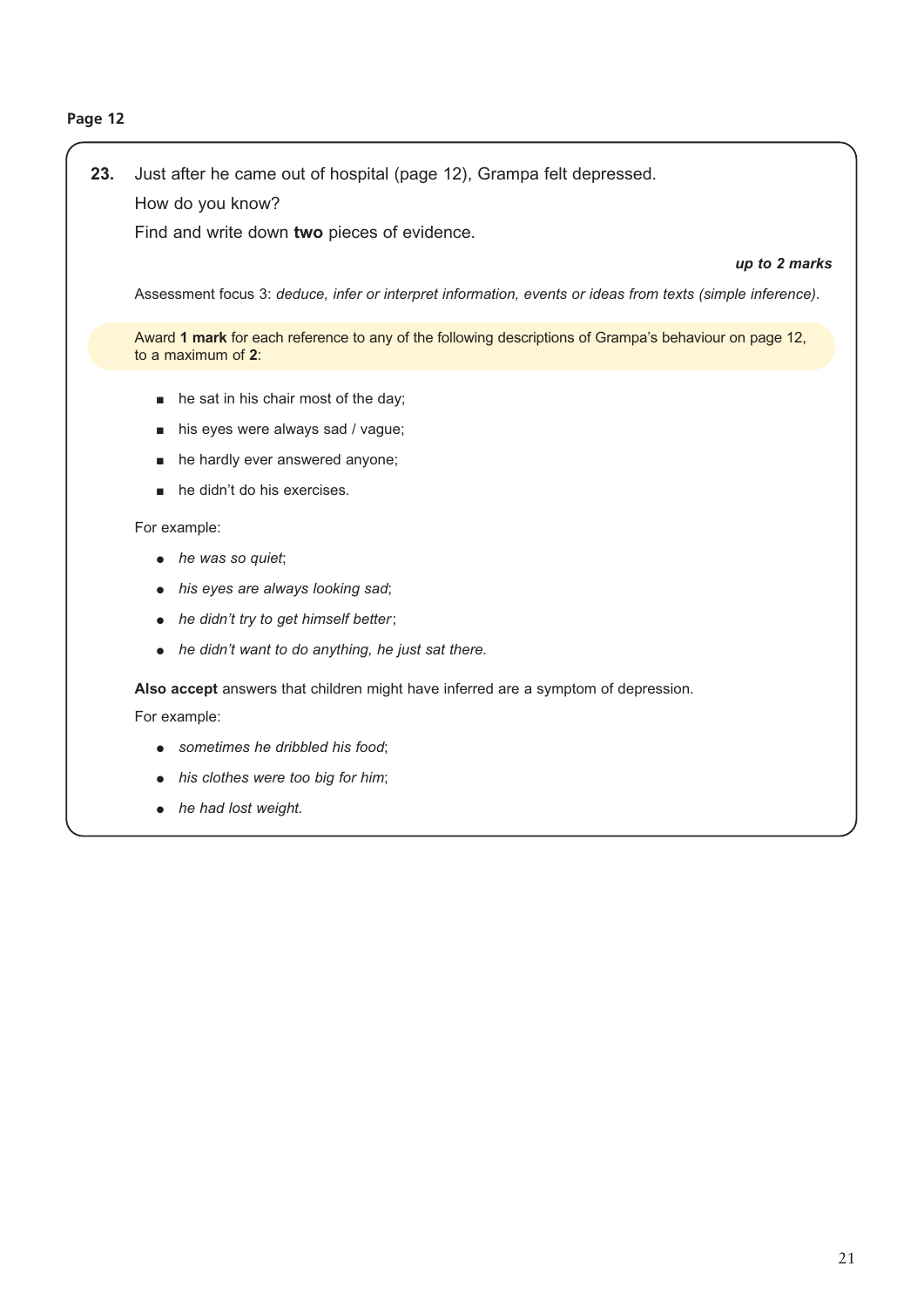**24.** How does Fiona's accident change how she feels about Grampa? Explain your answer as fully as you can, using parts of the story to help you. *up to 3 marks* Assessment focus 3: *deduce, infer or interpret information, events or ideas from texts (complex inference).* Award **3 marks** for answers which explain Fiona's increased understanding of Grampa's situation as a result of her own changed circumstances, including reference to his feelings, possibly implicitly, **and** which also include reference to events in the story, eg: ● *when she compared the picture of herself in the pool to Grampa now, she understood how important encouragement was to his recovery. She was able to identify with his nervousness, and feel a little bit of what he was feeling as she was on crutches and couldn't walk properly*; ● *she knows now that she can't use her legs how it feels not being able to do so many things as she could before. She remembers him always encouraging her and she knows that is what she needs to do to him*. Award **2 marks** for answers which explain Fiona's increased understanding of Grampa **and** which refer, possibly indirectly, to events in the story, eg: ● *she knows how hard it is for him to do things because she can't get around very well at the end of the story and neither can her Grampa*; ● *after looking at the photo and remembering how Grampa had helped her, she thought that she would help him as he had helped her when she was little*; ● *when she saw the photo album she realised he would need a friend to help him as she did*. Award **1 mark** for answers which **either** identify in general terms Fiona's increased understanding of Grampa but without specific reference to events in the text, **or** which refer to relevant events in the story but not to the development of feelings, eg: ● *she feels alone and realises that he is alone every day*; ● *she knew how it felt not to be able to walk properly*; ● *she starts looking at the photo album and remembering Grampa making her confident to stand in the pool and saying to her 'Fiona you can do it'*. **Do not accept** the unelaborated response *both of them cannot walk*.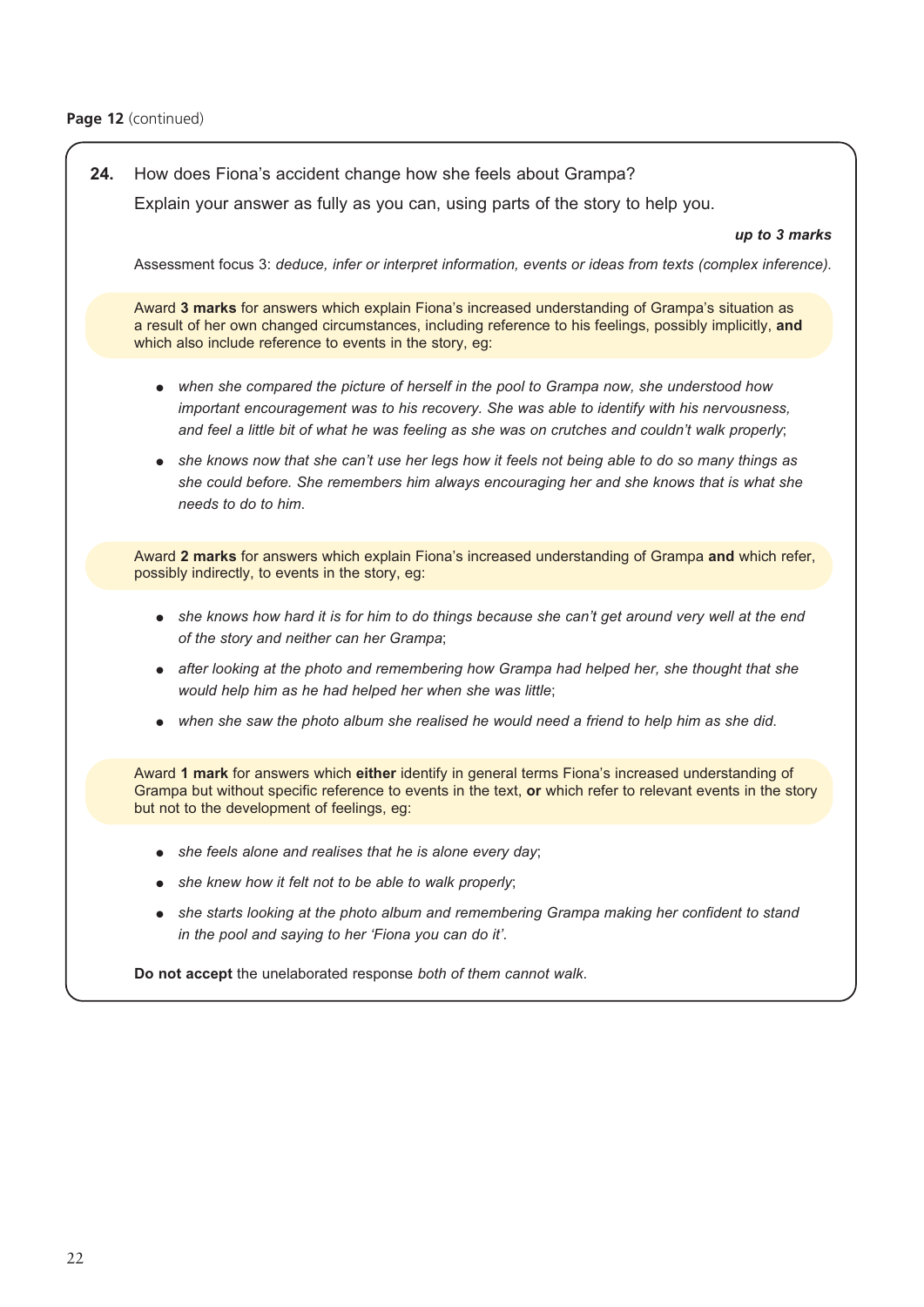#### **Page 13**

**25.** Many people write down their thoughts and feelings in their diary.

What do you think Fiona might have written in her diary after visiting Grampa **two weeks after** he had moved to his new flat?

Think about:

- what she thought of the flat;
- her friendship with Grampa.

#### *up to 3 marks*

Assessment focus 3: *deduce, infer or interpret information, events or ideas from texts (complex inference).*

Award **3 marks** for answers which describe Grampa's circumstances and include Fiona's thoughts and feelings, with appropriate detail about the relationship between both characters at the end of the story, eg:

- *he looked ill and sad. I don't really like the flat, but he needs to be near the family. He can't play games any more or walk about. He is quite depressed. I want to look after him*;
- *he looked a bit better and my feelings about him were wrong. We have fun now talking. I'm still not keen on the flat but the furniture's nice and the flat suits Grampa*;
- *his flat wasn't nice, it was very small. I don't think my mum is encouraging him enough. We don't talk as much as we used to, he just sits down all the time*.

Award **2 marks** for answers which incorporate Fiona's feelings or thoughts and her commentary on events and which show an understanding of the final part of the story, eg:

- *I like his new flat. It is nice. We had a chat about how he liked the flat. We played a game of cards. He is learning his words, he is doing very well. He makes nice cups of tea*;
- *the flat was okay but it was very small. I don't think I will be able to stay with him at the weekends. Grampa looked a bit happier, which I was glad of. I think he has settled in quite well*.

Award **1 mark** for answers which describe the day or include a description of the flat or Grampa but make minimal reference to Fiona's feelings or thoughts, eg:

- *it was fun. I was going round on his wheelchair and we played cards*;
- *the flat was very small and all his stuff didn't fit so he had to throw half of it away*;
- *I didn't really like the flat because it was too small. I talked to Grampa about our friendship, how I used to sleep over at his house every weekend*.

**Note**: answers do not need to be written in the first person (using 'I' as the voice of Fiona) to be awarded marks.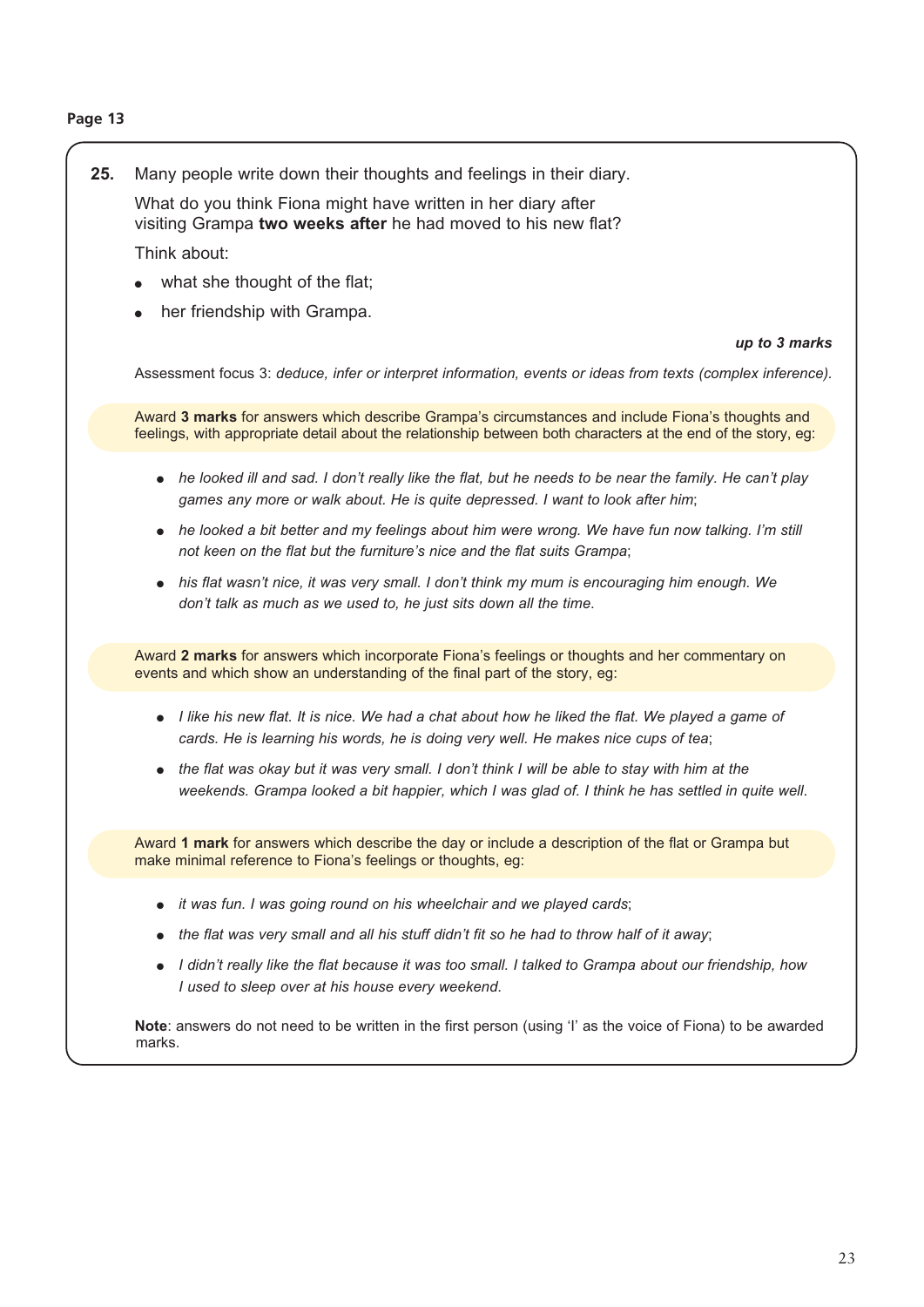| 26 | a) What made Fiona remember things that happened in the past?                                                                                                                                                                              |
|----|--------------------------------------------------------------------------------------------------------------------------------------------------------------------------------------------------------------------------------------------|
|    | 1 mark                                                                                                                                                                                                                                     |
|    | Assessment focus 3: deduce, infer or interpret information, events or ideas from texts (simple inference).                                                                                                                                 |
|    | Award 1 mark for answers which refer, implicitly or explicitly, to the photographs or photograph album,<br>or to Fiona's accident, eg:                                                                                                     |
|    | the photos that fell out of the box;<br>she fell down and had time to think;<br>seeing Grampa when he was young.                                                                                                                           |
|    | Why are Fiona's memories important to this story?<br>b)<br>up to 2 marks                                                                                                                                                                   |
|    | Assessment focus 6: identify and comment on writers' purposes and viewpoints, and the overall effect<br>of the text on the reader.                                                                                                         |
|    | Award 2 marks for answers which either refer in detail to Fiona's discoveries about her relationship with<br>Grampa, or which describe the importance of memories to the structure of the story, eg:                                       |
|    | because the story is about Fiona realising that in the past her Grampa helped her and so now<br>she must help him;                                                                                                                         |
|    | because they make her change her mind about the way she feels about Grampa;                                                                                                                                                                |
|    | they're important because you need to know what happened before and compare it with<br>the present.                                                                                                                                        |
|    | Award 1 mark for answers which refer to Fiona remembering how Grampa was in the past, or to the<br>way in which her recollections reveal information to the reader, or to how her memories act as a spur<br>to her subsequent actions, eg: |
|    | they include information about Fiona's life;                                                                                                                                                                                               |
|    | they show you how much Grampa has changed;                                                                                                                                                                                                 |
|    | her memories make her go to her Grampa and help him and show him he can do it.                                                                                                                                                             |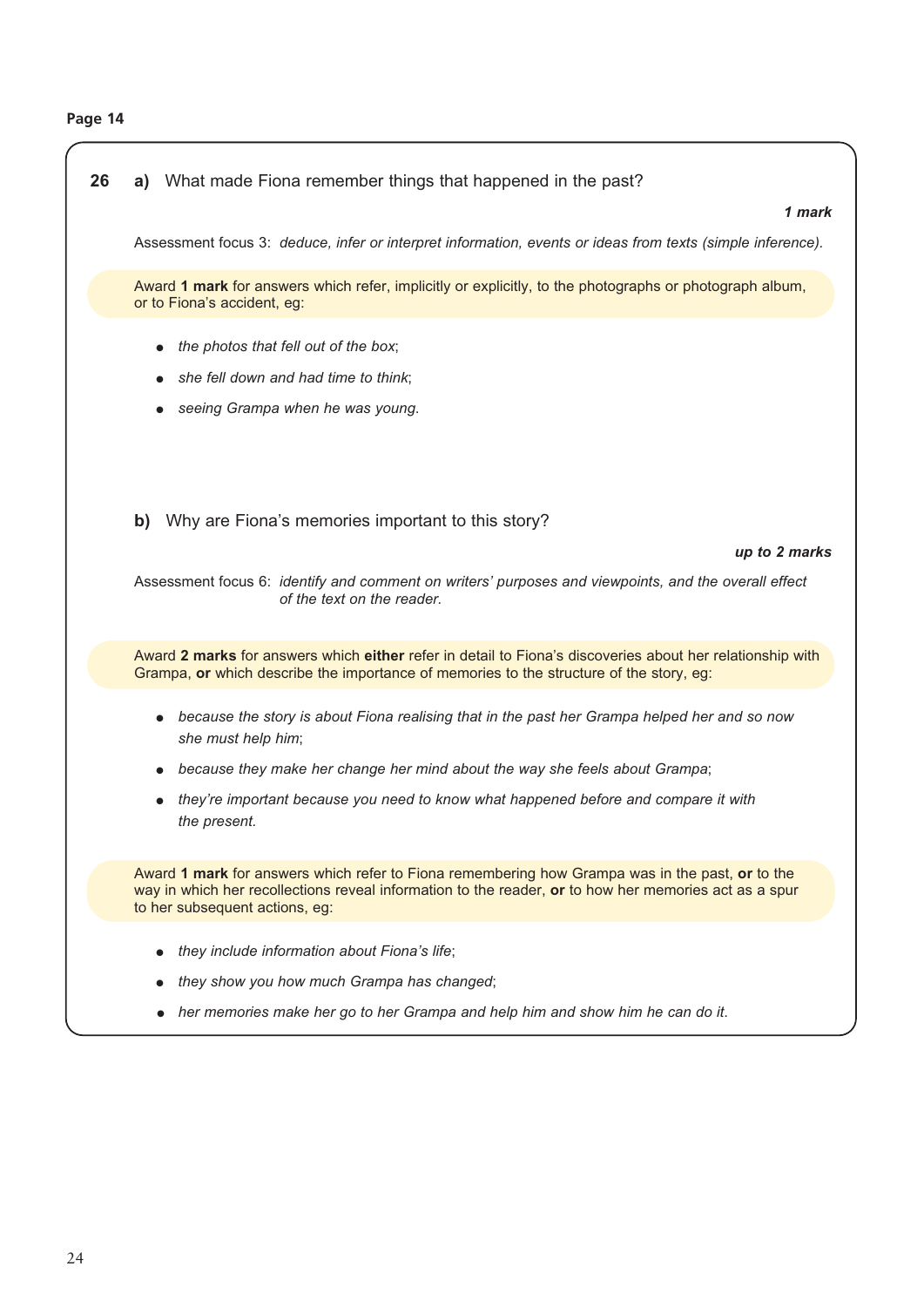**27.** The reading booklet contains some information about sport called *Sport for All* and a story called *You Can Do It*.

Why do you think *You Can Do It* was chosen as a title for the **whole** reading booklet?

*up to 3 marks*

Assessment focus 6: *identify and comment on writers' purposes and viewpoints, and the overall effect of the text on the reader.* 

Award **3 marks** for answers which explore the theme of the booklet in terms of achievement or encouragement and illustrate this with references to each of the sections, eg:

- *it was chosen as a title because the writer is trying to say that people with disabilities are not different from those people who have no disabilities. Disabled people play sports too and in the story it has been a good title because Fiona is saying to her Grampa that he can do it, that he can make himself get better*;
- *they both have something to do with achieving something like the people playing in the wheelchair basketball final and Fiona and Grampa trying to walk.*

Award **2 marks** for answers which make specific reference to the suitability of the title for the two sections but without making any links between the sections explicit, **or** which make a general comment about the suitability of the title and refer to one section only, eg:

- *it shows disabled people can do exactly the same as we can and Fiona wants her Grampa to pull through*;
- *it's saying to disabled people 'just because you have a disability doesn't mean you can't do sports'. And the story was called 'You Can Do It' because it's about Fiona and her Grampa reassuring each other with the words 'You can do it'*;
- *it was chosen because the whole book is about disabled people and how they can do different sports. I think 'You Can Do It' was chosen because it gives inspiration to all people.*

Award **1 mark** for answers which indicate the appropriateness of the title to the booklet but are not developed, **or** answers which refer only to one section, eg:

- *because everyone can do what they want if they try hard enough*;
- *the story is about memories and when she was young Grampa said 'You can do it' to Fiona and she remembers it*;
- *it's urging people to take part and also keeping their spirits up.*

**Do not accept** answers which simply state that the booklet contains a story called *You Can Do It* or that either of the main characters say these words to each other without elaboration.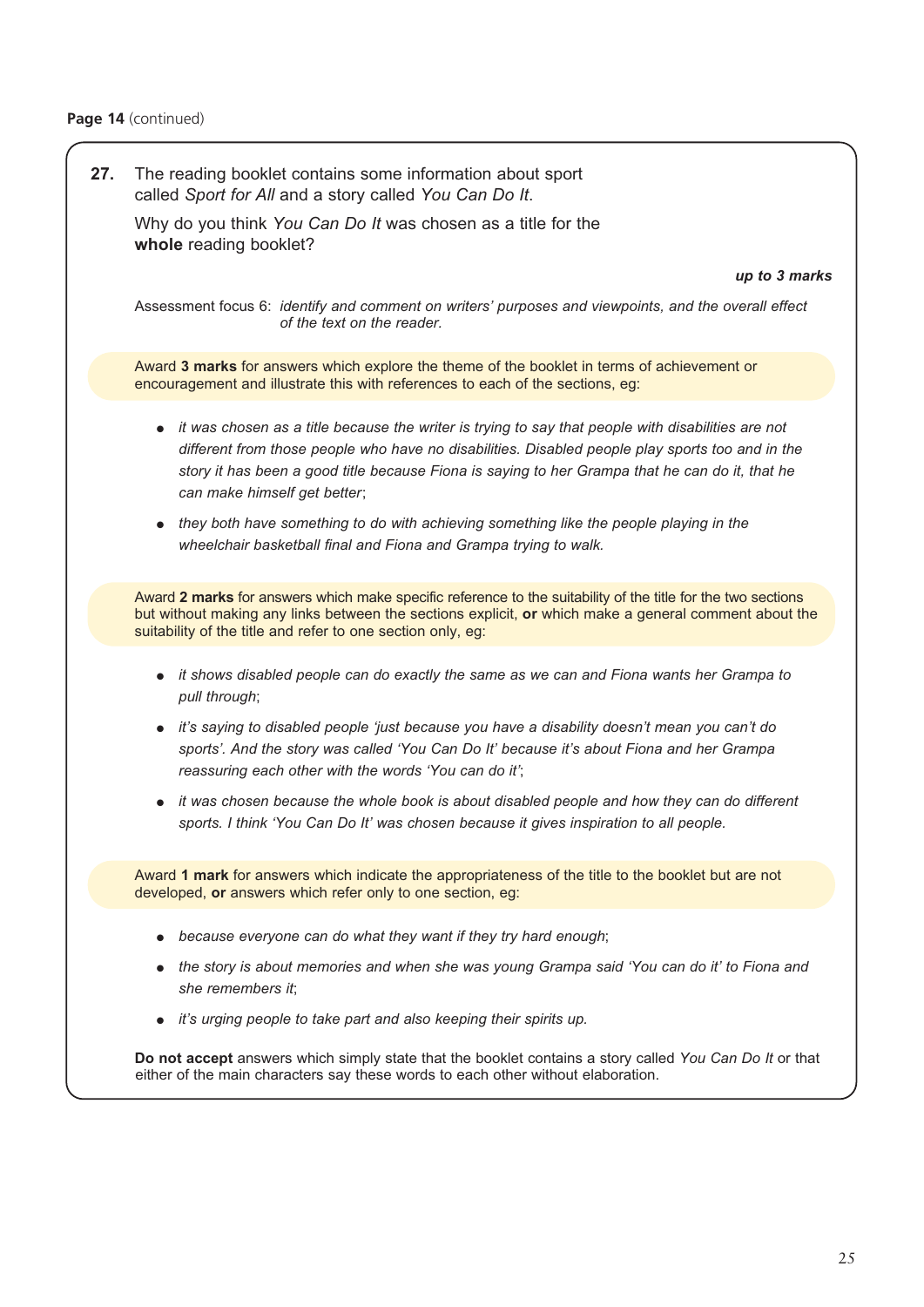**This page may be used for your own notes**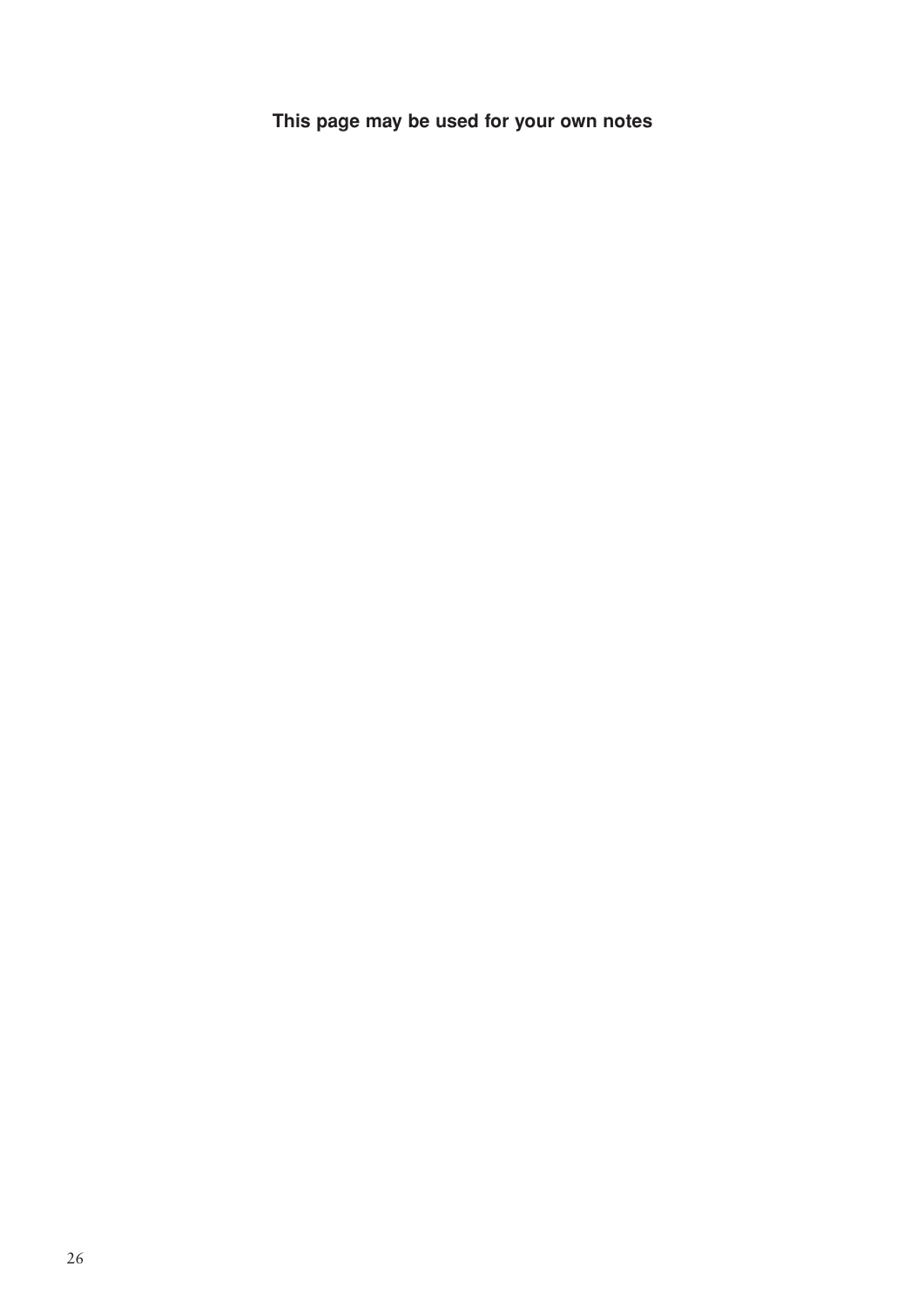# **The writing test**

There are two mark schemes: one for the longer task, *Time for a Change?* (pages 30–33); and the other for the shorter task, *Eyewitness* (pages 44–45).

The aspects of writing to be assessed are children's ability to:

- 1. write imaginative, interesting and thoughtful texts;
- 2. produce texts which are appropriate to task, reader and purpose;
- 3. organise and present whole texts effectively, sequencing and structuring information, ideas and events;
- 4. construct paragraphs and use cohesion within and between paragraphs;
- 5. vary sentences for clarity, purpose and effect;
- 6. write with technical accuracy of syntax and punctuation in phrases, clauses and sentences;
- 7. select appropriate and effective vocabulary (this is not assessed separately, but contributes to text structure and organisation and composition and effect);
- 8. use correct spelling (assessed through the spelling test).

### **The mark scheme strands**

For the purpose of marking the writing, related assessment focuses have been drawn together into three strands:

- sentence structure and punctuation;
- text structure and organisation;
- composition and effect.

For the longer task, the strands are organised as follows:

|                                       | <b>Assessment focuses</b>                                                                                                                                                             |
|---------------------------------------|---------------------------------------------------------------------------------------------------------------------------------------------------------------------------------------|
| sentence structure and<br>punctuation | vary sentences for clarity, purpose and effect;<br>write with technical accuracy of syntax and punctuation<br>in phrases, clauses and sentences.                                      |
| text structure and<br>organisation    | organise and present whole texts effectively, sequencing<br>and structuring information, ideas and events;<br>construct paragraphs and use cohesion within and<br>between paragraphs. |
| composition and effect                | write imaginative, interesting and thoughtful texts;<br>produce texts which are appropriate to task, reader and<br>purpose.                                                           |

Handwriting is assessed in the longer task. The marking criteria are shown in section F on page 33.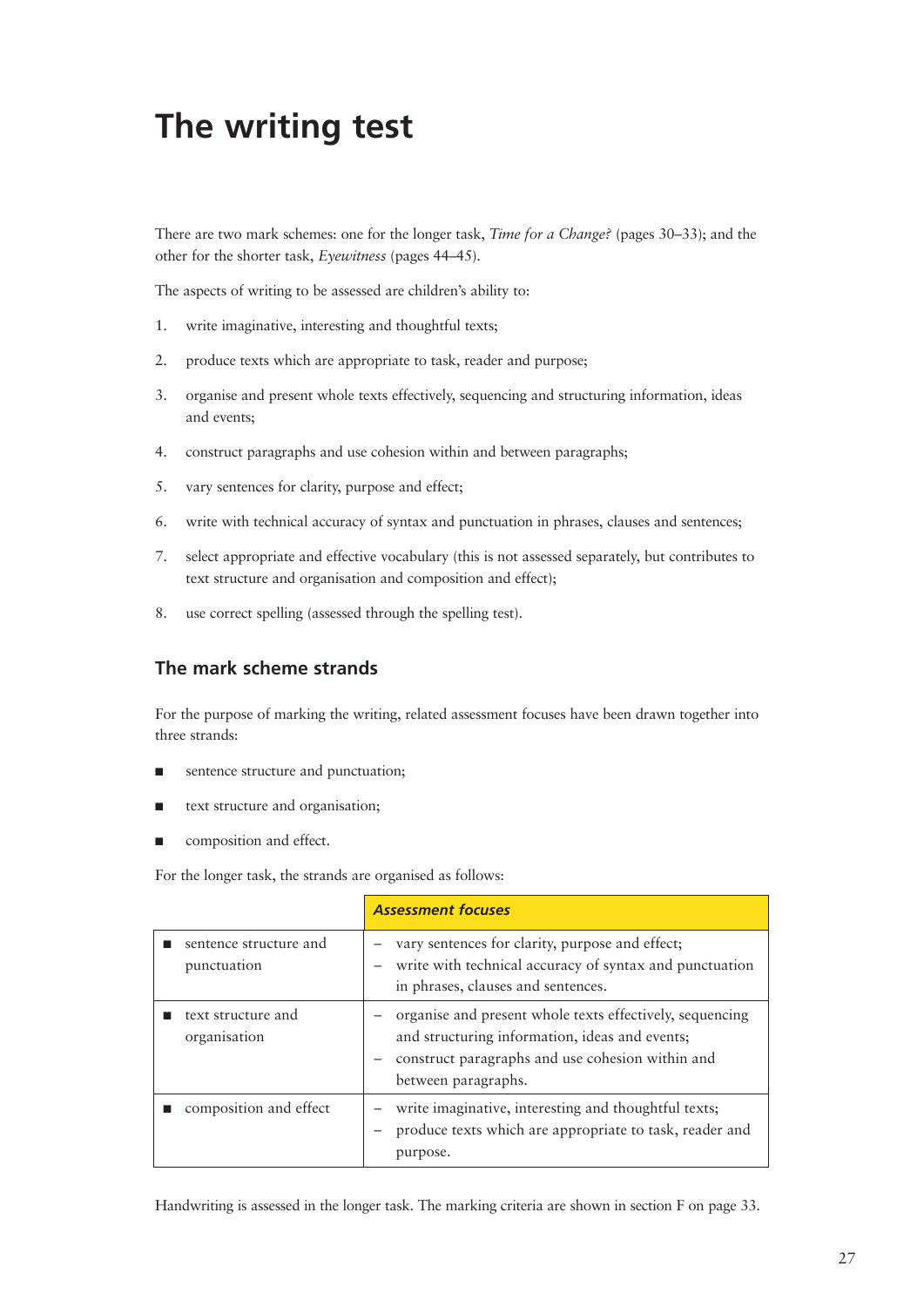For the shorter task, the strands are organised as follows:

|                                                             | <b>Assessment focuses</b>                                                                                                                                                                                                       |
|-------------------------------------------------------------|---------------------------------------------------------------------------------------------------------------------------------------------------------------------------------------------------------------------------------|
| sentence structure,<br>punctuation and text<br>organisation | - vary sentences for clarity, purpose and effect;<br>- write with technical accuracy of syntax and punctuation<br>in phrases, clauses and sentences;<br>construct paragraphs and use cohesion within and<br>between paragraphs. |
| composition and effect                                      | write imaginative, interesting and thoughtful texts;<br>produce texts which are appropriate to task, reader<br>and purpose.                                                                                                     |

The criteria encourage positive recognition of achievement in writing. Children do not necessarily develop uniformly across these categories, and the strands allow separate judgements to be made about the relative strengths and weaknesses of a child's work.

### **Marking procedures**

The criteria for each strand identify typical characteristics of children's work in different bands. When marking, it is helpful first to identify which bands are most relevant to the writing and then refine the judgement to a mark within a band. The annotations on the example scripts show how to look for features in the writing, and the summary boxes show how to weigh these features to reach a mark.

Where the writing **clearly** does not meet the criteria for Band 1, a mark of 0 should be awarded.

Children will be expected to follow the prompt very carefully, especially in content and form. Those children who write on a different topic or in another form will not be credited with any marks for composition and effect. Those children who do not maintain the form throughout the piece, for example a non-fiction piece becoming narrative, will not have access to the full range of marks for composition and effect.

### **Marking the writing**

A set of annotated scripts, written by year 6 children during the English pre-tests, is presented here to help your judgements of the writing. Scripts are reproduced without corrections to spelling.

Each writing task is introduced separately and is followed by its marking grid.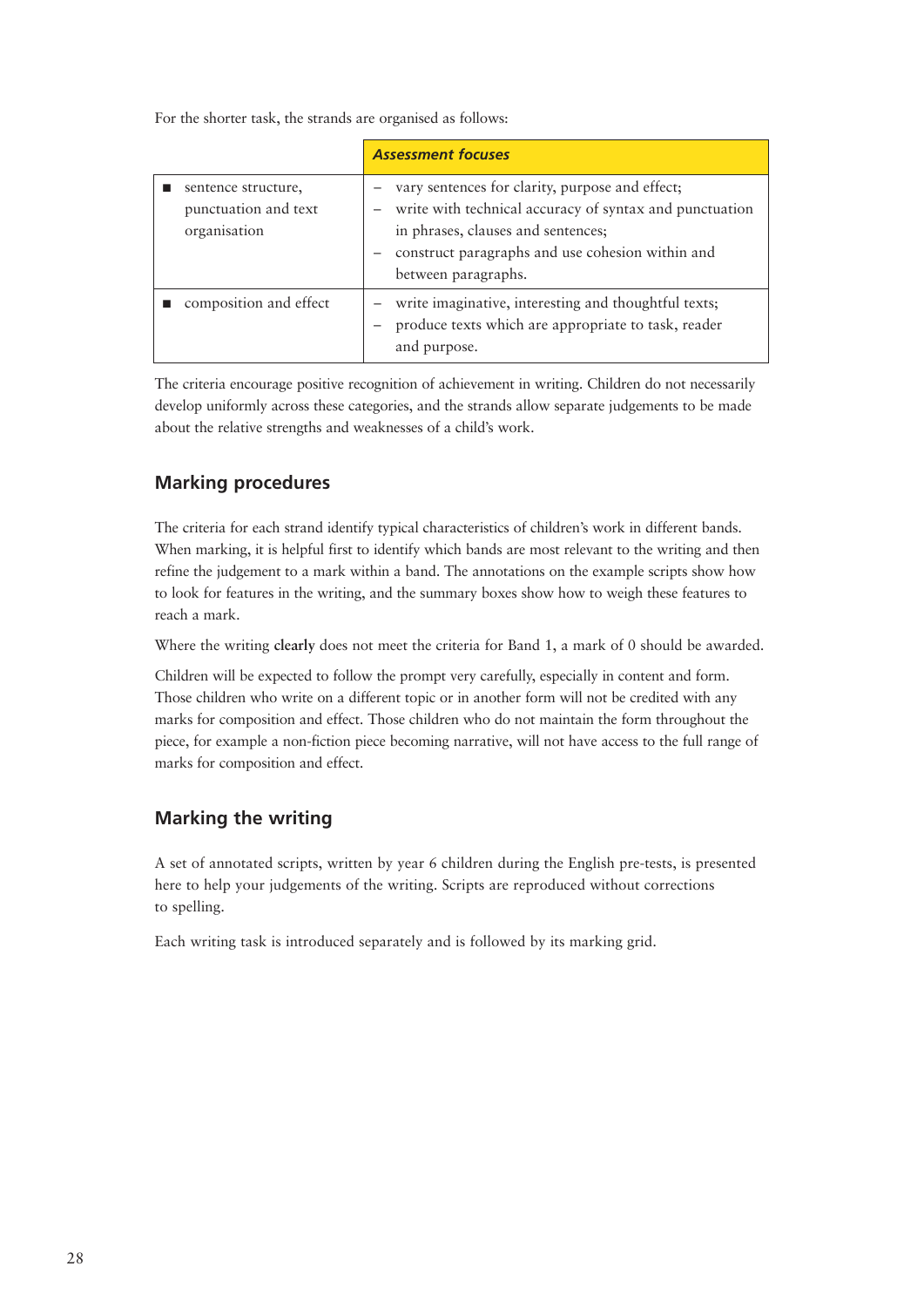## **The longer task:** *Time for a Change?*

This prompt presents an alternative school timetable and invites children to imagine that it might be introduced in their own school. The task is to give views on the new timetable, and the prompt clearly states that the audience will be the school assembly. Some pupil reactions are included and the planning sheet offers further support with the development of content. Better performances are distinguished by convincing explanation of the writer's chosen viewpoint, a clear and developed overall structure and stylistic choices which seek to engage and persuade the reader.



**about this new timetable in the assembly.**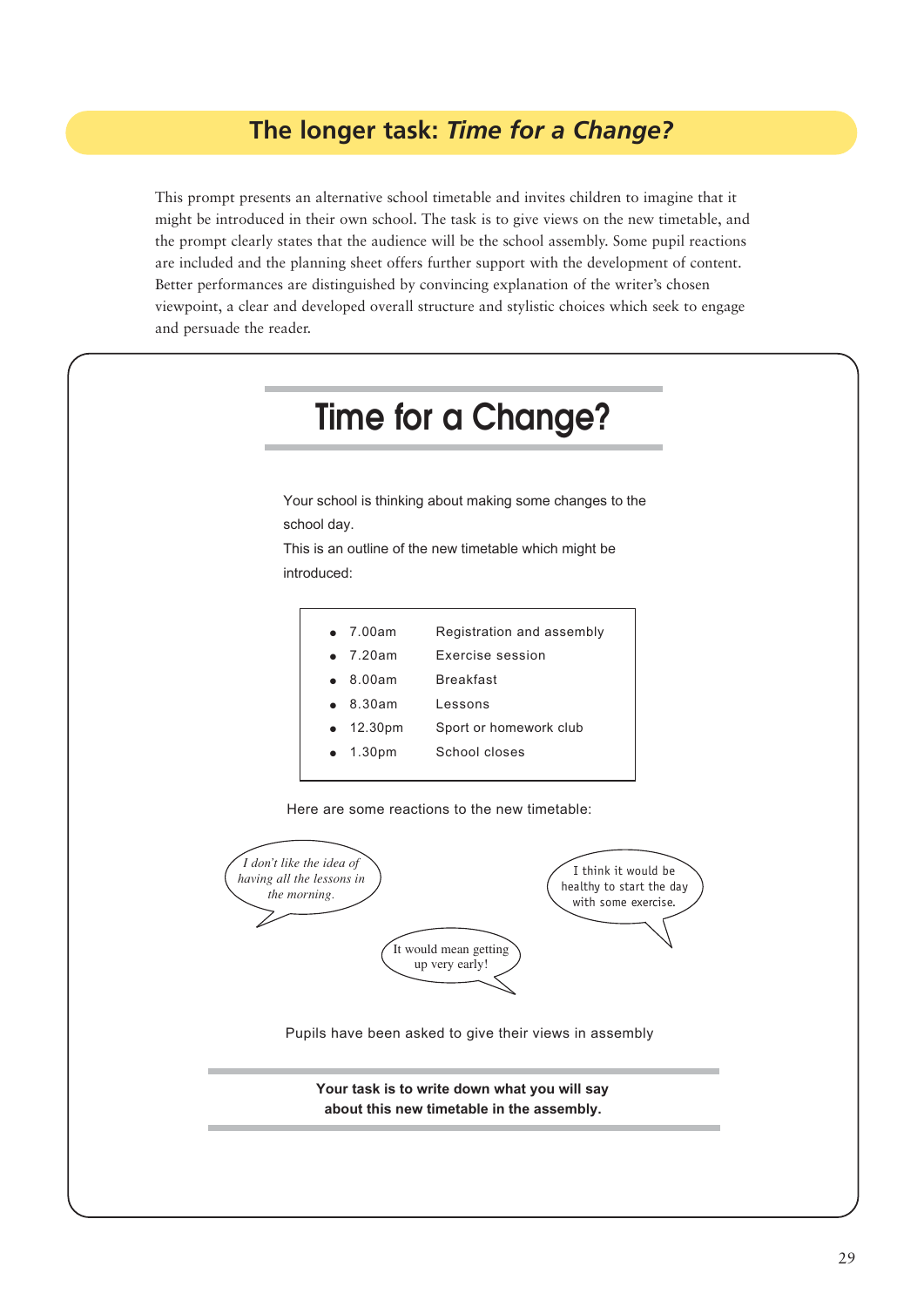# **Mark scheme for the longer task:** *Time for a Change?*

| <b>SECTION A</b> | SENTENCE STRUCTURE AND PUNCTUATION<br>Assessment focuses: vary sentences for clarity, purpose and effect<br>write with technical accuracy of syntax and punctuation in phrases, clauses and sentences                                                                                                                                                                                                                                                                                                                                                     |
|------------------|-----------------------------------------------------------------------------------------------------------------------------------------------------------------------------------------------------------------------------------------------------------------------------------------------------------------------------------------------------------------------------------------------------------------------------------------------------------------------------------------------------------------------------------------------------------|
|                  |                                                                                                                                                                                                                                                                                                                                                                                                                                                                                                                                                           |
| <b>Band A1</b>   | Clauses usually grammatically accurate. Parts of sentences mostly joined with and, but, then.<br>Some simple sentences, often brief. Some modal verbs (we should start school; it should be).<br>Sentences sometimes demarcated by capital letters and full stops.<br>$\bullet$<br>1 mark                                                                                                                                                                                                                                                                 |
|                  |                                                                                                                                                                                                                                                                                                                                                                                                                                                                                                                                                           |
| <b>Band A2</b>   | Simple connectives <i>and, but, or link clauses with some variation (because)</i> . Subjects and verbs<br>frequently repeated (I think ); use of modal verbs (you could be doing; would do more sport).<br>Noun phrases mostly simple (some parents) with some expansion (a lot of energy). Some adjectives<br>(early, hungry).                                                                                                                                                                                                                           |
|                  | Full stops, capital letters, exclamation marks and question marks mostly accurate; commas used in lists.<br>$2 - 3$ marks                                                                                                                                                                                                                                                                                                                                                                                                                                 |
|                  |                                                                                                                                                                                                                                                                                                                                                                                                                                                                                                                                                           |
| <b>Band A3</b>   | Sentences are mostly grammatically sound. Subordinating connectives develop explanation within the<br>sentence: if, because (because it will be too dark), when. Adverbials (with our old timetable) and<br>expanded phrases (much more enjoyable) vary construction of sentences. Tense choice appropriate;<br>present tense used (we need lunch); modal verbs to express possibility are varied (could, might).<br>Some variation in subjects, eg to refer to reader, timetable, writer and previous ideas (the lesson times /<br>you / I / this idea). |
|                  | Most sentences correctly demarcated; some commas mark phrases or clauses.<br>4–5 marks                                                                                                                                                                                                                                                                                                                                                                                                                                                                    |
| <b>Band A4</b>   | Sentence types are sometimes varied: questions (why should we get up at $6.00$ ?) or imperatives<br>(So, remember, folks!). Simple and complex sentences used, with some variety of connectives:<br>subordinating conjunctions (which, until, where). Expanded phrases and clauses express ideas<br>economically. Shades of meaning established through additional words and phrases (slightly).<br>Adaptation of verb forms to refer to the future (children will be more active) and the past.                                                          |
|                  | Range of punctuation used, almost always correctly, eg brackets, dashes, colons.                                                                                                                                                                                                                                                                                                                                                                                                                                                                          |
|                  | 6-7 marks                                                                                                                                                                                                                                                                                                                                                                                                                                                                                                                                                 |
| <b>Band A5</b>   | Length and focus of sentences varied to express subtleties in meaning and focus on key ideas.<br>Word order may be manipulated for emphasis (no child on this planet, let alone a school); sentences<br>may include embedded subordinate clauses for economy of expression.                                                                                                                                                                                                                                                                               |
|                  | Range of punctuation used, with little omission, to give clarity.<br>8 marks                                                                                                                                                                                                                                                                                                                                                                                                                                                                              |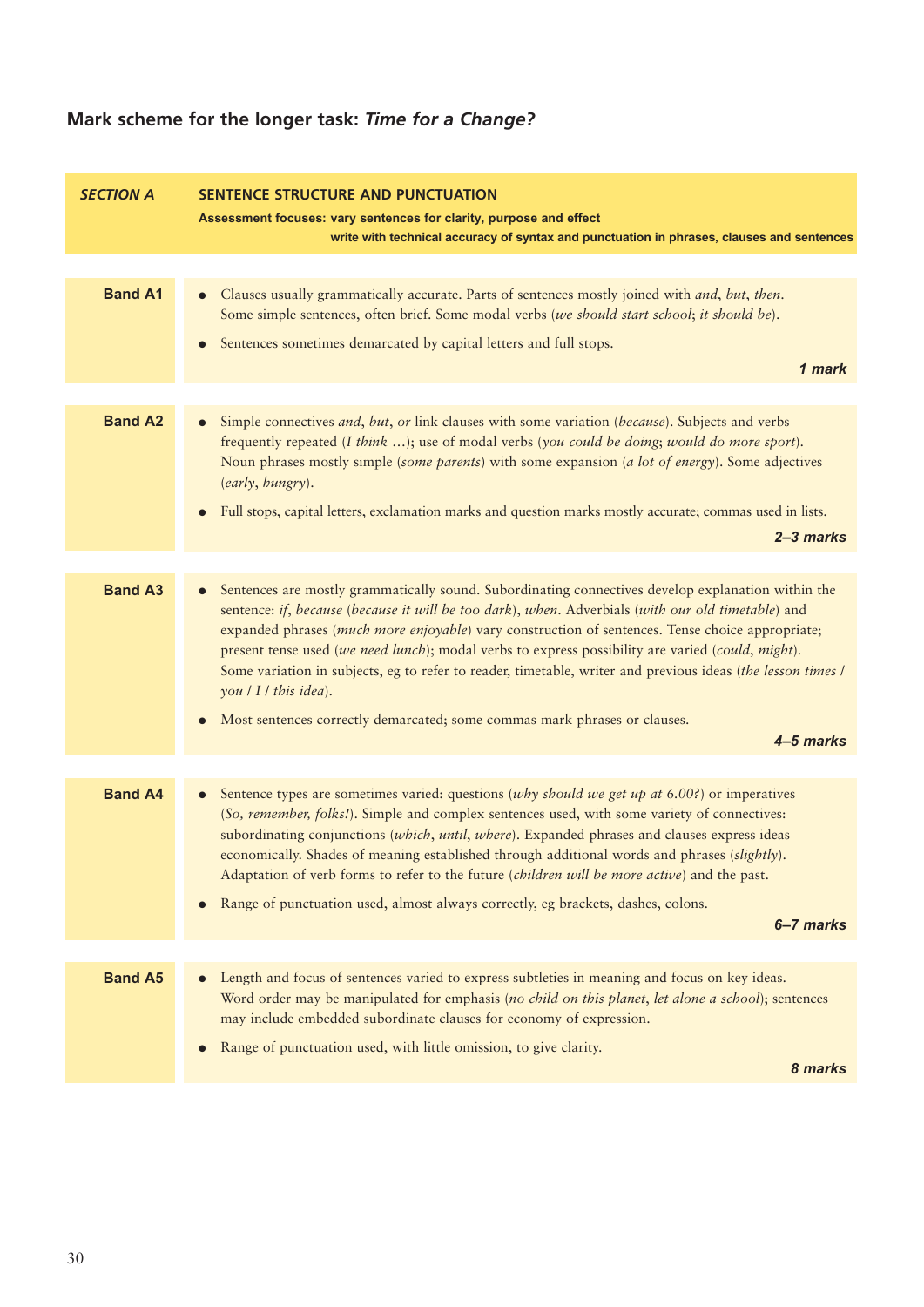| <b>SECTION B</b> | <b>TEXT STRUCTURE AND ORGANISATION</b>                                                                                                                                                                                                                                                                                                               |  |
|------------------|------------------------------------------------------------------------------------------------------------------------------------------------------------------------------------------------------------------------------------------------------------------------------------------------------------------------------------------------------|--|
|                  | Assessment focuses: organise and present whole texts effectively, sequencing and structuring information,<br>ideas and events                                                                                                                                                                                                                        |  |
|                  | construct paragraphs and use cohesion within and between paragraphs                                                                                                                                                                                                                                                                                  |  |
|                  |                                                                                                                                                                                                                                                                                                                                                      |  |
| <b>Band B1</b>   | Ideas grouped into sequences of sentences; some division possibly indicated by layout. Organisation<br>$\bullet$<br>may follow the chronological sequence of the timetable.                                                                                                                                                                          |  |
|                  | Simple connectives used (and, and then). Some connection between sentences, eg pronouns referring<br>to the same person or thing (we, you).                                                                                                                                                                                                          |  |
|                  | 1 mark                                                                                                                                                                                                                                                                                                                                               |  |
|                  |                                                                                                                                                                                                                                                                                                                                                      |  |
| <b>Band B2</b>   | Text structure overall is simple: includes brief introduction or concluding statement, eg expressing<br>a view about the timetable (I think the new timetable is bad). Some divisions between sections of<br>content indicated, eg use of also / and if for additional information (I also think ).                                                  |  |
|                  | Relationships between ideas often simply linked to chronology of the timetable. Connection between<br>sentences built up by pronoun reference to main things/people in the text (children / they) and<br>connections between words develop topic (teachers / marking / work).                                                                        |  |
|                  | $2 - 3$ marks                                                                                                                                                                                                                                                                                                                                        |  |
|                  |                                                                                                                                                                                                                                                                                                                                                      |  |
| <b>Band B3</b>   | The whole speech is logically organised: includes introduction, ordered points and conclusion to<br>summarise or emphasise the writer's view. New sections or paragraphs are sequenced, although<br>paragraph transitions may be awkward. If used, conventional phrases (My first reason / my second<br>point) are integrated into the text.         |  |
|                  | Within paragraphs, content often introduced by a main sentence. Sections or paragraphs organised to<br>expand and develop a particular topic, eg with explanation (it means we will have to put in a lunch<br>break). Connections within paragraphs established and maintained, eg by reference to a previous idea<br>(This way it is easier to do). |  |
|                  | 4–5 marks                                                                                                                                                                                                                                                                                                                                            |  |
|                  |                                                                                                                                                                                                                                                                                                                                                      |  |
| <b>Band B4</b>   | Overall organisation of the text is supported by paragraphs. Relationships between paragraphs give<br>structure to whole text, eg connections make the structure clear to the reader by referring forwards<br>and backwards (So pupils I've wrapped up my speech with the conclusion that the timetable is<br>diabolical!).                          |  |
|                  | Paragraphs are developed: main ideas consistently supported by relevant argument or explanation.<br>Reference to the same thing or person sometimes varied to avoid repetition (I don't think many people<br>will go to either [sport or homework club]).                                                                                            |  |
|                  | 6-7 marks                                                                                                                                                                                                                                                                                                                                            |  |
|                  |                                                                                                                                                                                                                                                                                                                                                      |  |
| <b>Band B5</b>   | Across the whole piece the structure of the text is controlled. Sequencing of sections contributes to<br>overall effectiveness and shape of text, eg strategic placing of most engaging idea for maximum<br>impact, such as presenting smaller, less significant reasons first and building up to most persuasive<br>points (my biggest reason ).    |  |
|                  | Individual paragraphs varied in length and structure. Each paragraph has a clear focus, and content<br>is organised, eg by reference or contrast within the paragraph (Nevertheless, there are some points to<br>make for the timetable ).                                                                                                           |  |
|                  | 8 marks                                                                                                                                                                                                                                                                                                                                              |  |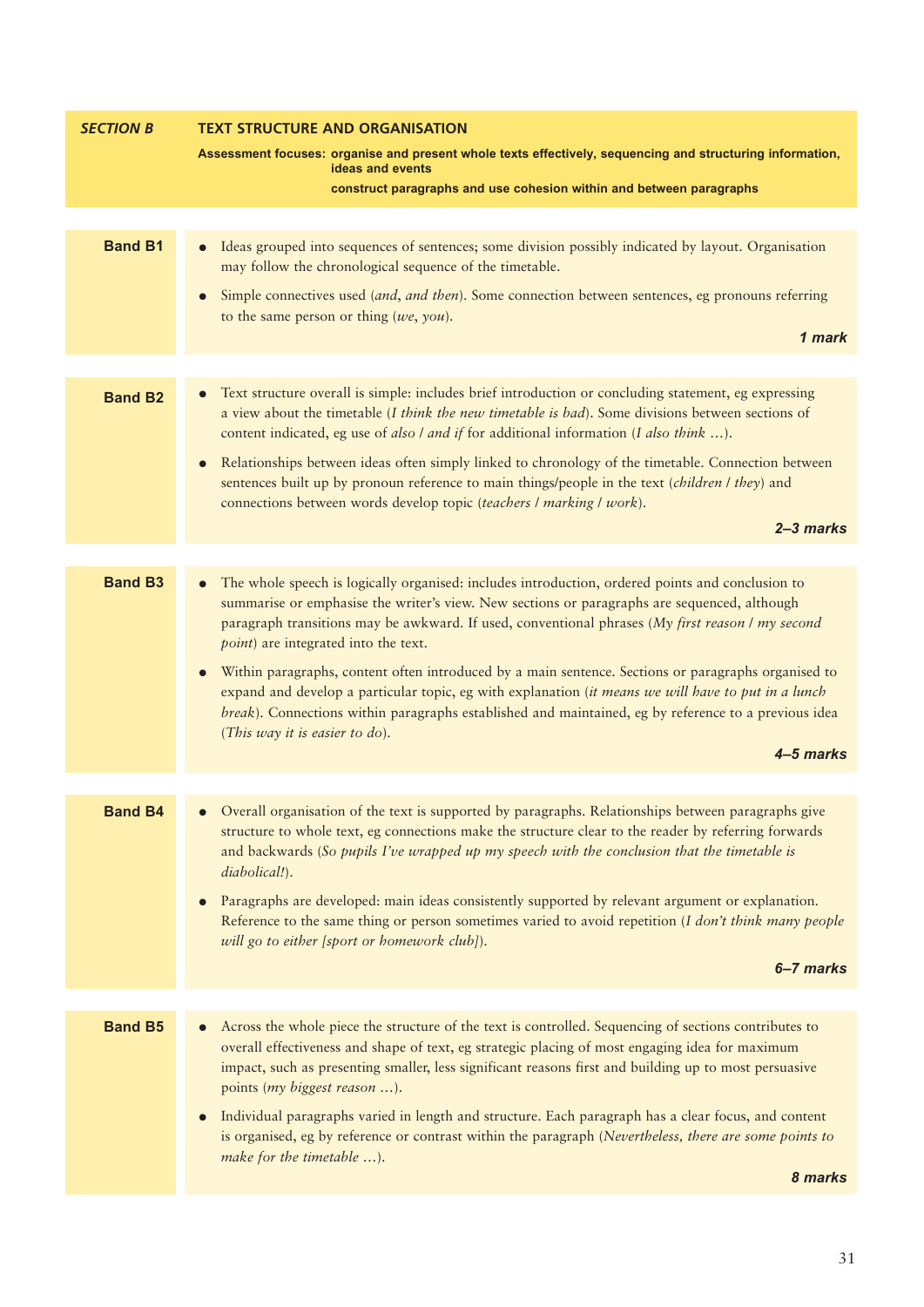| <b>SECTION C</b> | <b>COMPOSITION AND EFFECT</b>                                                                                                                                                                                                                                            |
|------------------|--------------------------------------------------------------------------------------------------------------------------------------------------------------------------------------------------------------------------------------------------------------------------|
|                  | Assessment focuses: write imaginative, interesting and thoughtful texts                                                                                                                                                                                                  |
|                  | produce texts which are appropriate to task, reader and purpose                                                                                                                                                                                                          |
| <b>Band C1</b>   | A short series of points about the timetable; activities may be listed (football, swimming, netball);<br>$\bullet$<br>possible inconsistency of opinion.<br>Details (do a word search) or simple statement of opinion (it is too early) expand content.<br>$1 - 2$ marks |
|                  |                                                                                                                                                                                                                                                                          |
| <b>Band C2</b>   | Content includes points relevant to writer's views; some explanation of ideas (because people could<br>still be at work) or direct address to audience (for your breakfast).                                                                                             |
|                  | The writer's attitude towards the timetable is expressed (it can make you healthy).<br>$\bullet$                                                                                                                                                                         |
|                  | Vocabulary choice is mostly relevant and develops content (vegetarians, football or rugby, choir club);<br>some use of impersonal constructions (It would be).                                                                                                           |
|                  | $3 - 5$ marks                                                                                                                                                                                                                                                            |
|                  |                                                                                                                                                                                                                                                                          |
| <b>Band C3</b>   | Attempts to engage and persuade audience by selection of points to appeal to (need sleep in the<br>afternoon) or amuse the audience.                                                                                                                                     |
|                  | The writer maintains a consistent approach to the issues, eg shown as representing a reasoned and<br>sensible attitude (we have got to have lunch).                                                                                                                      |
|                  | Style of address (formal, friendly) supports persuasive purpose, eg personal comments (so you might<br>like them), generalisation (most people), suggestion (maybe, perhaps).                                                                                            |
|                  | 6-8 marks                                                                                                                                                                                                                                                                |
| <b>Band C4</b>   | Ideas adapted, eg points selected deliberately to appeal to the school audience (no child would want<br>four hours of lessons). Thorough coverage of points.                                                                                                             |
|                  | A clear and consistent viewpoint established and controlled, eg writer develops a confident and/or<br>considerate persona as a persuasive strategy: spokesperson for assembly audience (it is in my nature<br>to stand up for the children).                             |
|                  | Stylistic features enhance persuasion, eg emotive vocabulary (lessons all clumped together; drowsy);<br>use of rhetorical questions (fellow pupils, would you like to get up before seven o'clock?).                                                                     |
|                  | 9-11 marks                                                                                                                                                                                                                                                               |
| <b>Band C5</b>   | Choice and placing of content is informed, eg the writer prioritises comments thought to be of                                                                                                                                                                           |
|                  | most interest to audience, so that they are well placed for emphasis (Kids can't go to school without<br>a playtime).                                                                                                                                                    |
|                  | Viewpoint well controlled and convincing, eg writer positioned as a pupil who has a clear and<br>$\bullet$<br>authoritative overview of the advantages and disadvantages of the proposed change (schools around<br>the United Kingdom ).                                 |
|                  | Stylistic features manipulated fully to support purpose and be engaging, eg inclusion of direct address,<br>$\bullet$<br>wordplay or patterning.                                                                                                                         |
|                  | 12 marks                                                                                                                                                                                                                                                                 |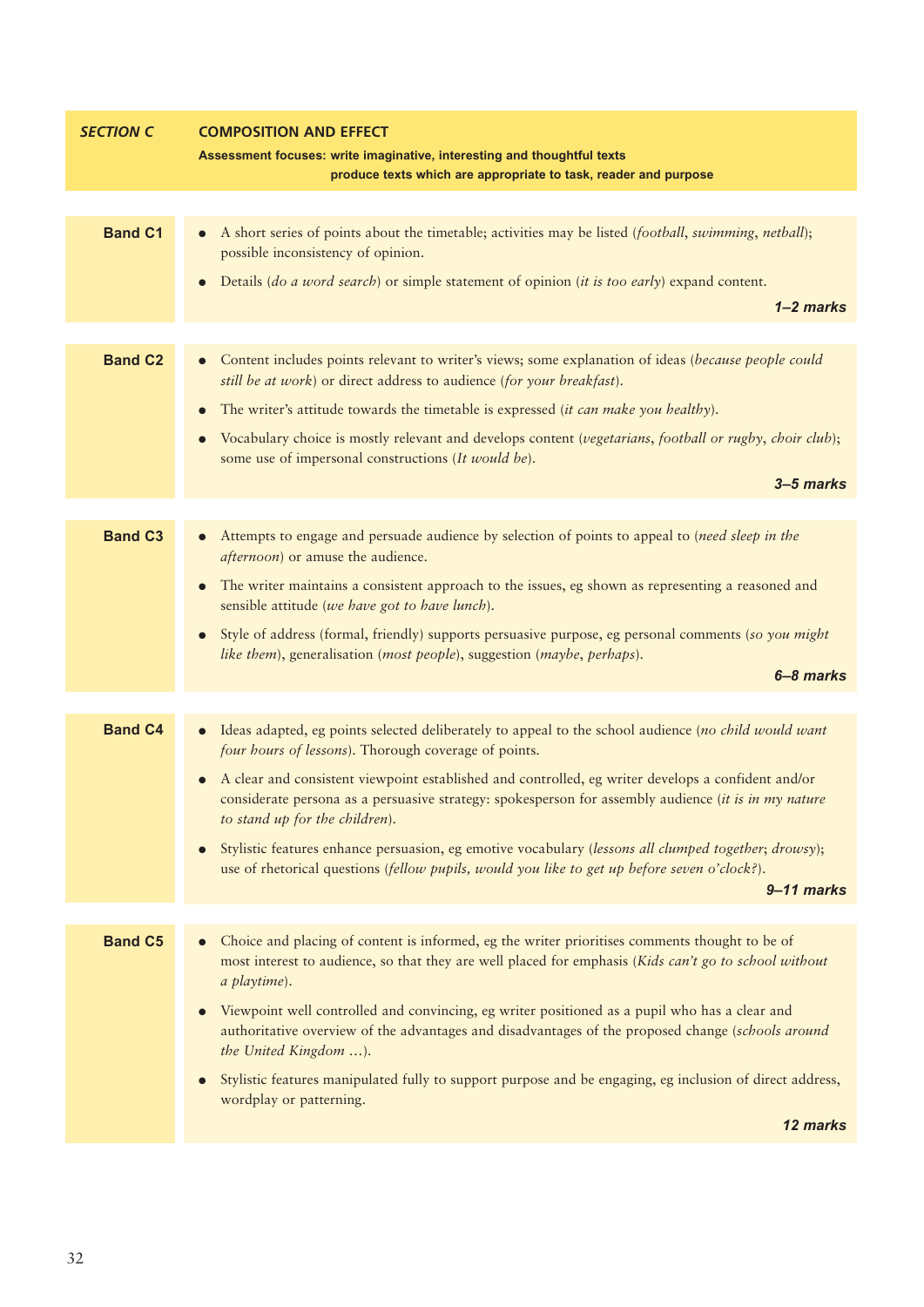| <b>SECTION F</b> | <b>HANDWRITING</b>                                                                                                                                                                              |
|------------------|-------------------------------------------------------------------------------------------------------------------------------------------------------------------------------------------------|
|                  | All children need to develop a serviceable handwriting style which is legible, clear and encourages the reader<br>to engage with what has been written.                                         |
|                  | This assessment of handwriting is based on children's ability to write legibly and fluently in a sustained piece<br>of writing.                                                                 |
|                  | Judgements will be made on the basis of the legibility and clarity of the handwriting throughout the longer<br>piece, supported by a closer look at the size and position of words and letters. |
|                  |                                                                                                                                                                                                 |
| <b>Band F1</b>   | The handwriting is legible and shows some features of regularity in size and spacing.<br>However, overall the script is disjointed and uneven.                                                  |
|                  | 1 mark                                                                                                                                                                                          |
|                  |                                                                                                                                                                                                 |
| <b>Band F2</b>   | Overall, the handwriting is regular with some flow and movement. Letters and words are usually<br>appropriate in size and position but there is some variation.                                 |
|                  | 2 marks                                                                                                                                                                                         |
|                  |                                                                                                                                                                                                 |
| <b>Band F3</b>   | The handwriting is consistent and fluent with letters and words appropriately placed.<br>The handwriting maintains a personal style to engage the reader.                                       |
|                  | 3 marks                                                                                                                                                                                         |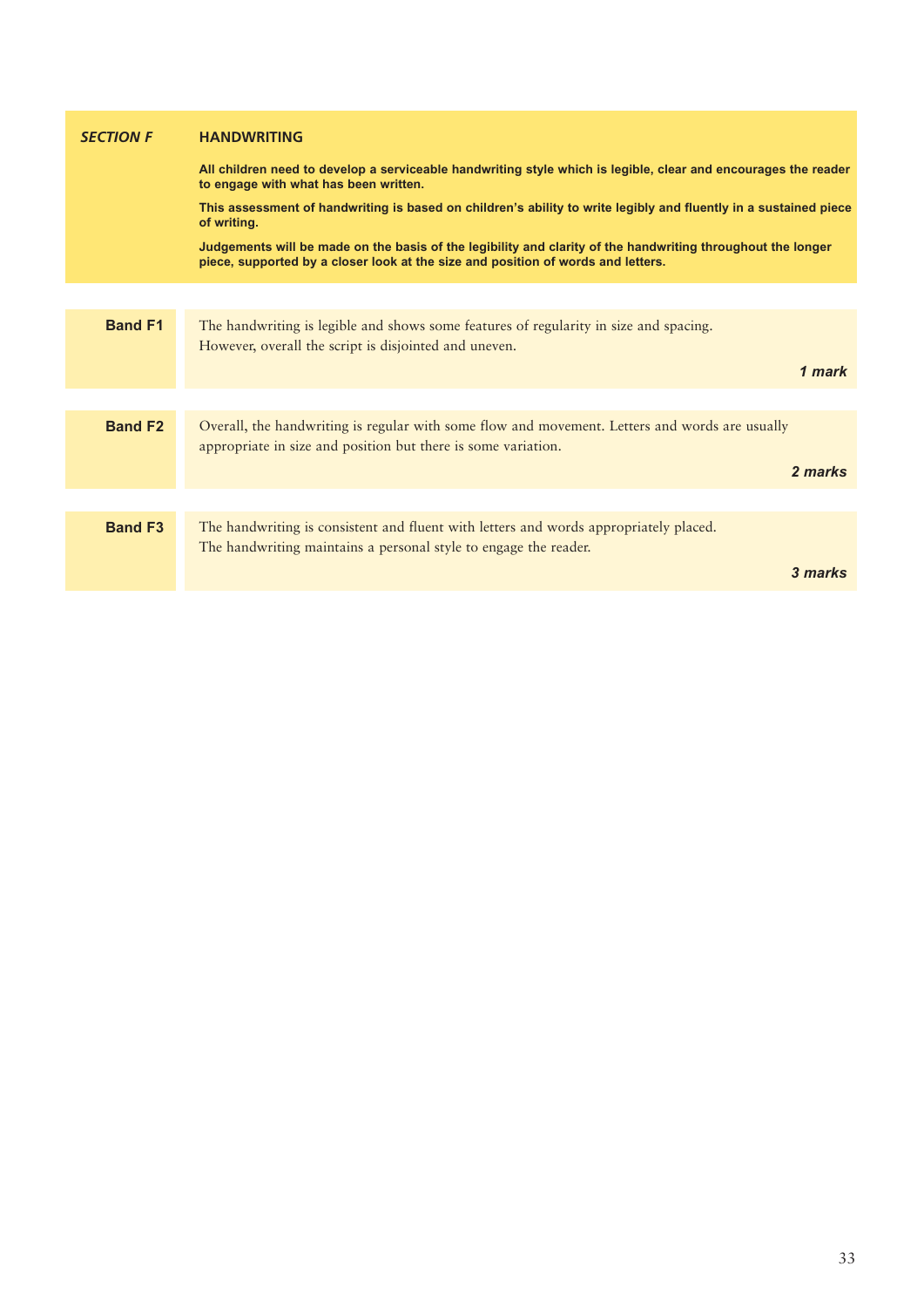#### **TEXT STRUCTURE & ORGANISATION**

| evidence of<br>adverbials (above<br>A2), but their use<br>is repetitive | One big problem will be for kids who walk to school.<br>In the morning at 7:00am it may still be dark. (In the<br>morning) it is very hard to see children if they are<br>wearing dark clothes.                                      |                                                                                                    |
|-------------------------------------------------------------------------|--------------------------------------------------------------------------------------------------------------------------------------------------------------------------------------------------------------------------------------|----------------------------------------------------------------------------------------------------|
|                                                                         | Some children (who) usually sleep late might end up                                                                                                                                                                                  |                                                                                                    |
| subordinating<br>connectives<br>(above A2)                              | falling asleep in lessons.<br>Another bad thing) is that the kids don't get any time                                                                                                                                                 |                                                                                                    |
|                                                                         | to muck around with their friends. Another thing is                                                                                                                                                                                  |                                                                                                    |
| repetitive subjects<br>(A2)                                             | that mums and dads arn't usually home and are<br>usually working.                                                                                                                                                                    | connection built up by<br>pronoun reference (B2)                                                   |
|                                                                         | When $(kids)$ get to school $(hey)$ are often hungary and<br>have breckfast when (they) wake up, but) with this they<br>have to survive on the nights before dinner. (As well<br>as that) the ones that walk to school have to go to | indication of<br>additional<br>information to<br>follow $(B2)$                                     |
| simple connectives                                                      | school (and) to excercises before breckfast.                                                                                                                                                                                         |                                                                                                    |
| with some<br>variation (A2)                                             | Breckfast is not at all good for people with (milk)<br>allergies (because) if there is (cereal) then can't have                                                                                                                      | connected<br>vocabulary develops<br>topics (B2)                                                    |
|                                                                         | milk on it.                                                                                                                                                                                                                          |                                                                                                    |
| accurate use of<br>sentence<br>demarcation (A2)                         | <b>If</b> there is lessons all morning with out a break then<br>you might a cramp in your hand Overall this change<br>(is not a good idea.)                                                                                          | although the piece<br>does not have an<br>introduction, there is a<br>concluding statement<br>(B2) |

| SENTENCE    |
|-------------|
| STRUCTURE & |
| PUNCTUATION |

#### **Summary**

Some sentence features (adverbials, subordinating connectives) characteristic of A3, but repetition of sentence openings and very limited evidence of commas keeps the mark at the top of Band A2.

Band  $A2 - 3$  marks

#### **COMPOSITION & EFFECT**

- $\bullet$ Some relevant content and explanation of ideas (*because if there is cereal*); address to audience less secure (switches between *kids* and *you*) (C2).  $\bullet$
- Writing expresses opposition to new timetable (*big problem*) (C2).  $\bullet$ Some vocabulary supports persuasive purpose (*survive*) or is specific (*allergies*), but elsewhere simple terms are used (C2).

#### **Summary**

There is some evidence of the development of content and the piece maintains a simple but clear point of view. Greater use of persuasive vocabulary would be necessary for a mark in the higher band.

Band  $C2 - 5$  marks

### **TEXT STRUCTURE & ORGANISATION**

#### **Summary**

The piece has some overall shape, and there is evidence of connections within the text; greater grouping of ideas and organisation within paragraphs would be necessary for Band B3.

Band B2 – 3 marks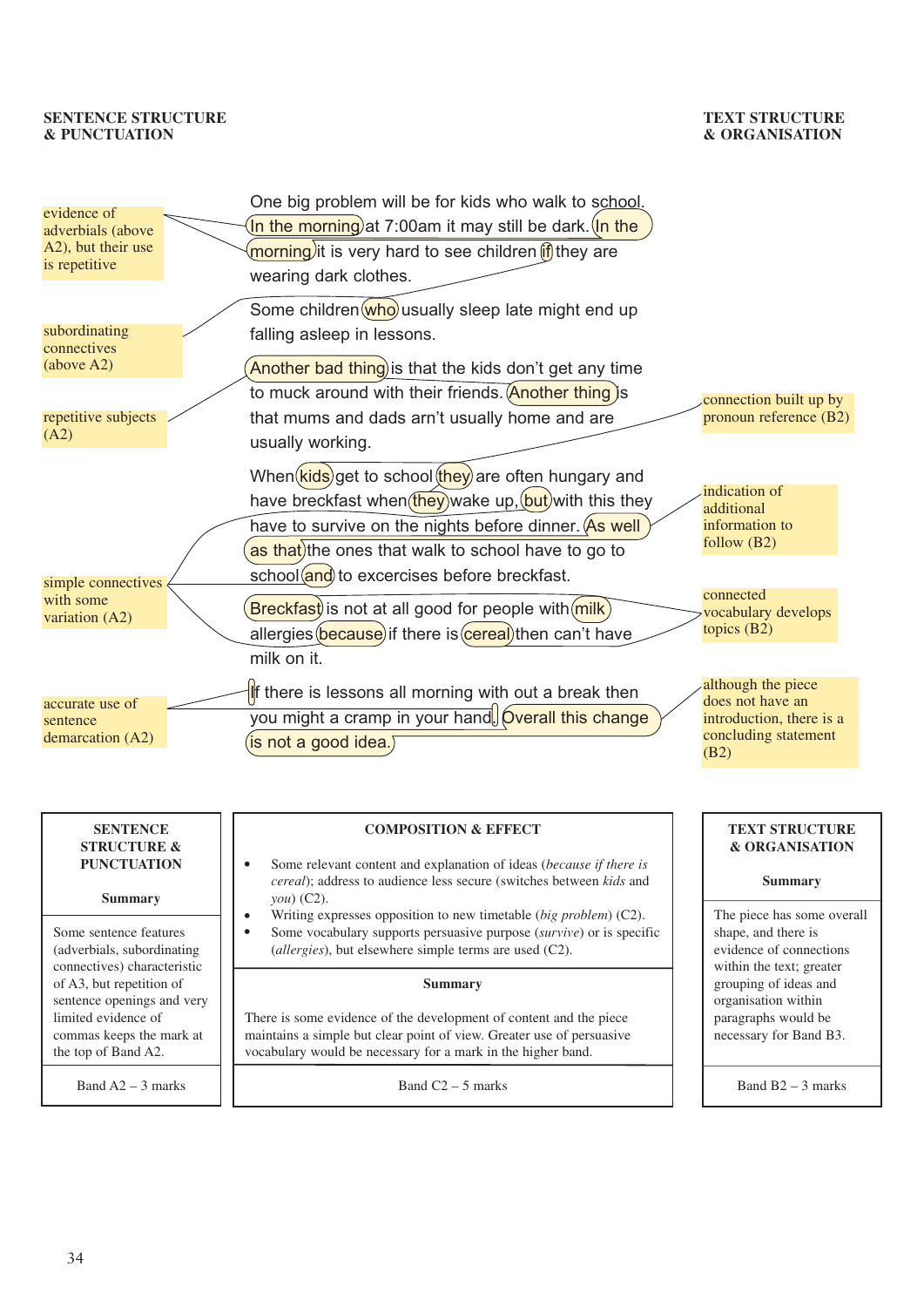Band  $A3 - 4$  marks

#### **TEXT STRUCTURE & ORGANISATION**

| some variation in<br>use of modal verbs =                                                                                                             | I think the new timetable is great!) llove the fact we<br>can do alot of sport because I think I'm a sporty                                                                                                                                                                                                                                                                                   | brief introductory<br>statement (B2)<br>additional                                                                                                           |
|-------------------------------------------------------------------------------------------------------------------------------------------------------|-----------------------------------------------------------------------------------------------------------------------------------------------------------------------------------------------------------------------------------------------------------------------------------------------------------------------------------------------------------------------------------------------|--------------------------------------------------------------------------------------------------------------------------------------------------------------|
| (A3)                                                                                                                                                  | person. Also as you may not know, I love working so<br>I agree with the amount of time we have for lessons.                                                                                                                                                                                                                                                                                   | information<br>indicated (B2)                                                                                                                                |
| adverbials help to<br>vary sentence<br>openings (A3)                                                                                                  | Sometimes) I think assembalys fun but I'm not too<br>sure about the arrangement about the assembaly<br>time. (If we have breakfast at school) I think that<br>minght be a problem because some people are fussy                                                                                                                                                                               | use of pronoun to                                                                                                                                            |
| sentence<br>demarcation secure<br>(A3)<br>use of comma to<br>separate parts of                                                                        | eaters and (they) may not have anything. (Now) the<br>registration thing I think can be a bit of a problem with<br>me because I hate registration and as it says on the<br>time table there is alot of time( <b>being spent</b> ) on that.                                                                                                                                                    | refer back (B2)<br>attempts to indicate<br>divisions between<br>sections of text (B2),<br>but effect weakened                                                |
| sentence (A3)<br>adaptation of verb<br>form (passive)<br>(above A3), but<br>elsewhere limited<br>variety of<br>subordinating<br>connectives           | have quite alot of bad points to be made too. (firstly.)<br>just don't really agree with the assembally (because)<br>think some kids would prefer to do some work<br>instead. Also I do think it's good (because) think when<br>teachers read things out to you I think it's fun and I<br>adore him practice because I love singing. And<br>another bad thing I think is Registration because | as content not<br>always grouped<br>logically<br>(registration)                                                                                              |
| some weaknesses<br>in the control of<br>longer sentence<br>structures<br>(below A3)                                                                   | again we could be learning things.                                                                                                                                                                                                                                                                                                                                                            |                                                                                                                                                              |
| <b>SENTENCE</b><br><b>STRUCTURE &amp;</b><br><b>PUNCTUATION</b>                                                                                       | <b>COMPOSITION &amp; EFFECT</b><br>A series of opinions, with some explanation, covers several areas of<br>content (C2); however initial support for new timetable unbalanced                                                                                                                                                                                                                 | <b>TEXT STRUCTURE</b><br>& ORGANISATION<br><b>Summary</b>                                                                                                    |
| <b>Summary</b><br>Some variety of adverbials<br>and modals suggests Band<br>A3; there is also mostly<br>correct sentence<br>demarcation. Less         | by main emphasis on problems.<br>Writer's attitude is expressed ( $I$ agree with) (C2), although views are<br>$\bullet$<br>not consistently held.<br>Some vocabulary supports persuasive purpose (love, adore) (above<br>$\bullet$<br>C2), but other choices are unspecific and repetitive (registration<br>thing, read things, bad thing).                                                   | Some simple overall<br>organisation of text<br>together with some use of<br>cohesion lead to Band B2.<br>However, weaknesses with<br>the grouping of similar |
| repetition of connectives<br>and more control over the<br>development of long<br>sentences would be<br>necessary for the higher<br>mark in this band. | <b>Summary</b><br>The writing expresses relevant views about several aspects of the new<br>timetable, with some development and attempts to use language<br>persuasively. However, weakness in consistency of purpose keeps the<br>mark within Band C2.                                                                                                                                       | ideas suggest the lower<br>mark in this band.                                                                                                                |
|                                                                                                                                                       |                                                                                                                                                                                                                                                                                                                                                                                               |                                                                                                                                                              |

Band  $C2 - 5$  marks

35

Band  $B2 - 2$  marks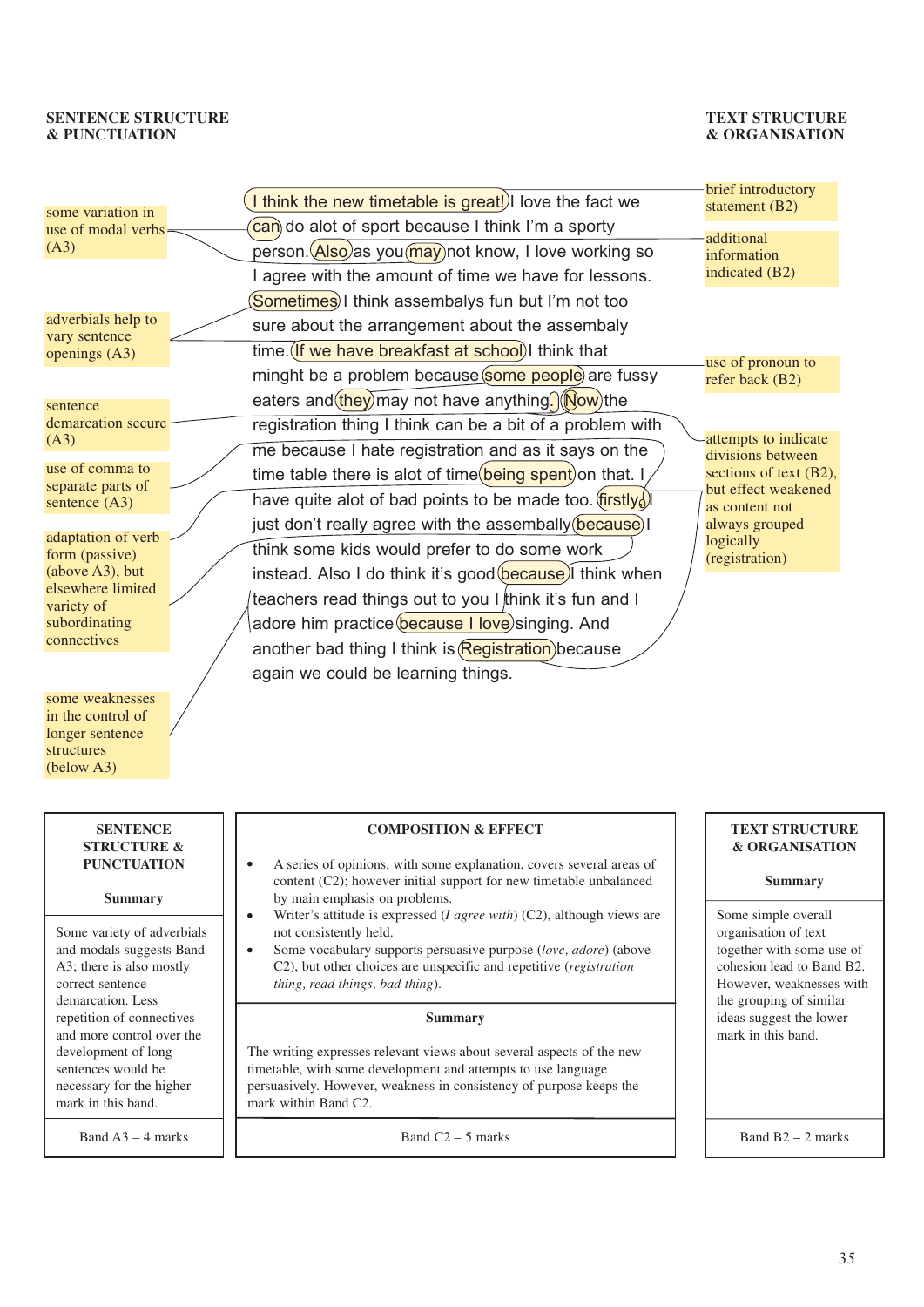#### **TEXT STRUCTURE & ORGANISATION**

| some variation of            | <b>Firstly</b> I would like to say that the new timetable (may) | conventional<br>organisational words                 |
|------------------------------|-----------------------------------------------------------------|------------------------------------------------------|
| modal verbs (A3),            | have many good points but also a few bad points.                | and phrases are                                      |
| but also some                | Unfortunately you will) have to get up early, and will          | integrated into the text,<br>helping to give overall |
| repetitive use<br>(below A3) | have to have enough energy to do some energetic                 | structure $(B3)$                                     |
|                              | excersises.                                                     |                                                      |
| use of commas to             | Although you will be getting up early, that will result         |                                                      |
| separate phrase (A3)         | in you having the whole afternoon off.                          |                                                      |
|                              | You will have 4 hours of tiring work non-stop, with             |                                                      |
| subordinate clause           | no break, but then you will have them over and done             |                                                      |
| expands sentence<br>(A3)     | with so you can relax and enjoy yourself in the                 | logical link within the                              |
|                              | afternoon. Furthermore the lessons wouldn't be                  | paragraph connects a                                 |
| verb forms varied            | spread out so you would be very busy.                           | related point (B3)                                   |
| and adapted                  | (Although you may think that you won't be very                  |                                                      |
| (above A3)<br>to refer to:   | energetic for the exercise session at 7.20am) it may            |                                                      |
| continuous action            | help you to wake up and help you to concentrate                 |                                                      |
|                              | more when you are doing your work.                              |                                                      |
| future time                  | However, you will get a fair bit of homework so I think         | organisation within                                  |
|                              | the homework club is an excellent idea. You will be             | the paragraph: an                                    |
| past time                    | able to get all your homework done, so you have?                | opinion is given and                                 |
|                              | more time to do some sport and other fun things.                | then backed up with<br>reasons $(B3)$                |
| adverbial varies             | In conclusion to what I have said so fat), I think the          |                                                      |
| sentence                     | new timetable is a fairly good Idea. although you               |                                                      |
| construction (A3)            | have to get up early, it may result in a few students           | connections                                          |
|                              | being late.                                                     | maintained by<br>reference back to                   |
|                              | I hope what I have said has been interesting and                | previous ideas (B3)                                  |
|                              | worth listening too.                                            |                                                      |
|                              | منتباط مطالب                                                    |                                                      |

Thank you.

#### **SENTENCE COMPOSITION & EFFECT TEXT STRUCTURE STRUCTURE & & ORGANISATION PUNCTUATION**   $\bullet$ The opinion piece is clearly in support of new timetable: writing anticipates possible concerns (*Although you may think*) and **Summary Summary** emphasises advantages (*help you to concentrate*) (C3); the effect is slightly weakened by ordering of points and limited appeal. Organisational devices – Extended sentences,  $\bullet$ Writer portrayed as giving careful consideration to both sides and used meaningfully to guide adverbials and some coming to a reasoned conclusion (C3). the reader through the text accurate use of commas The polite style (*would like to say*) is supported by formal language – together with some  $\bullet$ with mainly secure (*In conclusion*), and some words help to persuade (*relax, enjoy*) elaboration of topics with sentence demarcation (C3); however, word choice is mostly unadventurous. explanation lead to Band suggest Band A3; evidence B3; more consistent of adapted verb forms **Summary** development of (above A3) takes the mark paragraphs at the to the top of the band. Less A series of relevant points designed to persuade a school audience is beginning of the text repetition of modal verbs presented, suggesting Band C3. More effective ordering of points and would be necessary for the and greater range of more use of vocabulary to interest and appeal would be necessary for a higher band. punctuation would be higher mark in this band. necessary for the higher band. Band  $B3 - 5$  marks Band A3 – 5 marks Band  $C3 - 6$  marks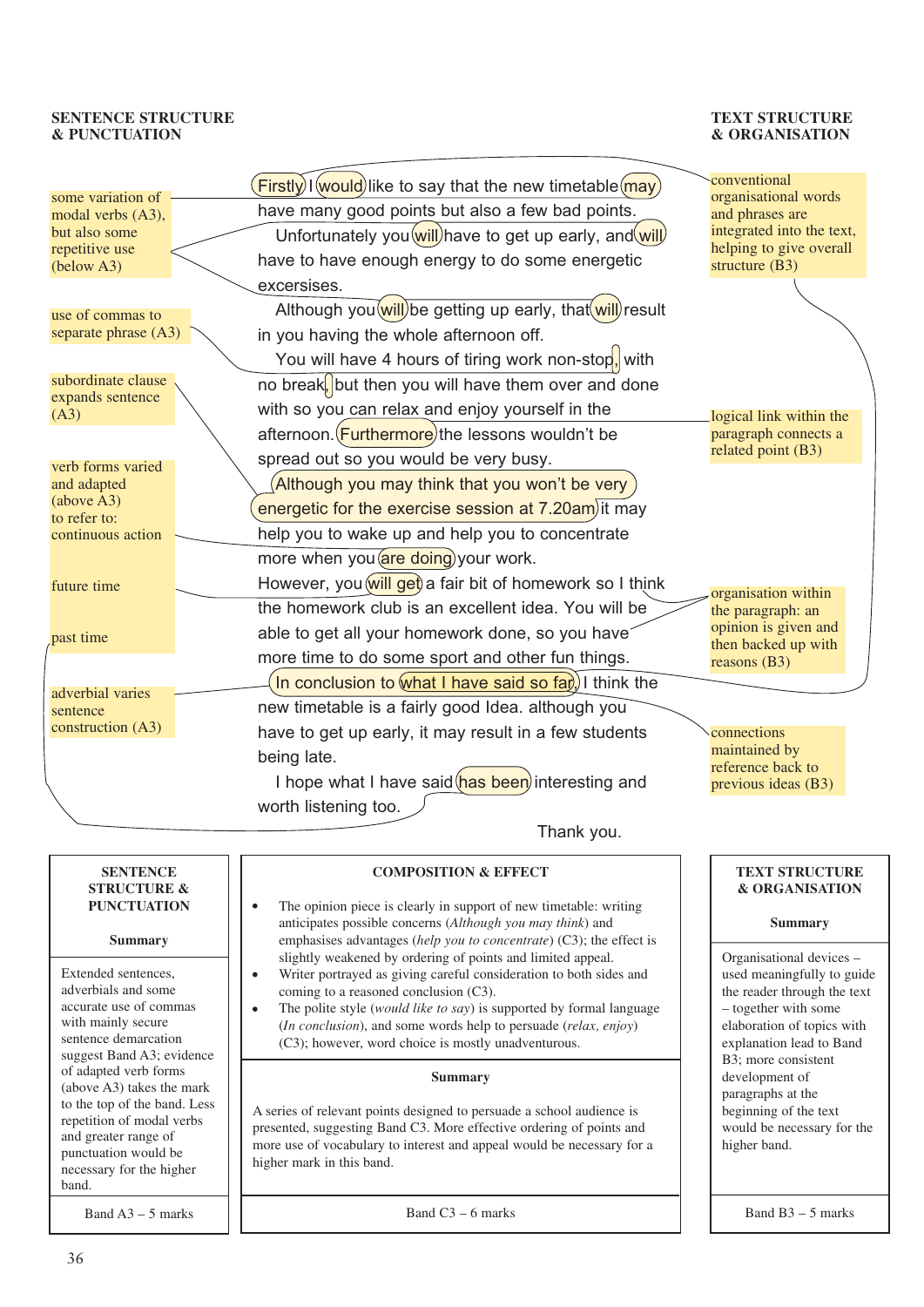#### **TEXT STRUCTURE & ORGANISATION**

| sentence boundary<br>ignored<br>(below A3)<br>variation in<br>modals $(A3)$                                                              | There is no reason why we should start school earlier we<br>will be at school for the same amount of time any way. The<br>Registration should take no more than five minutes so our<br>assembly will only be fifteen minutes long! We won't fit a lot<br>in fifteen minutes. Usually we would) have a story a song | reference to<br>previous idea helps<br>maintain links (B3)                                                                                                    |
|------------------------------------------------------------------------------------------------------------------------------------------|--------------------------------------------------------------------------------------------------------------------------------------------------------------------------------------------------------------------------------------------------------------------------------------------------------------------|---------------------------------------------------------------------------------------------------------------------------------------------------------------|
|                                                                                                                                          | and a prayer and we only just manage to fit all that) in half<br>an hour.<br>There is no reason why we should change times, all it's                                                                                                                                                                               | paragraphs used to<br>group ideas (B3),<br>but some                                                                                                           |
| use of comma<br>splice (below A3)                                                                                                        | doing is making us go to school earlier!<br>We won't get a lot of fresh air there doesn't seem to be<br>enough time to go outside for a few minutes! The only fresh                                                                                                                                                | weaknesses in<br>development and<br>ordering                                                                                                                  |
| subordination<br>introduces<br>conditional into                                                                                          | air we will get is from the sports club and sometimes you<br>don't have to go outside to do sports!                                                                                                                                                                                                                |                                                                                                                                                               |
| sentence (A3)<br>adverbial phrase<br>begins sentence<br>(A3)                                                                             | If school closes at 1:30pm) that meens most of us won't<br>get any dinner until about 2:00pm we wouldn't have eaten<br>for five and 1 half hours! We won't have enough energy to<br>get through the day. Without fresh air or food we won't<br>have enough energy to do work and sports and (if we get up          | paragraph develops<br>an idea (hungriness)<br>(B3), but focus not<br>entirely sustained<br>(returns to 'fresh air'<br>theme)                                  |
| comma supports<br>division within                                                                                                        | earlier, we will be tired.<br>If we get homework when are we supposed to do it. We                                                                                                                                                                                                                                 |                                                                                                                                                               |
| sentence (A3)                                                                                                                            | will be spending too much time catching up on food drink<br>and fresh air. And we would probably go to bed earlier to<br>catch up on some sleep. So you see theres no need in<br>doing something if (you) don't really need to do it. And (we)<br>don't need to change the times and come to school earlier.       |                                                                                                                                                               |
| variation in<br>subjects $(A3)$                                                                                                          | Everything) would be fine if we just stay the way we are.<br>I've got a question, why do we need this and why do you                                                                                                                                                                                               |                                                                                                                                                               |
| questions and an<br>imperative add<br>variety to sentence<br>types (above A3)                                                            | want this.)Nothing will change. I have to say in my opinion<br>I think everyone would like it if we stuck to our normal<br>times. I've given you enough reason now fry give us some<br>reasons why you want to change the times/or do you agree<br>with everyone else?                                             | final paragraph<br>emphasises writer's<br>view and provides<br>conclusion (B3)                                                                                |
| <b>SENTENCE</b><br><b>STRUCTURE &amp;</b>                                                                                                | <b>COMPOSITION &amp; EFFECT</b>                                                                                                                                                                                                                                                                                    | <b>TEXT STRUCTURE</b><br>& ORGANISATION                                                                                                                       |
| <b>PUNCTUATION</b><br><b>Summary</b>                                                                                                     | Writing persuades by emphasising negative impact of change<br>$\bullet$<br>(wouldn't have eaten for five and 1 half hours!) (C3), although there<br>is some repetition of points.                                                                                                                                  | <b>Summary</b>                                                                                                                                                |
| Sentence variety is created<br>by modals, adverbials and<br>subordination, suggesting<br>Band A3. However,<br>weaknesses in punctuation, | Writer's expression of strongly held views suggests concern for<br>$\bullet$<br>situation (C3).<br>Direct address (we, So you see) (C3); rhetorical questions (above<br>$\bullet$<br>C3) consistent with spoken approach; some simple vocabulary used<br>repetitively (food, fresh air) (below C3).                | Grouping of points, mostly<br>supported by paragraph<br>divisions, allows<br>organisation of whole text<br>and gives evidence for<br>Band B3. More consistent |
| including sentence<br>demarcation, limit the<br>award to the lower mark in<br>Band A3.                                                   | <b>Summary</b><br>Writing engages with direct address; views are supported with<br>explanation; sustained approach gives evidence for Band C3. Less<br>repetition of ideas and greater use of vocabulary to persuade would be<br>necessary for a higher mark in this band.                                         | development of ideas<br>within individual<br>paragraphs would be<br>needed for the higher mark<br>in this band.                                               |
| Band $A3 - 4$ marks                                                                                                                      | Band $C3 - 7$ marks                                                                                                                                                                                                                                                                                                | Band $B3 - 4$ marks                                                                                                                                           |
|                                                                                                                                          |                                                                                                                                                                                                                                                                                                                    |                                                                                                                                                               |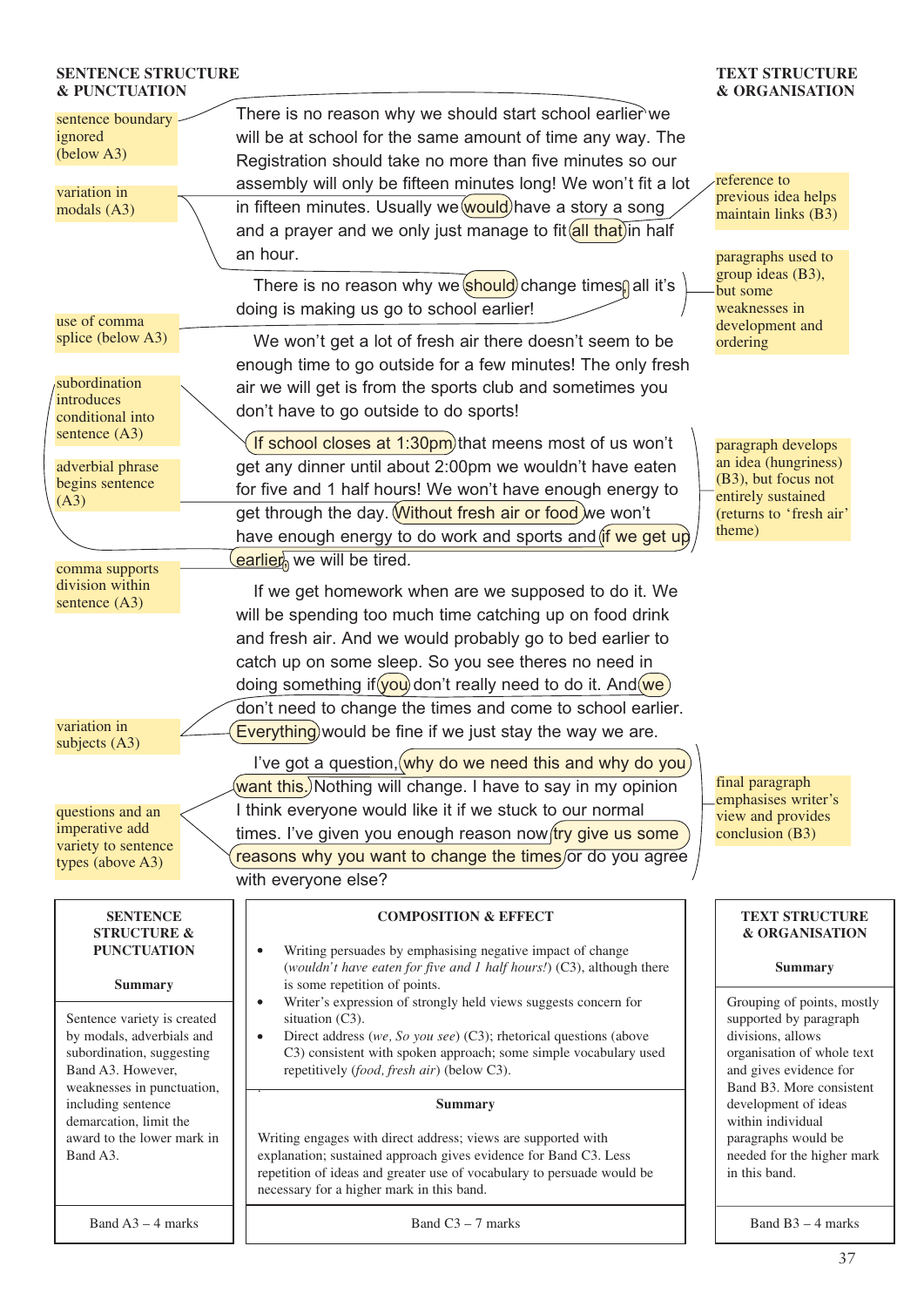#### variation in sentence type: imperative (A4) some repetition of sentence opening (below A4) varied reference to the new timetable avoids repetition (B4) developed paragraph: main idea introduced and consistently supported by explanation (B4) less successful idea development weakens paragraph  $(below B4) - some$ overlap and repetition of points paragraph development: contrast used to expand topic (B4) **COMPOSITION & EFFECT** Range of persuasive approaches combined, including enthusiastic **SENTENCE STRUCTURE & PUNCTUATION**  range of punctuation within the sentence: dashes and commas used to enhance meaning (A4) longer, complex constructions used in combination with short, simple sentences and phrases for emphasis (above A4) I think that it would be an excellent idea to change the school timetable to the one propossed. It may meen getting up very early in the morning, but after a while you would get used to it!  $\overline{f}$  This scheme is all ready in use in France, so now *lets make it*  $(happen)$ in Britian as well. If we had our Regestration and Assembly in the morning we would know what was going on in that day before it happened.  $(It$  would mean we would all know what to except.  $(It$  would take a lot of stress out of our lives as well so we know what to expect in the lessons. Also, we usually sing in assembly, so that would help us to wake up a bit more. The idea of having an excersice session - or P.E or Games - is simply excellent. (It would) make us a lot more healthy because it is so early. Usually it would have been in the afternoon when we were are all still a bit tired from break time and the other lessons. Also for those who haven't woken up yet  $\frac{1}{2}$  figurityly speaking  $\frac{1}{2}$  it would be great to sort them out. I really like the idea of having breakfast in school because it means you could talk to your friends and refresh yourself after that tiring, but fun, exersice session. I especially like the idea of having all the lessons in one big block! Usually you would just be arriving at school now, but if this new timetable was introduced you would all ready have got three out of the five parts of the day over with!! Another good thing about lessons being in one big block is that you get the usual three lessons all together instead of bieng spread out all through the day. If the old school day was kept) you would only be half way through it,  $\frac{\partial u}{\partial t}$  if the new one was introduced you would only have one hour to go before you went home. The final part of the day would be the easiest - and the funniest. Sport or Homework club. An excellent way to end the day. So you know the right choice to make.  $(t's$  obvious!)

**Summary**

Varied sentence structures and types, along with a range of correctly placed punctuation, suggest A4; further variation of sentence openings would be necessary for the higher mark in this band.

Band A4 – 6 marks

- direct address (*lets make it, you know*) and encouragement (*you would get used to it*) (C4). However, there is some content reiteration.
- Writer adopts knowledgeable stance (*all ready in use in France*) and appears convinced of own opinions (C4).
- Formal style almost always maintained through vocabulary choice (*propossed, scheme, figuritvly speaking*). Persuasive language interwoven with content (*would all ready have got three out of the five parts of the day over with*) (C4).

#### **Summary**

Thorough coverage of points combined with a confident, persuasive explanation of views lead to an award in Band C4; less repetition of content would be necessary for the higher mark in this band.

Band  $C4 - 9$  marks

#### **TEXT STRUCTURE & ORGANISATION**

#### **TEXT STRUCTURE & ORGANISATION**

#### **Summary**

Evidence of overall shape and paragraph divisions support grouping of content; more consistency of within-paragraph organisation would be necessary for the higher mark in this band.

Band B4 – 6 marks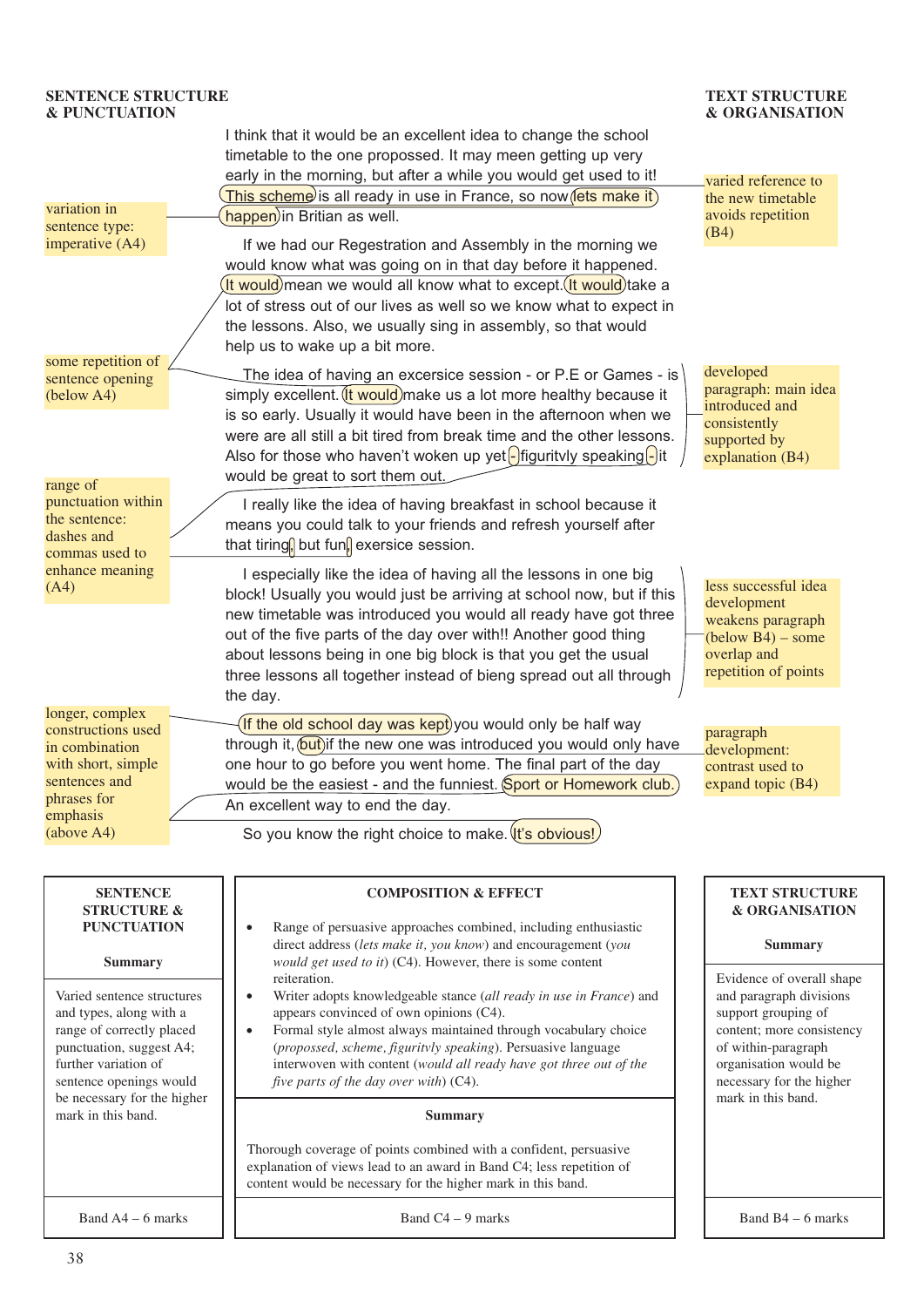#### **TEXT STRUCTURE & ORGANISATION**

| <b>&amp; PUNCTUATION</b>                                                                                                                                                                                                                                                                                                                                                                |                                                                                                                                                                                                                                                                                                                                                                                                                                                                                                                                                                                                                                                                                                                                                                                                                                                                                  | & OKGANISATION                                                                                                                                                                                                                                                                                                            |
|-----------------------------------------------------------------------------------------------------------------------------------------------------------------------------------------------------------------------------------------------------------------------------------------------------------------------------------------------------------------------------------------|----------------------------------------------------------------------------------------------------------------------------------------------------------------------------------------------------------------------------------------------------------------------------------------------------------------------------------------------------------------------------------------------------------------------------------------------------------------------------------------------------------------------------------------------------------------------------------------------------------------------------------------------------------------------------------------------------------------------------------------------------------------------------------------------------------------------------------------------------------------------------------|---------------------------------------------------------------------------------------------------------------------------------------------------------------------------------------------------------------------------------------------------------------------------------------------------------------------------|
| additional words                                                                                                                                                                                                                                                                                                                                                                        | As you will <i>probably</i> know, our school is thinking of making<br>some very big changes to the timetable. We have been)                                                                                                                                                                                                                                                                                                                                                                                                                                                                                                                                                                                                                                                                                                                                                      | introductory paragraph<br>establishes context and                                                                                                                                                                                                                                                                         |
| for nuance and<br>emphasis (A4)                                                                                                                                                                                                                                                                                                                                                         | asked) to talk to you today about our reactions on this new                                                                                                                                                                                                                                                                                                                                                                                                                                                                                                                                                                                                                                                                                                                                                                                                                      | clarifies purpose of<br>speech $(B4)$                                                                                                                                                                                                                                                                                     |
| adaptation of verb<br>forms extends scope<br>of time reference<br>$(A4)$ : continuous<br>action, passive                                                                                                                                                                                                                                                                                | timetable. These are my views.<br>The school would open at 7.00. $\overline{This}$ is a very early start<br>and would mean pupils having to get up (extremly) early,<br>especially people like me, $(who)$ have to catch a bus in the<br>morning.<br>The combined registration and assembly time is only 20<br>minutes, and <i>since</i> registration takes at least 5 minutes, by<br>the time everone is in the hall, there would only be about 10                                                                                                                                                                                                                                                                                                                                                                                                                              | reference back to<br>previous sentence<br>increases connections<br>and avoids repetition<br>(B4)                                                                                                                                                                                                                          |
| variety of<br>subordinating<br>conjunction (A4)                                                                                                                                                                                                                                                                                                                                         | minutes for assembly. Therefore we could not talk as fully<br>about things as we do now, and would not be able to have<br>us children speak to you as I am doing now.<br>(On the plus side,) we have a 40 minute exercise session<br>to wake us up before having our breakfast in the hall. I<br>think (this) is a wonderful idea and would be nice to have                                                                                                                                                                                                                                                                                                                                                                                                                                                                                                                      | contrast with<br>previous paragraph<br>is made clear (B4)                                                                                                                                                                                                                                                                 |
| secure and varied<br>use of commas to<br>support meaning<br>(A4)                                                                                                                                                                                                                                                                                                                        | breakfast with your friends, but breakfast should be before<br>Exercise session, registration and assembly, yet still at 8.00.<br>Another thing I like about the new timetable is the fact<br>that instead of 5 hourly lessons, there is only four, and to<br>make up that extra hour there is a sport or homework club.                                                                                                                                                                                                                                                                                                                                                                                                                                                                                                                                                         |                                                                                                                                                                                                                                                                                                                           |
| some variation in<br>sentence type<br>used for effect<br>(A4)                                                                                                                                                                                                                                                                                                                           | I'm sure that you, like me, love the idea of having a<br>homework club. Not having to do homework at home?<br>Brilliant!)                                                                                                                                                                                                                                                                                                                                                                                                                                                                                                                                                                                                                                                                                                                                                        |                                                                                                                                                                                                                                                                                                                           |
| range of<br>punctuation (A4)<br>includes possessive<br>apostrophe                                                                                                                                                                                                                                                                                                                       | There does not seem to be a lunch hour in this new<br>timetable, so you would have to have your lunch after<br>school closed, (which) would be a very late lunch. Therefore<br>although) the new timetable has many good points, I still feel<br>strongly the schools timetable should stay the way it is.                                                                                                                                                                                                                                                                                                                                                                                                                                                                                                                                                                       | conclusion given,<br>although opportunity<br>for paragraph<br>division ignored<br>(below B4)                                                                                                                                                                                                                              |
| <b>SENTENCE</b><br><b>STRUCTURE &amp;</b><br><b>PUNCTUATION</b><br><b>Summary</b><br>Evidence of a good range<br>of simple and complex<br>structures and verb forms<br>used to extend meaning,<br>together with commas and<br>other punctuation, leads to<br>Band A4; greater use of<br>varied sentence type or<br>word order for effect<br>needed for the higher mark<br>in this band. | <b>COMPOSITION &amp; EFFECT</b><br>Coverage of points is thorough as consideration is given to both<br>sides of the argument; adaptation evident in selection and emphasis<br>of most appealing points (Not having to do homework at home?),<br>although weakened by brief conclusion (C4).<br>Writer positioned as one of the pupils gives impression of identifying<br>$\bullet$<br>with audience's concerns $(I'm sure that you, like me)$ (C4).<br>Simple, direct language increases immediacy of speech (as I am<br>doing now); strategic use of emotive adjectives (wonderful,<br>$\bullet$<br>Brilliant) to persuade (C4).<br><b>Summary</b><br>Adaptation and effective use of stylistic choices to present the writer's<br>opinions in an appealing way merit the award of 10 marks; more<br>effective use of conclusion to reinforce points would be necessary for the | <b>TEXT STRUCTURE</b><br>& ORGANISATION<br><b>Summary</b><br>The structure of the text is<br>clarified for the reader and<br>links are developed within<br>paragraphs, suggesting<br>Band B4. Further<br>consistency of paragraph<br>divisions towards the end<br>would be necessary for the<br>higher mark in this band. |
| Band A4 - 7 marks                                                                                                                                                                                                                                                                                                                                                                       | highest mark in this band.<br>Band $C4 - 10$ marks                                                                                                                                                                                                                                                                                                                                                                                                                                                                                                                                                                                                                                                                                                                                                                                                                               | Band B4 - 6 marks                                                                                                                                                                                                                                                                                                         |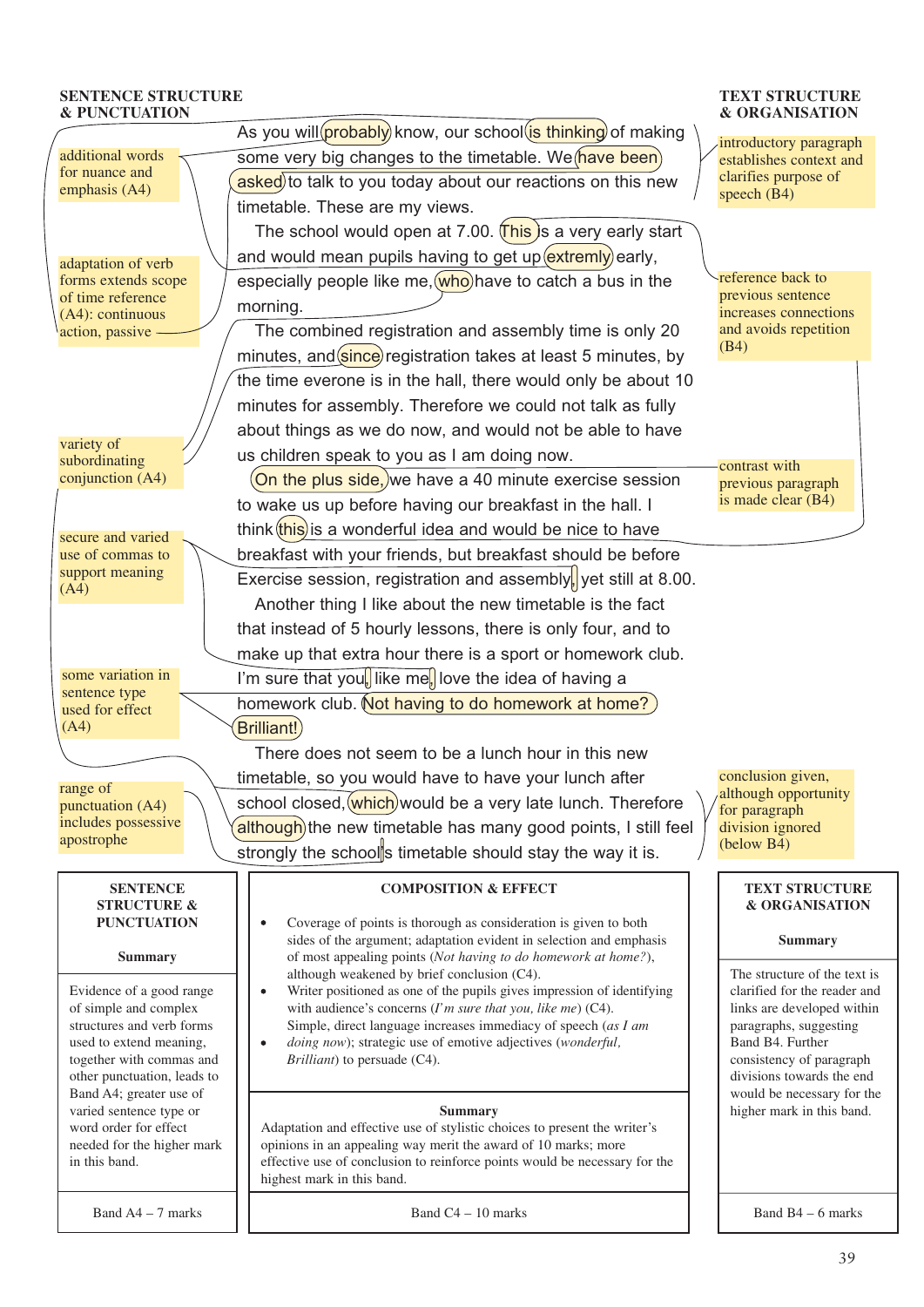### **Handwriting examples**

#### *Example awarded 1 mark*

The handwriting is legible and shows some features of regularity in size and spacing. However, overall the script is disjointed and uneven.

 $f<sub>er</sub>$ cirll think be waking +ميه you Therepor  $time.$ respoble  $\alpha$  $a<sub>k</sub>$  $\omega$ Sorber  $004$  $P.E$ mode <u>having</u> a becklest. befor Lesens  $\alpha$ Fit  $\overline{\mathbf{H}}$ they  $L$  $\bigcap_{\alpha\in\mathbb{N}}$  $h^{\alpha}$ Then have les time work.  $6<sub>o</sub>$ ard Foanst Encloding  $6$  lesens <u>and</u>  $Test$  $H_{\alpha\mu\nu}$ breakfast and not seing yorker perants aporting. until  $1.30$  pm  $\mathcal{L}_{\mathcal{S}}$ miss them having  $\mathbf{u}$ perents The School CU.H going <u>حے</u> Said that  $\dot{\mathcal{L}}$ an empty Stumuck  $\Omega$ the perants thay  $\dot{\mathcal{L}}$ and  $x + y = 1$ that haug Shill asleep لللاف  $be$ Kid naped Sameone been  $\lim_{\leftarrow}$ Sil asleep Juring Lesans and breckfask.  $the$ we shoot have  $thine$ childran's apiny dont  $\mathcal{L}$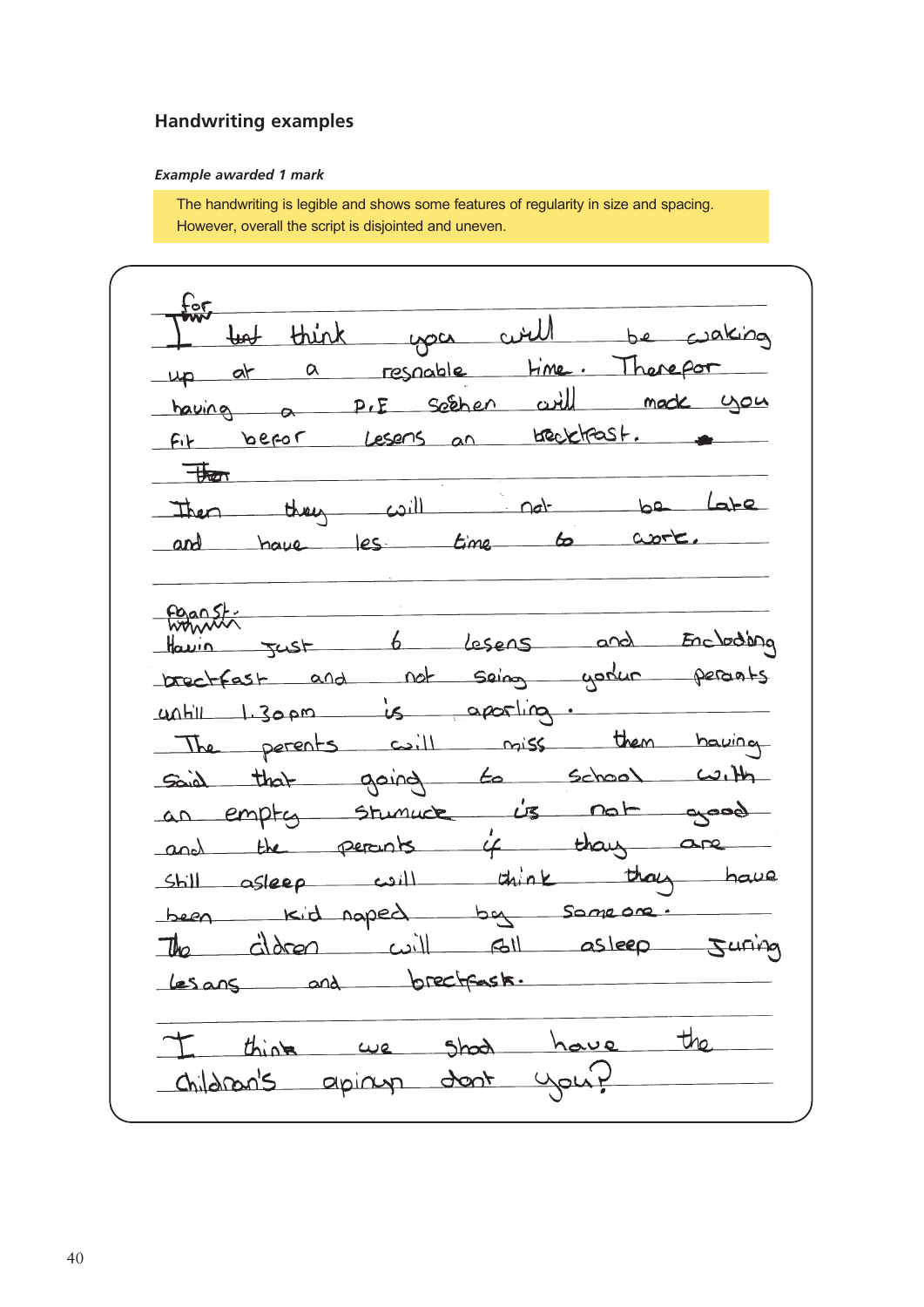#### *Example awarded 2 marks*

Overall, the handwriting is regular with some flow and movement. Letters and words are usually appropriate in size and position but there is some variation.

early  $t_{\sigma}$ eartri างกาง <del>becaus</del> pecause unhappy every Mornin very school αt ŕt  $t_{\sigma}$  $700$ an  $\alpha$ to es Ŧо the ano  $a\overline{b}$ Sports There have ₩Q Should  $\alpha$ noon hø the  $\sigma$ hezause  $\leq$  ports in harre digna  $M$ are ou  $\alpha$ M x then Ho a⁄ ternoon  $\boldsymbol{\mathcal{U}}$  $\overline{10}$  $\sim$ 1anN nю have dinner  $u$ iled  $<$ hoo think we  $\mathscr{M}$ Horsework that starve  $\sigma$  $\hat{\gamma}\text{\textit{+}}$  $\alpha$  $\mathcal{S}^{\alpha}$ we  $\Lambda$ nt School  $close<$  $2$  om and have ik Club aÆ  $\infty$  $\overline{AB}$  $J_{30\rho m}$ put  $i\mathcal{E}$  $a<sub>n</sub>$  $\mathcal{A}$  $5c$ *ha*  $56.11$ J. at raNt  $50$ can dί  $d$ *Dn*  $f$  $t\!\sigma$ vant  $464$  $can$ ane have  $12.30 \rho m$ carred Something  $1.60 \rho m$ ЬO over the  $wee$ Where trich  $iS$ Trie  $\mathcal{C}$ SOMEOTR  $b\alpha$ n The lose a has then raug then vaming ی تئے ا and e 1 den  $\omega$ ill Smins  $\sigma$ lose orri ЧОЦ ggain  $10 - 61005$ unti `Æ torny Zo eros  $M1\cap$  $\lt$ en ₩w М have  $cm<sub>d</sub>$  $\alpha$ Silent  $\alpha$ :tine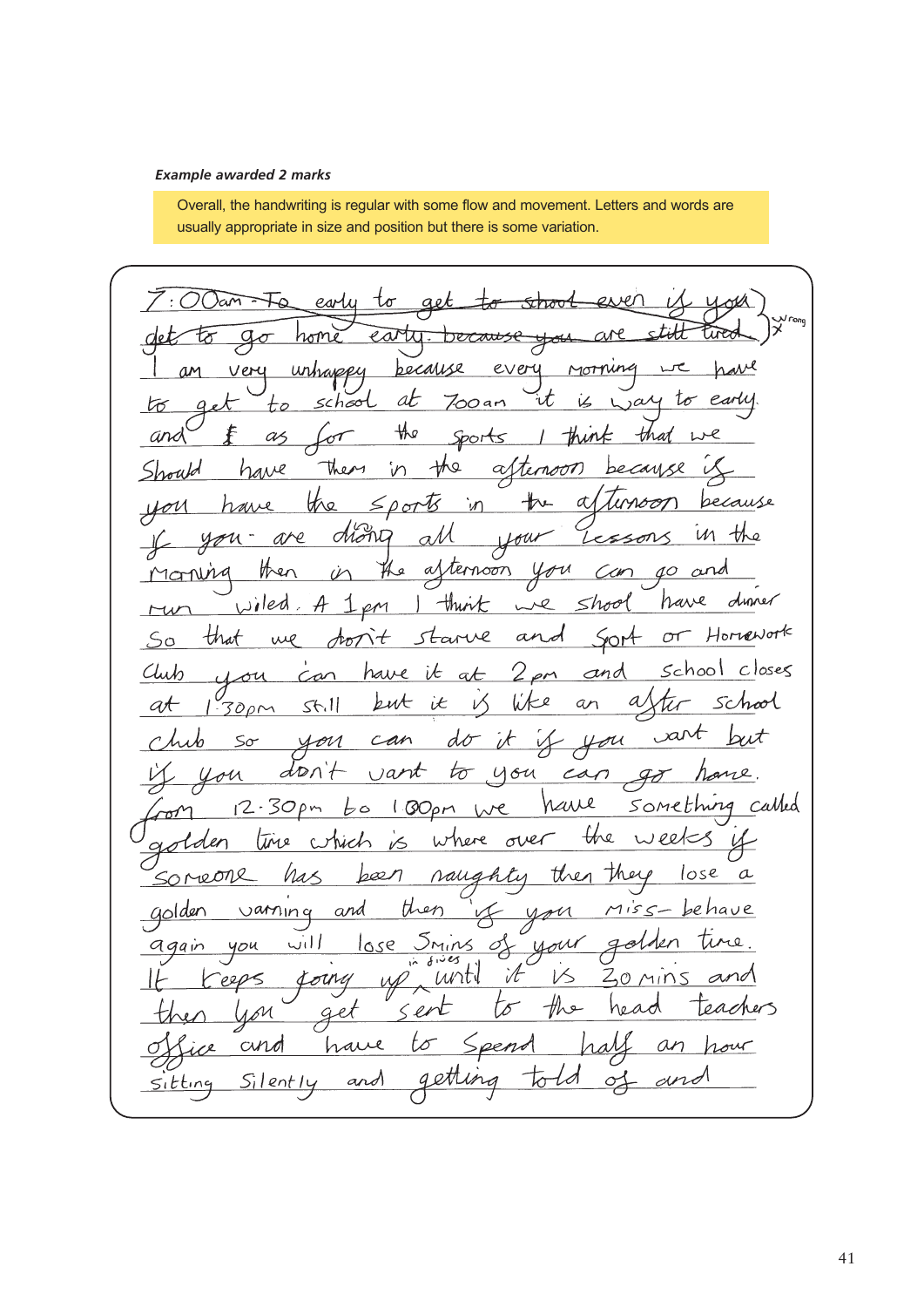#### *Example awarded 3 marks*

The handwriting is consistent and fluent with letters and words appropriately placed. The handwriting maintains a personal style to engage the reader.

£l Sam mr  $P<sub>O</sub>$ pree  $\curvearrowright$ nen nonung  $\overline{a}$  $8.00$ thans gres ranned monning ontrary ರ್ಕಾರ  $\epsilon$ omewar SBONS  $\bigcap$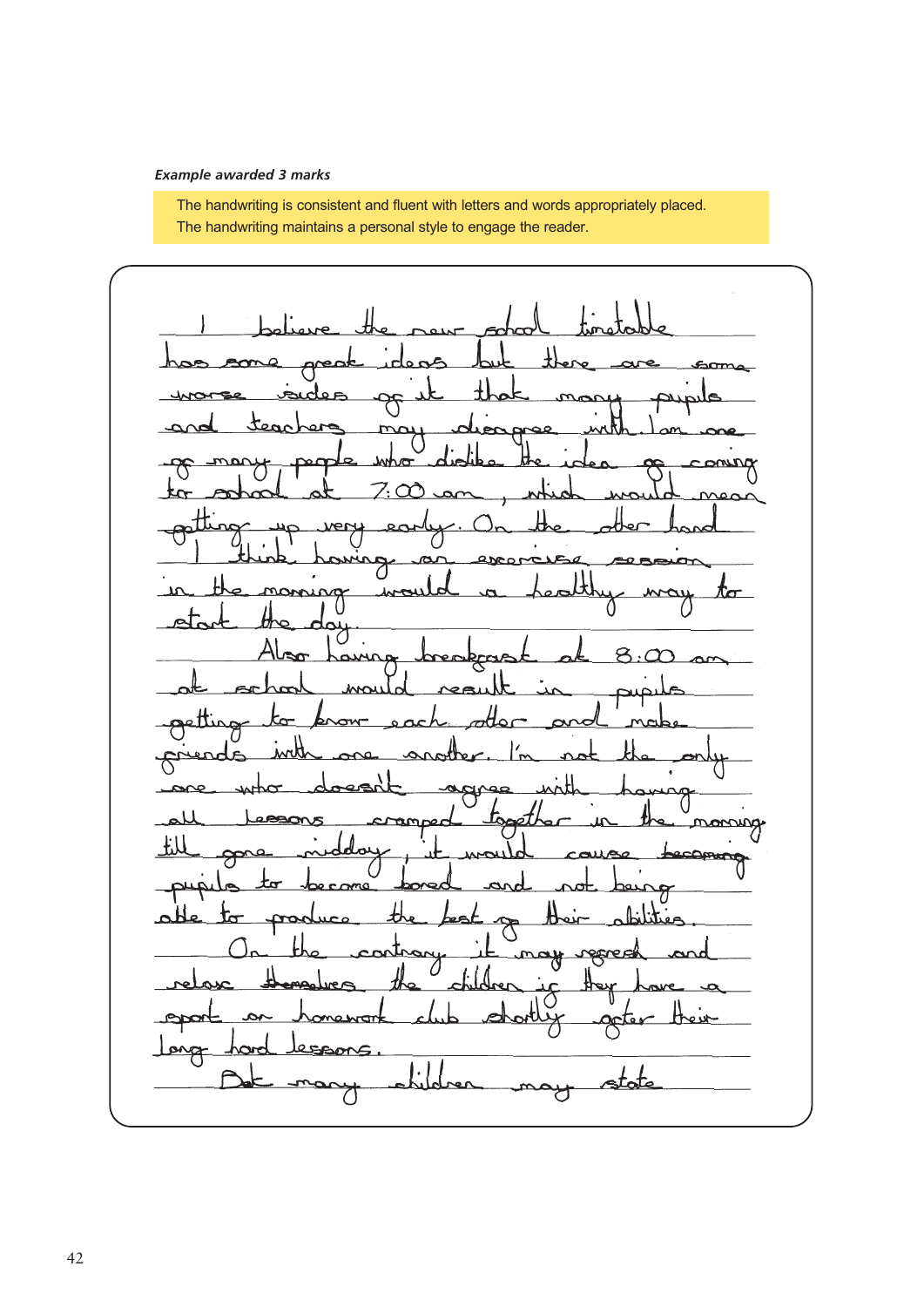## **The shorter task:** *Eyewitness*

A scenario of an accident involving a fox and a driver is depicted. The writer is positioned as the only witness of the scene, with the task of completing an accident form to provide a full account. Writing cues support the selection of descriptive vocabulary; the answer page gives the structure of the form. Better performances are distinguished by the inclusion of precise descriptive detail within well-structured sentences, consistency of an informative style and control of the eyewitness's perspective on events.

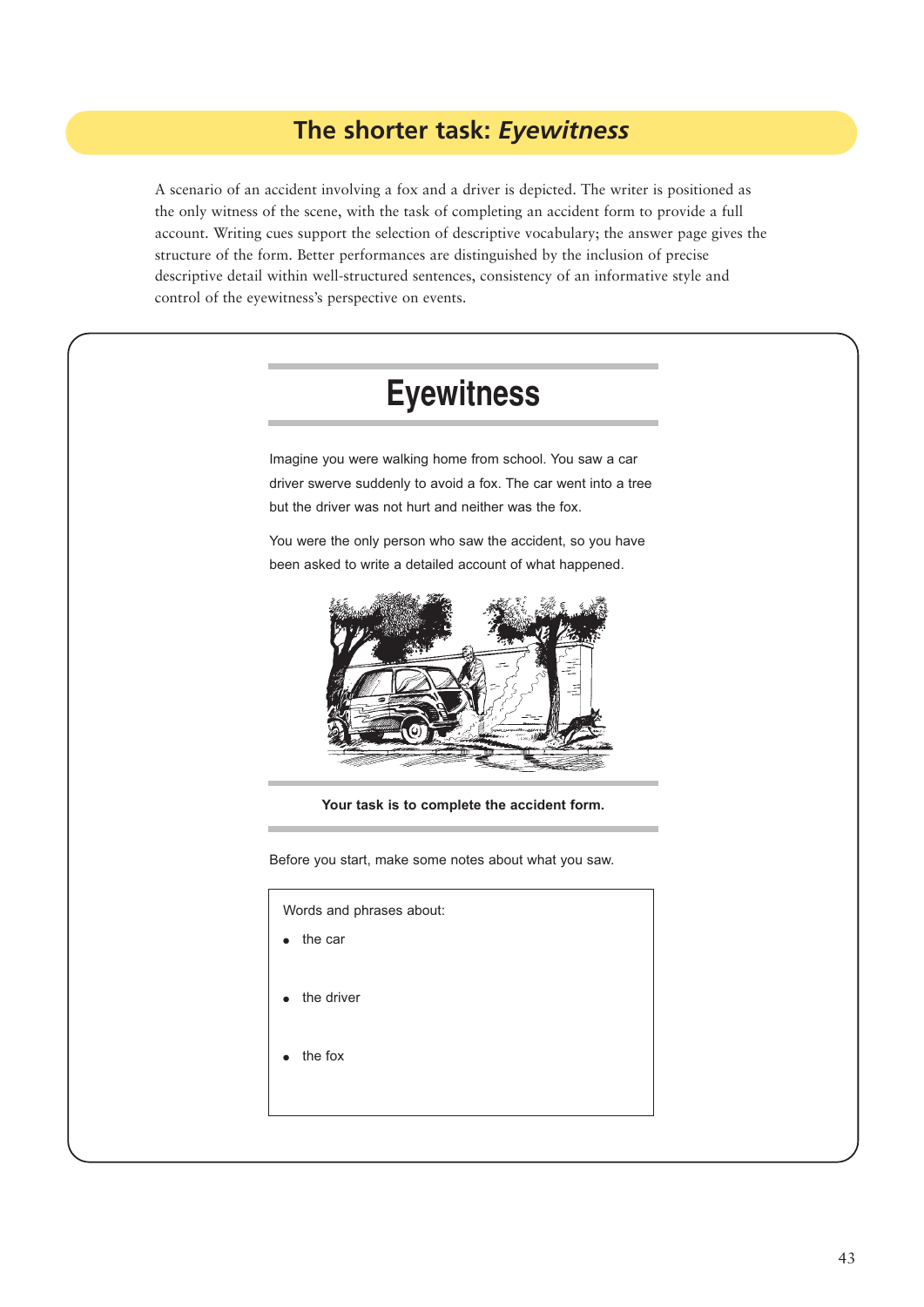# **Mark scheme for the shorter task:** *Eyewitness*

| <b>SECTION D</b> | SENTENCE STRUCTURE, PUNCTUATION AND TEXT ORGANISATION<br>Assessment focuses: vary sentences for clarity, purpose and effect<br>write with technical accuracy of syntax and punctuation in phrases, clauses and sentences<br>construct paragraphs and use cohesion within and between paragraphs                                                                                                                                                                                                                                                                                                                       |
|------------------|-----------------------------------------------------------------------------------------------------------------------------------------------------------------------------------------------------------------------------------------------------------------------------------------------------------------------------------------------------------------------------------------------------------------------------------------------------------------------------------------------------------------------------------------------------------------------------------------------------------------------|
|                  |                                                                                                                                                                                                                                                                                                                                                                                                                                                                                                                                                                                                                       |
| <b>Band D1</b>   | Clauses usually grammatically accurate, mostly joined with and, then, so (and then he saw the fox).<br>Some simple sentences, often a brief sequence starting with subject + verb (The man was old; I heard a<br>car). Some connections between sentences, eg pronouns referring to participants (he ran off). Simple<br>attempts to conclude account (that's all I can tell you).<br>Sentences are sometimes demarcated by capital letters and full stops.                                                                                                                                                           |
|                  | 1 mark                                                                                                                                                                                                                                                                                                                                                                                                                                                                                                                                                                                                                |
|                  |                                                                                                                                                                                                                                                                                                                                                                                                                                                                                                                                                                                                                       |
| <b>Band D2</b>   | Simple connectives and, but, or, so, when (when a car raced past me) link clauses. Subjects and verbs<br>frequently repeated (car, got). Phrases with simple expansion (a red car, blue tie; very fast, quite fat).<br>Some sentences expanded with simple adverbials (suddenly, slowly) or simple phrases, eg to indicate<br>position (inside the car). Verbs consistently refer to the past; continuous action expressed (was wearing<br>black sunglasses). Events described sequentially; relationship between events sometimes indicated<br>(he beeped the horn but the fox did not move).                        |
|                  | Full stops, capital letters, exclamation and question marks mostly accurate; commas in lists.                                                                                                                                                                                                                                                                                                                                                                                                                                                                                                                         |
|                  | 2 marks                                                                                                                                                                                                                                                                                                                                                                                                                                                                                                                                                                                                               |
|                  |                                                                                                                                                                                                                                                                                                                                                                                                                                                                                                                                                                                                                       |
| <b>Band D3</b>   | Sentences are mostly grammatically sound. Some subordination: because, if (because I had seen a<br>landrover; if there was anyone else). Adverbials (About two minutes later) and expanded noun phrases<br>(a man with orange hair) vary construction of sentences. Expanded phrases used for spatial and time<br>description (into the centre of the road). Some connections in text indicate relationships other than<br>simple sequence: simultaneous events (As it did this, the mercedes came bolting down the road); cause<br>and effect (this resulted in the car swerving).                                   |
|                  | Most sentences correctly demarcated; some commas mark phrases or clauses.                                                                                                                                                                                                                                                                                                                                                                                                                                                                                                                                             |
|                  | 3 marks                                                                                                                                                                                                                                                                                                                                                                                                                                                                                                                                                                                                               |
|                  |                                                                                                                                                                                                                                                                                                                                                                                                                                                                                                                                                                                                                       |
| <b>Band D4</b>   | Compound and complex sentences used, with varied connectives, eg which, meanwhile, who (which<br>was probably his mother; who was wearing black trousers and a sweatshirt). Expanded phrases and<br>clauses express ideas economically (whereas the speed limit was only 30 mph). Verb forms adapted to<br>refer to a range of points in time. Additional words and phrases (certainly frightened; probably scared)<br>may be included. Organisation supports thorough coverage and emphasis on main ideas; description<br>of events gives shape to the account (a bang, a crash and a shout and then all was quiet). |
|                  | Range of punctuation used, almost always correctly, eg brackets, dashes, colons.<br>4 marks                                                                                                                                                                                                                                                                                                                                                                                                                                                                                                                           |
|                  |                                                                                                                                                                                                                                                                                                                                                                                                                                                                                                                                                                                                                       |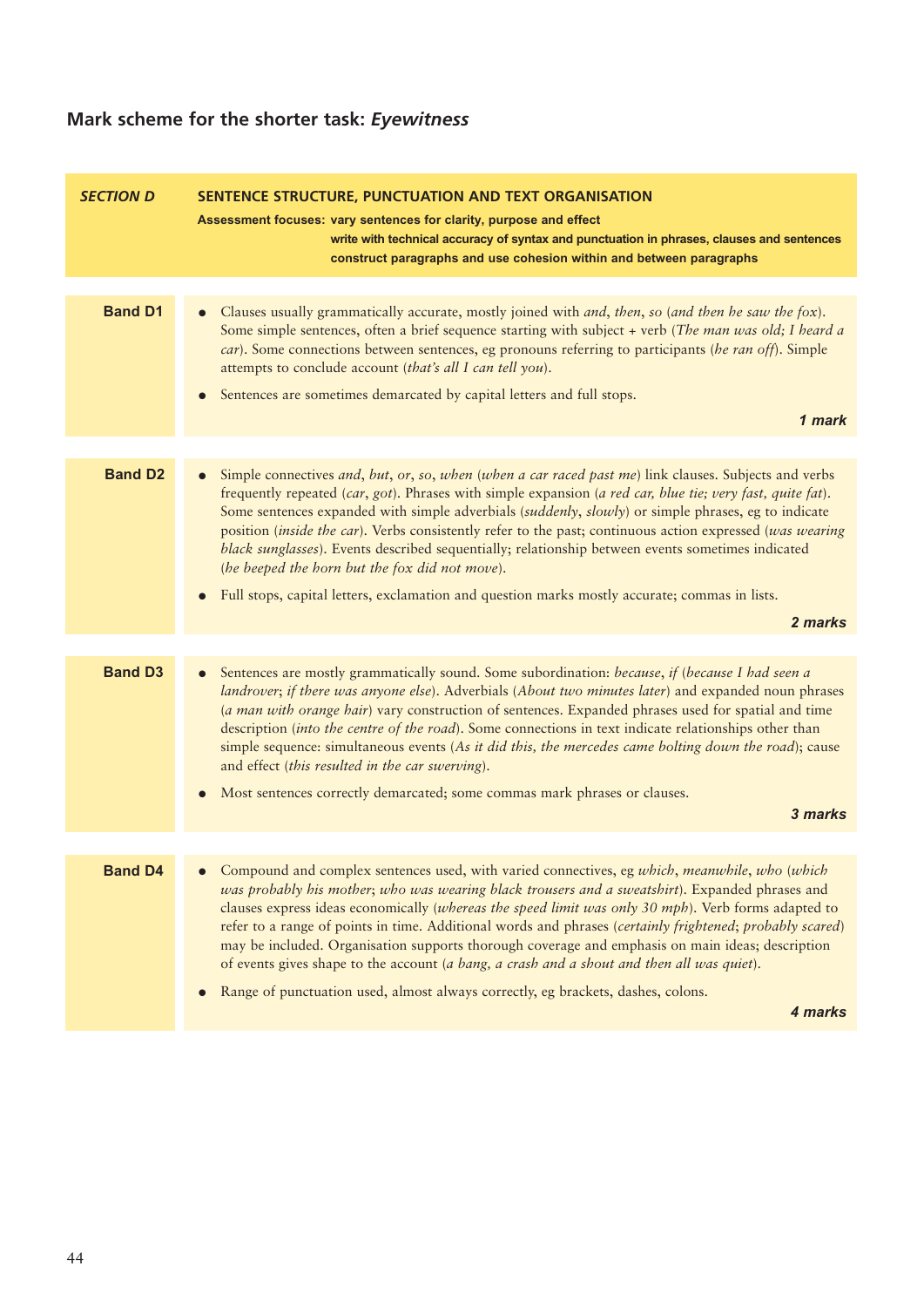| <b>SECTION E</b> | <b>COMPOSITION AND EFFECT</b>                                                                                                                                                                                  |
|------------------|----------------------------------------------------------------------------------------------------------------------------------------------------------------------------------------------------------------|
|                  | Assessment focuses: write imaginative, interesting and thoughtful texts                                                                                                                                        |
|                  | produce texts which are appropriate to task, reader and purpose                                                                                                                                                |
|                  |                                                                                                                                                                                                                |
| <b>Band E1</b>   | A short series of points and comments about the incident. Some evaluation (I was amazed).                                                                                                                      |
|                  | Detail sometimes included to expand content (I heard some revving).                                                                                                                                            |
|                  | 1 mark                                                                                                                                                                                                         |
|                  |                                                                                                                                                                                                                |
| <b>Band E2</b>   | A descriptive account; some awareness of audience, eg attempt to set the scene (I was at the kerb<br>$\bullet$<br>about to cross); use of detail (ginger and white fox).                                       |
|                  | Writing may attempt to describe events from an objective or detached viewpoint (a fox ran out),<br>and/or there may be evidence of evaluative comment (the driver was lucky).                                  |
|                  | Some vocabulary accurately describes participants, events or items (bumper); overall level of formality<br>may be inconsistent, eg a mixture of informal (this old banger) and more formal reference (bonnet). |
|                  | $2 - 3$ marks                                                                                                                                                                                                  |
|                  |                                                                                                                                                                                                                |
| <b>Band E3</b>   | Coverage is balanced, eg includes whole sequence of events. Detail supports purpose of the description<br>(blue Jaguar convertible; black Rover).                                                              |
|                  | An objective viewpoint is established; a neutral account of evidence is maintained. The witness's<br>personal views may be evident but do not dominate the account.                                            |
|                  | Stylistic choices contribute to descriptive effect, eg verbs for impact (rushed, screeched); form of<br>$\bullet$                                                                                              |
|                  | address (official, note-style: lots of rings, short hair); use of reported not direct speech.<br>4-5 marks                                                                                                     |
|                  |                                                                                                                                                                                                                |
| <b>Band E4</b>   |                                                                                                                                                                                                                |
|                  | Description provides clarification for reader (crumpled the front (the bonnet)); thorough coverage of<br>$\bullet$<br>events; detail aptly selected for purpose.                                               |
|                  | The writer's viewpoint is consistent and controlled, eg responsible and informed attitude suggested;<br>writer's position may suggest distance through tentative comments (he seemed a little red faced).      |
|                  | Stylistic features suited to account's purpose, eg there may be formal or technical vocabulary (suffered<br>minor head injuries, incident) and/or vivid description of scene.                                  |
|                  | 6-7 marks                                                                                                                                                                                                      |
| <b>Band E5</b>   | Readership informs choice and placing of content, eg the writer prioritises information relevant to<br>the accident.                                                                                           |
|                  | Viewpoint well controlled and convincing, eg writer portrayed as a reliable and observant witness.                                                                                                             |
|                  | Range of stylistic features manipulated to fully support purpose and inform audience, eg consistent use                                                                                                        |
|                  | of official language or specific terminology (poor response time); selection of descriptive vocabulary to<br>appeal to the senses/enhance description of the scene.                                            |
|                  | 8 marks                                                                                                                                                                                                        |
|                  |                                                                                                                                                                                                                |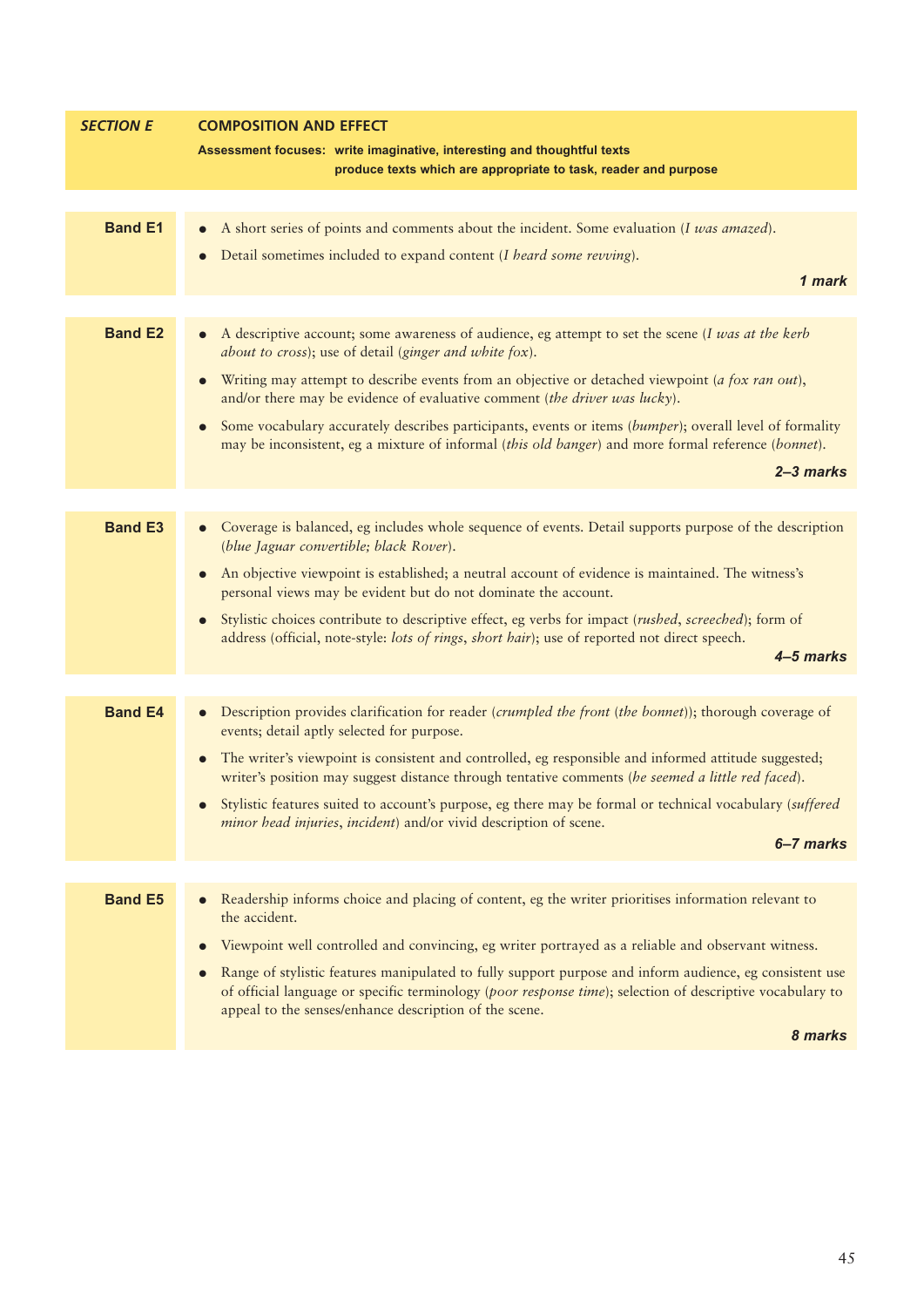#### **SENTENCE STRUCTURE PUNCTUATION & TEXT**

# **ORGANISATION**

|                                             |                                                                                                                                                       |         |                                                                                                         |       | <u>UNUANDALIUN</u>                  |  |  |
|---------------------------------------------|-------------------------------------------------------------------------------------------------------------------------------------------------------|---------|---------------------------------------------------------------------------------------------------------|-------|-------------------------------------|--|--|
|                                             | <b>Date of Accident</b>                                                                                                                               | 7/12/02 | <b>Time of Accident</b>                                                                                 | 18:00 |                                     |  |  |
|                                             | <b>What happened</b>                                                                                                                                  |         |                                                                                                         |       |                                     |  |  |
| noun phrase with simple<br>expansion $(D2)$ |                                                                                                                                                       |         | Well, I was walking home from a bad day at                                                              |       |                                     |  |  |
|                                             |                                                                                                                                                       |         | school when I head a sqwel that come from a<br>heghe. $\parallel$ bent down to look and I saw five baby |       |                                     |  |  |
| sentences start<br>repetitively (D2)        | fox's! So I carried on home to tell my mum (shes<br>relationship between<br>events indicated (D2)<br>a animal doter). I was about half way when a car |         |                                                                                                         |       |                                     |  |  |
|                                             | came zooming past me (going about 60-70                                                                                                               |         |                                                                                                         |       |                                     |  |  |
|                                             |                                                                                                                                                       |         | mph.) locarried on walking when I heard a crash                                                         |       | accurate use of<br>exclamation mark |  |  |
| simple phrase to<br>describe (D2)           | the car had swerved out of the way of a fox <sup>[1</sup> ] The<br>(D2)<br>car was red and small.) run to see if the diver                            |         |                                                                                                         |       |                                     |  |  |
|                                             |                                                                                                                                                       |         |                                                                                                         |       |                                     |  |  |
| simple phrase to<br>indicate position       | was ok. He was and so was the fox, but the car<br>was unfrountert. The fox, old ran $\left(\text{up the road}\right)$ not                             |         |                                                                                                         |       |                                     |  |  |
| (D2)                                        | relising what had happend.                                                                                                                            |         |                                                                                                         |       |                                     |  |  |
|                                             |                                                                                                                                                       |         |                                                                                                         |       |                                     |  |  |

| <b>SENTENCE</b>                                                                                                                                        | <b>COMPOSITION &amp; EFFECT</b>                                                                                                                                                                                                                                                                                                   |
|--------------------------------------------------------------------------------------------------------------------------------------------------------|-----------------------------------------------------------------------------------------------------------------------------------------------------------------------------------------------------------------------------------------------------------------------------------------------------------------------------------|
| <b>STRUCTURE,</b>                                                                                                                                      | Some description of the car (red and small), but other detail (a bad                                                                                                                                                                                                                                                              |
| <b>PUNCTUATION &amp;</b>                                                                                                                               | <i>day</i> ) does not always support the informative purpose of the account                                                                                                                                                                                                                                                       |
| <b>TEXT ORGANISATION</b>                                                                                                                               | $(E2)$ .                                                                                                                                                                                                                                                                                                                          |
| <b>Summary</b>                                                                                                                                         | Attempts to establish an objective view of the scene (saw five baby                                                                                                                                                                                                                                                               |
| Despite some insecure use<br>of tense (come, run),<br>sentence structures include<br>evidence of simply<br>expanded phrases and<br>some development to | $f(x's')$ are somewhat limited by the emphasis on the eyewitness's<br>role in the incident (E2).<br>Account includes a mixture of informal, conversational language<br>٠<br>(Well, $ok$ ) and more formal abbreviation $(mph)$ . There are some<br>attempts to describe sounds with precision (sqwel, zooming, crash)<br>$(E2)$ . |
| clarify the order of events.                                                                                                                           | Summary                                                                                                                                                                                                                                                                                                                           |
| These features, combined                                                                                                                               | The inclusion of some relevant detail supported by some descriptive                                                                                                                                                                                                                                                               |
| with mostly accurate                                                                                                                                   | vocabulary choices provides evidence for Band E2; however, greater                                                                                                                                                                                                                                                                |
| sentence demarcation, lead                                                                                                                             | emphasis on information relating to the fox or driver, rather than the                                                                                                                                                                                                                                                            |
| to an award of 2 marks.                                                                                                                                | eyewitness, would be necessary for the higher mark in this band.                                                                                                                                                                                                                                                                  |
| Band $D2 - 2$ marks                                                                                                                                    | Band $E2 - 2$ marks                                                                                                                                                                                                                                                                                                               |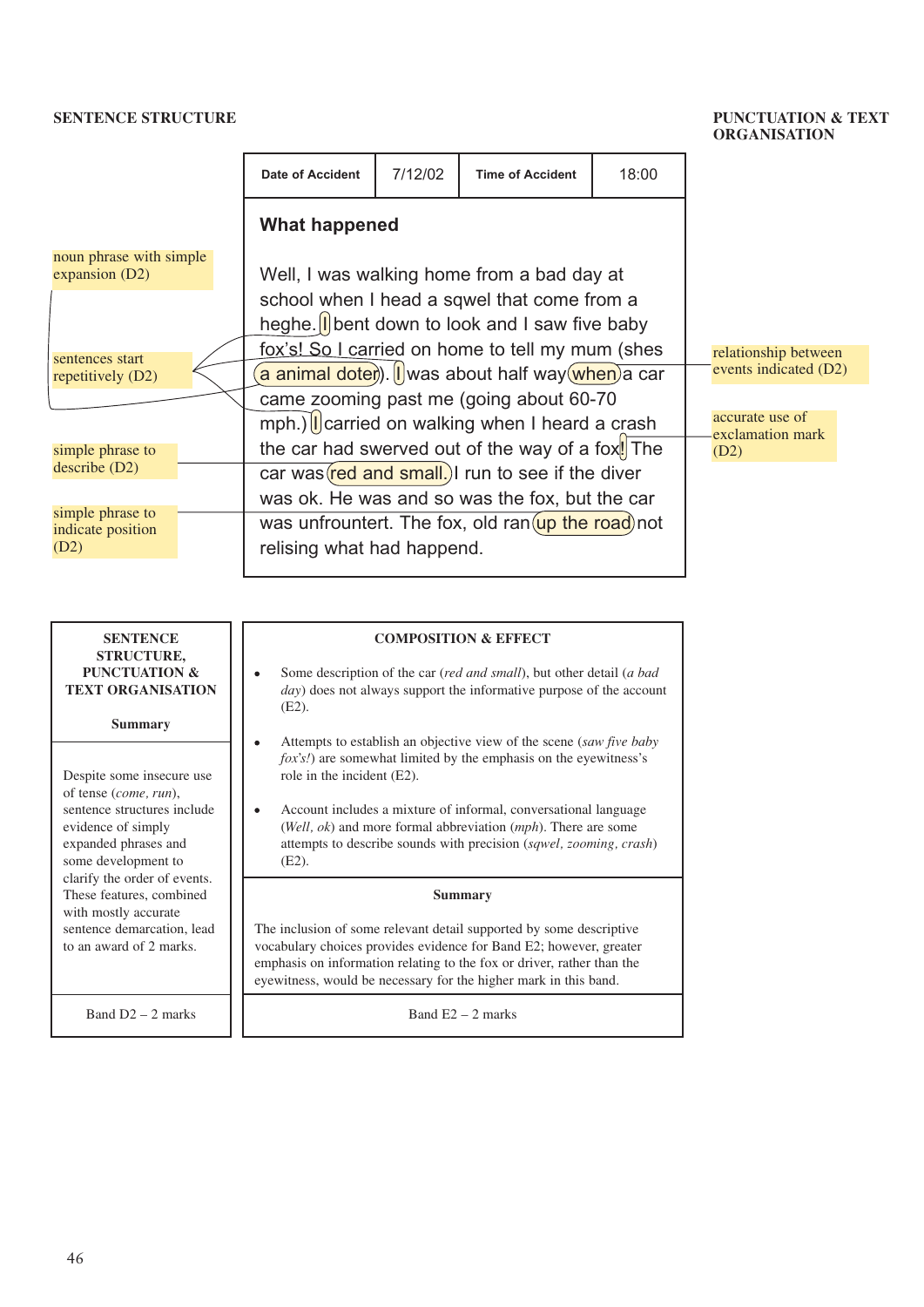#### **SENTENCE STRUCTURE PUNCTUATION & TEXT ORGANISATION**

|                                                                                                                                                                     | <b>Date of Accident</b>          | 4th November 03                                                                                                                                                                                                                                                                                         | <b>Time of Accident</b> | 3.25pm |                                                         |  |  |
|---------------------------------------------------------------------------------------------------------------------------------------------------------------------|----------------------------------|---------------------------------------------------------------------------------------------------------------------------------------------------------------------------------------------------------------------------------------------------------------------------------------------------------|-------------------------|--------|---------------------------------------------------------|--|--|
|                                                                                                                                                                     | <b>What happened</b>             |                                                                                                                                                                                                                                                                                                         |                         |        |                                                         |  |  |
| position indicated by<br>simple phrase (D2)                                                                                                                         |                                  | A fox was slowly walking across the road (then)<br>the driver came speeding down the road.) The                                                                                                                                                                                                         |                         |        | events expressed mainly<br>as a simple sequence<br>(D2) |  |  |
| simple connective<br>(D2)                                                                                                                                           |                                  | car tried to swerve away from the fox<br>(but) bash into a tree. As the driver was ok he<br>stepped out of the car to see if the fox was all<br>right. But unforchently the car was badly                                                                                                               |                         |        | evidence of                                             |  |  |
| repetition of<br>subject (D2)<br>limited expansion                                                                                                                  |                                  | damaged. The driver tried to catch the fox to<br>make sour It was not hurt The man called for                                                                                                                                                                                                           |                         |        | accurate sentence<br>demarcation (D2)                   |  |  |
| of noun phrase<br>(D2)                                                                                                                                              |                                  | help I went/over and took the man home.<br>The man phoned the police to let them know<br>what happend. The man gave them                                                                                                                                                                                |                         |        | inconsistent                                            |  |  |
| continuous action<br>expressed through verbs<br>(D2)                                                                                                                |                                  | a ruth detail) of he was speeding. hopfully the<br>man and the fox was not hurt.                                                                                                                                                                                                                        |                         |        |                                                         |  |  |
| <b>SENTENCE</b><br><b>STRUCTURE,</b><br><b>PUNCTUATION &amp;</b><br><b>TEXT ORGANISATION</b><br><b>Summary</b>                                                      | $\bullet$<br>was not hurt) (E2). | <b>COMPOSITION &amp; EFFECT</b><br>Some attempt to present detail of event sequence (called for help,<br>phoned the police); some explanation for audience (to make sour It<br>Writer mostly describes what happened from an objective position                                                         |                         |        |                                                         |  |  |
| Use of simple connectives<br>to link a basic sequence of<br>events, varied by<br>occasional expansion and<br>inclusion of phrases to<br>show position, leads to the |                                  | (a tree, The driver), with occasional comment suggesting writer's<br>attitude ( <i>unforchently</i> , <i>hopfully</i> ) (E2).<br>Some vocabulary choices are specific, supporting an accurate<br>depiction of events (bash, stepped), but other references are very<br>general (the car, the fox) (E2). |                         |        |                                                         |  |  |
| award of 2 marks. Mostly<br>accurate sentence<br>demarcation supports the<br>award of this mark.                                                                    |                                  | <b>Summary</b><br>Although the use of detail is not consistent, there is evidence of a simple<br>but relevant account of events to inform the audience. There is sufficient<br>evidence of a detached viewpoint to merit the higher mark in the band.                                                   |                         |        |                                                         |  |  |
| Band $D2 - 2$ marks                                                                                                                                                 |                                  | Band $E2 - 3$ marks                                                                                                                                                                                                                                                                                     |                         |        |                                                         |  |  |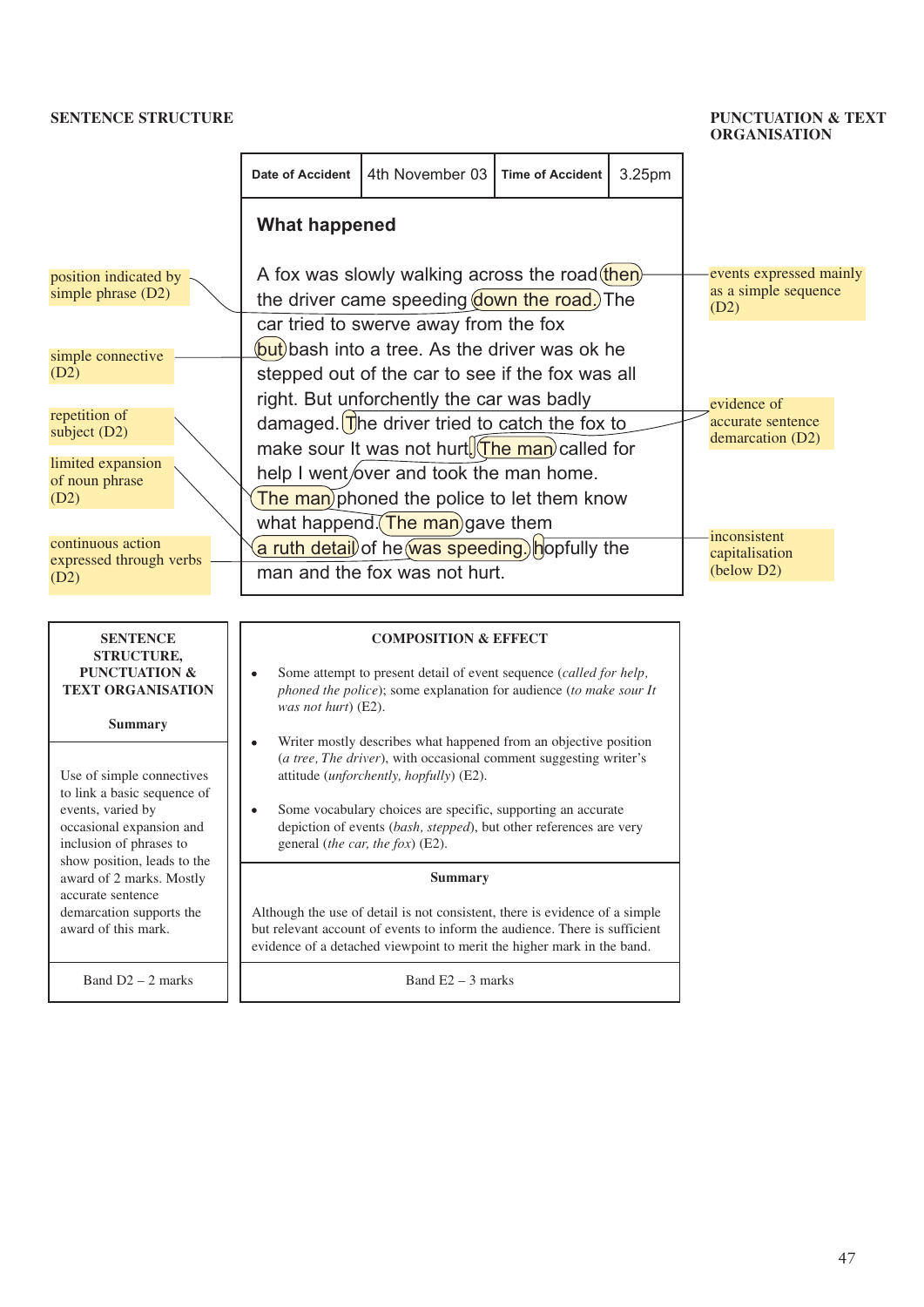#### **SENTENCE STRUCTURE PUNCTUATION & TEXT**

# **ORGANISATION**



48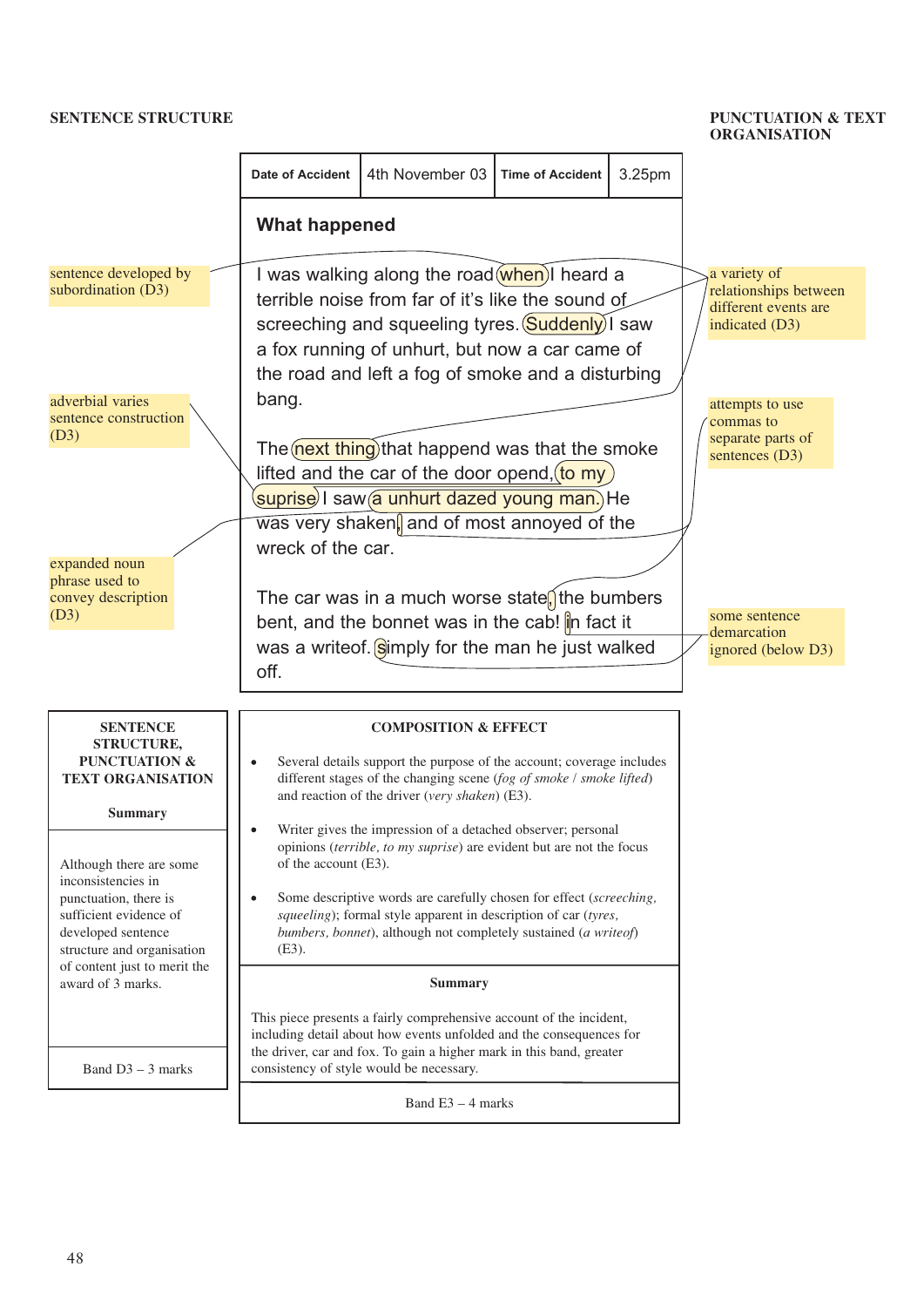#### **SENTENCE STRUCTURE PUNCTUATION & TEXT ORGANISATION**

|                                                                                                                                                                                                                         | <b>Date of Accident</b> | 12/3/03 | <b>Time of Accident</b>                                                                                                                                                                                                                                                                                                                                                                                                                                                                                                                                                                                                                                                                                                                                               | $4:00$ pm |                                                                                                                                                                                                                                                                                                                                                     |
|-------------------------------------------------------------------------------------------------------------------------------------------------------------------------------------------------------------------------|-------------------------|---------|-----------------------------------------------------------------------------------------------------------------------------------------------------------------------------------------------------------------------------------------------------------------------------------------------------------------------------------------------------------------------------------------------------------------------------------------------------------------------------------------------------------------------------------------------------------------------------------------------------------------------------------------------------------------------------------------------------------------------------------------------------------------------|-----------|-----------------------------------------------------------------------------------------------------------------------------------------------------------------------------------------------------------------------------------------------------------------------------------------------------------------------------------------------------|
|                                                                                                                                                                                                                         | <b>What happened</b>    |         |                                                                                                                                                                                                                                                                                                                                                                                                                                                                                                                                                                                                                                                                                                                                                                       |           |                                                                                                                                                                                                                                                                                                                                                     |
| some repetition of<br>sentence openings<br>(below D3)<br>expanded phrase for<br>spatial description<br>(D3)<br>adverbial varies<br>sentence<br>construction (D3)<br>subordinate clause<br>clarifies information<br>(D3) | could.                  |         | I was walking home from school and it was a<br>nice clear sunny day. But something happened.<br><b>I</b> was nearly home when I saw a little fox (on the)<br>opposite side of the road, now I'm an animal<br>lover, so I thought It was cool seeing a fox, so,<br>not thinking) shouted across the road, "Come<br>here Foxie, cmon, c'mon." The fox ran across<br>the road, but I only just noticed the car coming<br>towards it. The man who was driving the car saw<br>it just in time and he/swerved the car, but<br>unluckily straight into a tree. The fox was so<br>scared it scampered away. But the driver of the<br>car was very upset he had only got the car<br>yesterday and it was wrecked. I was so scared<br>he would blame me I ran home as fast as I |           | sentence shapes account<br>by indicating contrast<br>relationship between<br>previous sentence and<br>next section of text<br>(above D3)<br>a range of<br>punctuation,<br>including omission<br>apostrophes and<br>commas, is used<br>accurately (above<br>D3), but there is also<br>some inconsistency<br>in sentence<br>demarcation (below<br>D3) |
| <b>SENTENCE</b><br><b>STRUCTURE,</b><br><b>PUNCTUATION &amp;</b><br><b>TEXT ORGANISATION</b><br><b>Summary</b>                                                                                                          | ٠                       |         | <b>COMPOSITION &amp; EFFECT</b><br>The account describes the whole chain of events; explanation of the<br>eyewitness's thoughts and actions engages but is also mostly relevant<br>to the incident (not thinking I shouted) $(E3)$ .<br>The writer chooses to involve the eyewitness directly in the incident;                                                                                                                                                                                                                                                                                                                                                                                                                                                        |           |                                                                                                                                                                                                                                                                                                                                                     |
| Events are clearly<br>organised, and there is<br>evidence of expanded<br>sentences and correct<br>punctuation. However,                                                                                                 | $\bullet$               |         | however, an informative approach to events is also maintained (E3).<br>A conversational style is adopted (now, cool) and held fairly<br>consistently; some vocabulary choices support precise description<br>(scampered) (E3), although others are less specific (nice) (below E3).                                                                                                                                                                                                                                                                                                                                                                                                                                                                                   |           |                                                                                                                                                                                                                                                                                                                                                     |
| some repetition of sentence                                                                                                                                                                                             |                         |         | Summary                                                                                                                                                                                                                                                                                                                                                                                                                                                                                                                                                                                                                                                                                                                                                               |           |                                                                                                                                                                                                                                                                                                                                                     |
| structures and insecure<br>sentence punctuation limits<br>the mark to Band D3.                                                                                                                                          | scene.                  |         | The writer's decision to give the eyewitness a role in the accident slightly<br>weakens the focus on the key event; however, the moment-by-moment<br>record of happenings contributes to a full description of the unfolding                                                                                                                                                                                                                                                                                                                                                                                                                                                                                                                                          |           |                                                                                                                                                                                                                                                                                                                                                     |
| Band $D3 - 3$ marks                                                                                                                                                                                                     |                         |         | Band $E3 - 4$ marks                                                                                                                                                                                                                                                                                                                                                                                                                                                                                                                                                                                                                                                                                                                                                   |           |                                                                                                                                                                                                                                                                                                                                                     |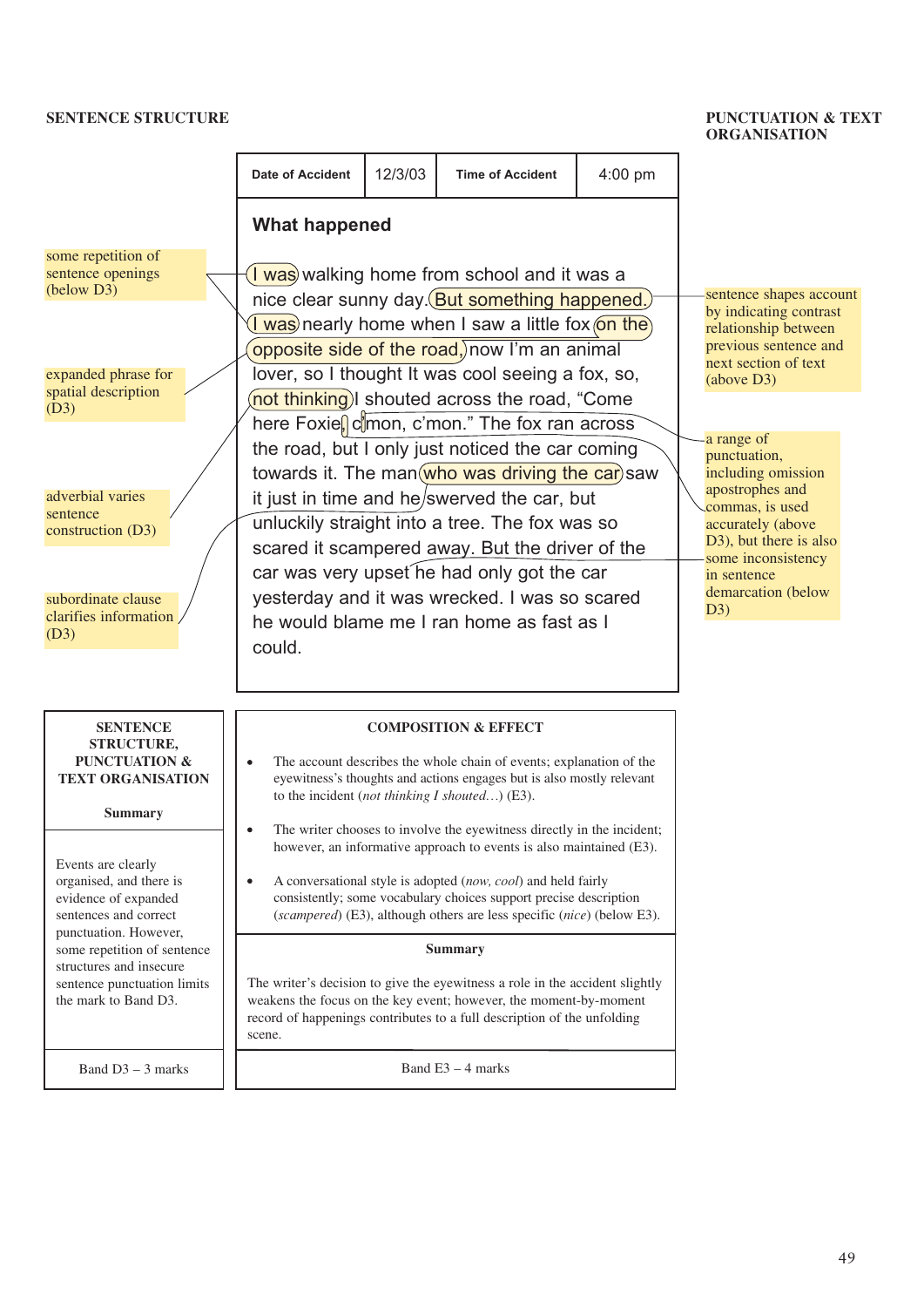#### **SENTENCE STRUCTURE PUNCTUATION & TEXT**

# **ORGANISATION**

|                                            | <b>Date of Accident</b> | 9.4.03                                                                                                                                                  | <b>Time of Accident</b>                                                                                                                                       | 8:35 |  |                                                                                            |  |
|--------------------------------------------|-------------------------|---------------------------------------------------------------------------------------------------------------------------------------------------------|---------------------------------------------------------------------------------------------------------------------------------------------------------------|------|--|--------------------------------------------------------------------------------------------|--|
| verb forms adapted for<br>purpose $(D4)$ : | <b>What happened</b>    |                                                                                                                                                         |                                                                                                                                                               |      |  | range of punctuation                                                                       |  |
| simple past -                              |                         |                                                                                                                                                         | As I was walking to school, a fox came out of                                                                                                                 |      |  | evident $(D4)$ ;<br>comma separates                                                        |  |
| continuous action                          |                         |                                                                                                                                                         | nowhere and ran infront of a car. The car<br>was)not speeding.)Due to the fox running on the                                                                  |      |  | sections within a<br>sentence                                                              |  |
|                                            |                         |                                                                                                                                                         | road the driver swerved into a tree to dodge the                                                                                                              |      |  |                                                                                            |  |
| passive                                    |                         | fox. The man (was) not (harmed) by this and got<br>out of his car. The fox $\left[\frac{1}{2}\right]$ not injured $\left[\frac{1}{2}\right]$ ran into a |                                                                                                                                                               |      |  |                                                                                            |  |
|                                            |                         |                                                                                                                                                         | nearby forest. The car was badly damaged as                                                                                                                   |      |  | insert comment<br>into a sentence                                                          |  |
|                                            |                         |                                                                                                                                                         | fumes came from the back of it. The bonnet was                                                                                                                |      |  |                                                                                            |  |
|                                            |                         |                                                                                                                                                         | in peices from it colliding with a tree. The man<br>was shocked and shaken up, although) not<br>physically injured. I asked the driver if he wanted           |      |  | omission<br>apostrophe used<br>correctly                                                   |  |
| complex sentences<br>with varied           |                         |                                                                                                                                                         | an ambulance but he replied "No, I'll be fine." As                                                                                                            |      |  |                                                                                            |  |
| connectives (D4)                           |                         |                                                                                                                                                         | I was there at the time.) phoned the fire brigade<br>to come right-away (because) I was afraid that the<br>car might set-alight. I tried to keep the man well |      |  | text organisation:<br>time-related<br>comments separate<br>sections of the<br>account (D4) |  |
|                                            |                         | away and calmed him down.                                                                                                                               |                                                                                                                                                               |      |  |                                                                                            |  |

| <b>SENTENCE</b><br><b>STRUCTURE,</b>                                                            | <b>COMPOSITION &amp; EFFECT</b>                                                                                                                                                                                                                                                 |
|-------------------------------------------------------------------------------------------------|---------------------------------------------------------------------------------------------------------------------------------------------------------------------------------------------------------------------------------------------------------------------------------|
| PUNCTUATION &<br><b>TEXT ORGANISATION</b>                                                       | Selection of detail builds a clear picture of events (fumes came from<br>the back of it, bonnet was in peices); description covers several<br>aspects of the situation (appearance of car, reaction of driver) (E4).                                                            |
| <b>Summary</b>                                                                                  | Eyewitness's comments suggest careful observation and responsible<br>attitude to the incident ( $I$ was afraid that the car ) (E4).                                                                                                                                             |
| Complex sentence<br>structures and adapted verb<br>forms give evidence for<br>Band D4; accurate | Stylistic choices include use of technical terms (colliding, physically<br><i>injured</i> ) and words that contribute to precise description ( <i>dodge</i> )<br>$(E4)$ .                                                                                                       |
| punctuation and control<br>over the organisation of the                                         | Summary                                                                                                                                                                                                                                                                         |
| text support the award of<br>4 marks.                                                           | The form of an account is adapted to provide a full description of events<br>from an informed point of view. Further coverage of the context of the<br>accident (eg positioning of car or fox at different points in time) would<br>be needed for the higher mark in this band. |
| Band $D4 - 4$ marks                                                                             | Band $E4 - 6$ marks                                                                                                                                                                                                                                                             |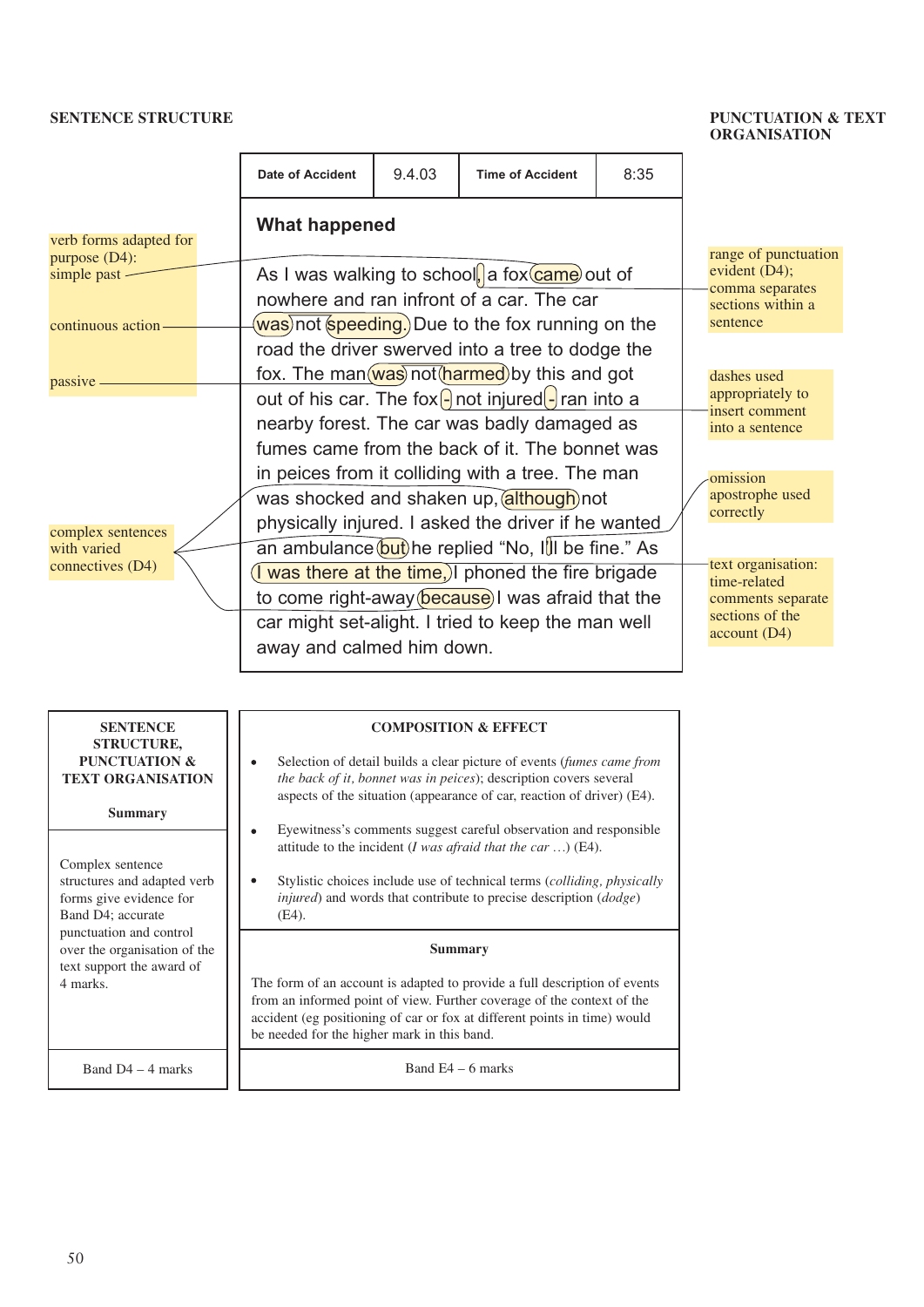#### **SENTENCE STRUCTURE** PUNCTUATION & TEXT<br> **PUNCTUATION & TEXT ORGANISATION**

| 3:30 pm<br>13/4/03<br><b>Date of Accident</b><br><b>Time of Accident</b><br><b>What happened</b><br>I was walking home from school taking my normal<br>route, when a small red car came skidding round the<br>bend. Suddenly a fox darted out, it was a young male)<br>pronouns and nouns are<br>fox who was limping slightly. (He) darted out - rather<br>expanded noun phrases<br>used in careful<br>include subordinate<br>quickly for a fox that was limping) - right in front of the<br>combination to provide<br>clauses, conveying<br>cohesion to the account,<br>car, the car swerved to avoid the creature, it then hit<br>information<br>avoid ambiguity and<br>economically (D4)<br>a tree.<br>support textual<br>organisation (D4)<br>Steam rose from the bonnet and boot, the front of the<br>adaptation of verb<br>car looked like an acordian and a front wheel had<br>forms to express a<br>range of meanings,<br>information is grouped<br>rolled off. I thought the driver (would be) hurt (badly) but<br>including time<br>to give shape to each<br>he was not, he stepped out of the car and checked it<br>section of text (D4),<br>reference and<br>description of the car;<br>possibility (D4)<br>over, he was a young man, no older than 21 and he<br>description of the<br>had short blonde hair. His red jumper and jeans were<br>driver<br>dirty and covered with sticks and leaves from the<br>additional words<br>tree.<br>included to suggest<br>nuance of meaning<br>(D4)<br>By this time the fox had darted away to safety. From<br>what I had seen and the way the driver was now<br>commas are used to<br>clarify the structure<br>pacing up and down, talking to someone on his<br>of long, complex<br>mobile phone, also the fact that the fox had darted<br>sentences (D4),<br>although elsewhere<br>away (rather quickly) they were both unhurt from the<br>there is evidence of<br>accident. The rescue people then came for the car,<br>comma splice<br>(below D4)<br>and I did not see the fox again.<br><b>SENTENCE</b><br><b>COMPOSITION &amp; EFFECT</b><br><b>STRUCTURE,</b><br><b>PUNCTUATION &amp;</b><br>Throughout the account, priority is given to comprehensive coverage<br>$\bullet$<br><b>TEXT ORGANISATION</b><br>of relevant information; detail used to give a full picture of the<br>driver's behaviour at different stages of the incident (E5).<br><b>Summary</b><br>Events depicted from the point of view of a thoughtful passer-by;<br>$\bullet$<br>careful differentiation of factual detail (covered with sticks and<br>leaves) and inference (From what I had seen) (E5).<br>Despite some weaknesses<br>in range and quality of<br>punctuation, ample<br>Stylistic features, including figurative language (looked like an<br>$\bullet$<br>acordian), verbs for precision (skidding, darted, limping) and formal<br>evidence of complex and<br>varied sentence structures<br>reference (normal route), combine to present an informative, vividly<br>and the consistent control<br>described account (E5).<br>of textual organisation<br>merit the award of<br><b>Summary</b><br>4 marks.<br>The apt selection of content and use of stylistic features to engage and<br>inform produce a developed and purposeful description of events, as if<br>seen through the eyes of an observant witness. The account justifies the<br>award of 8 marks.<br>Band D4 - 4 marks<br>Band $E5 - 8$ marks<br>51 |  |  |  | UNUANISATIUN |
|---------------------------------------------------------------------------------------------------------------------------------------------------------------------------------------------------------------------------------------------------------------------------------------------------------------------------------------------------------------------------------------------------------------------------------------------------------------------------------------------------------------------------------------------------------------------------------------------------------------------------------------------------------------------------------------------------------------------------------------------------------------------------------------------------------------------------------------------------------------------------------------------------------------------------------------------------------------------------------------------------------------------------------------------------------------------------------------------------------------------------------------------------------------------------------------------------------------------------------------------------------------------------------------------------------------------------------------------------------------------------------------------------------------------------------------------------------------------------------------------------------------------------------------------------------------------------------------------------------------------------------------------------------------------------------------------------------------------------------------------------------------------------------------------------------------------------------------------------------------------------------------------------------------------------------------------------------------------------------------------------------------------------------------------------------------------------------------------------------------------------------------------------------------------------------------------------------------------------------------------------------------------------------------------------------------------------------------------------------------------------------------------------------------------------------------------------------------------------------------------------------------------------------------------------------------------------------------------------------------------------------------------------------------------------------------------------------------------------------------------------------------------------------------------------------------------------------------------------------------------------------------------------------------------------------------------------------------------------------------------------------------------------------------------------------------------------------------------------------------------------------------------------------------------------------------------------------------------------------------------------------------------------------------------------------------------------------------------------------------------------------------------------------------------------------------------------------------------|--|--|--|--------------|
|                                                                                                                                                                                                                                                                                                                                                                                                                                                                                                                                                                                                                                                                                                                                                                                                                                                                                                                                                                                                                                                                                                                                                                                                                                                                                                                                                                                                                                                                                                                                                                                                                                                                                                                                                                                                                                                                                                                                                                                                                                                                                                                                                                                                                                                                                                                                                                                                                                                                                                                                                                                                                                                                                                                                                                                                                                                                                                                                                                                                                                                                                                                                                                                                                                                                                                                                                                                                                                                                     |  |  |  |              |
|                                                                                                                                                                                                                                                                                                                                                                                                                                                                                                                                                                                                                                                                                                                                                                                                                                                                                                                                                                                                                                                                                                                                                                                                                                                                                                                                                                                                                                                                                                                                                                                                                                                                                                                                                                                                                                                                                                                                                                                                                                                                                                                                                                                                                                                                                                                                                                                                                                                                                                                                                                                                                                                                                                                                                                                                                                                                                                                                                                                                                                                                                                                                                                                                                                                                                                                                                                                                                                                                     |  |  |  |              |
|                                                                                                                                                                                                                                                                                                                                                                                                                                                                                                                                                                                                                                                                                                                                                                                                                                                                                                                                                                                                                                                                                                                                                                                                                                                                                                                                                                                                                                                                                                                                                                                                                                                                                                                                                                                                                                                                                                                                                                                                                                                                                                                                                                                                                                                                                                                                                                                                                                                                                                                                                                                                                                                                                                                                                                                                                                                                                                                                                                                                                                                                                                                                                                                                                                                                                                                                                                                                                                                                     |  |  |  |              |
|                                                                                                                                                                                                                                                                                                                                                                                                                                                                                                                                                                                                                                                                                                                                                                                                                                                                                                                                                                                                                                                                                                                                                                                                                                                                                                                                                                                                                                                                                                                                                                                                                                                                                                                                                                                                                                                                                                                                                                                                                                                                                                                                                                                                                                                                                                                                                                                                                                                                                                                                                                                                                                                                                                                                                                                                                                                                                                                                                                                                                                                                                                                                                                                                                                                                                                                                                                                                                                                                     |  |  |  |              |
|                                                                                                                                                                                                                                                                                                                                                                                                                                                                                                                                                                                                                                                                                                                                                                                                                                                                                                                                                                                                                                                                                                                                                                                                                                                                                                                                                                                                                                                                                                                                                                                                                                                                                                                                                                                                                                                                                                                                                                                                                                                                                                                                                                                                                                                                                                                                                                                                                                                                                                                                                                                                                                                                                                                                                                                                                                                                                                                                                                                                                                                                                                                                                                                                                                                                                                                                                                                                                                                                     |  |  |  |              |
|                                                                                                                                                                                                                                                                                                                                                                                                                                                                                                                                                                                                                                                                                                                                                                                                                                                                                                                                                                                                                                                                                                                                                                                                                                                                                                                                                                                                                                                                                                                                                                                                                                                                                                                                                                                                                                                                                                                                                                                                                                                                                                                                                                                                                                                                                                                                                                                                                                                                                                                                                                                                                                                                                                                                                                                                                                                                                                                                                                                                                                                                                                                                                                                                                                                                                                                                                                                                                                                                     |  |  |  |              |
|                                                                                                                                                                                                                                                                                                                                                                                                                                                                                                                                                                                                                                                                                                                                                                                                                                                                                                                                                                                                                                                                                                                                                                                                                                                                                                                                                                                                                                                                                                                                                                                                                                                                                                                                                                                                                                                                                                                                                                                                                                                                                                                                                                                                                                                                                                                                                                                                                                                                                                                                                                                                                                                                                                                                                                                                                                                                                                                                                                                                                                                                                                                                                                                                                                                                                                                                                                                                                                                                     |  |  |  |              |
|                                                                                                                                                                                                                                                                                                                                                                                                                                                                                                                                                                                                                                                                                                                                                                                                                                                                                                                                                                                                                                                                                                                                                                                                                                                                                                                                                                                                                                                                                                                                                                                                                                                                                                                                                                                                                                                                                                                                                                                                                                                                                                                                                                                                                                                                                                                                                                                                                                                                                                                                                                                                                                                                                                                                                                                                                                                                                                                                                                                                                                                                                                                                                                                                                                                                                                                                                                                                                                                                     |  |  |  |              |
|                                                                                                                                                                                                                                                                                                                                                                                                                                                                                                                                                                                                                                                                                                                                                                                                                                                                                                                                                                                                                                                                                                                                                                                                                                                                                                                                                                                                                                                                                                                                                                                                                                                                                                                                                                                                                                                                                                                                                                                                                                                                                                                                                                                                                                                                                                                                                                                                                                                                                                                                                                                                                                                                                                                                                                                                                                                                                                                                                                                                                                                                                                                                                                                                                                                                                                                                                                                                                                                                     |  |  |  |              |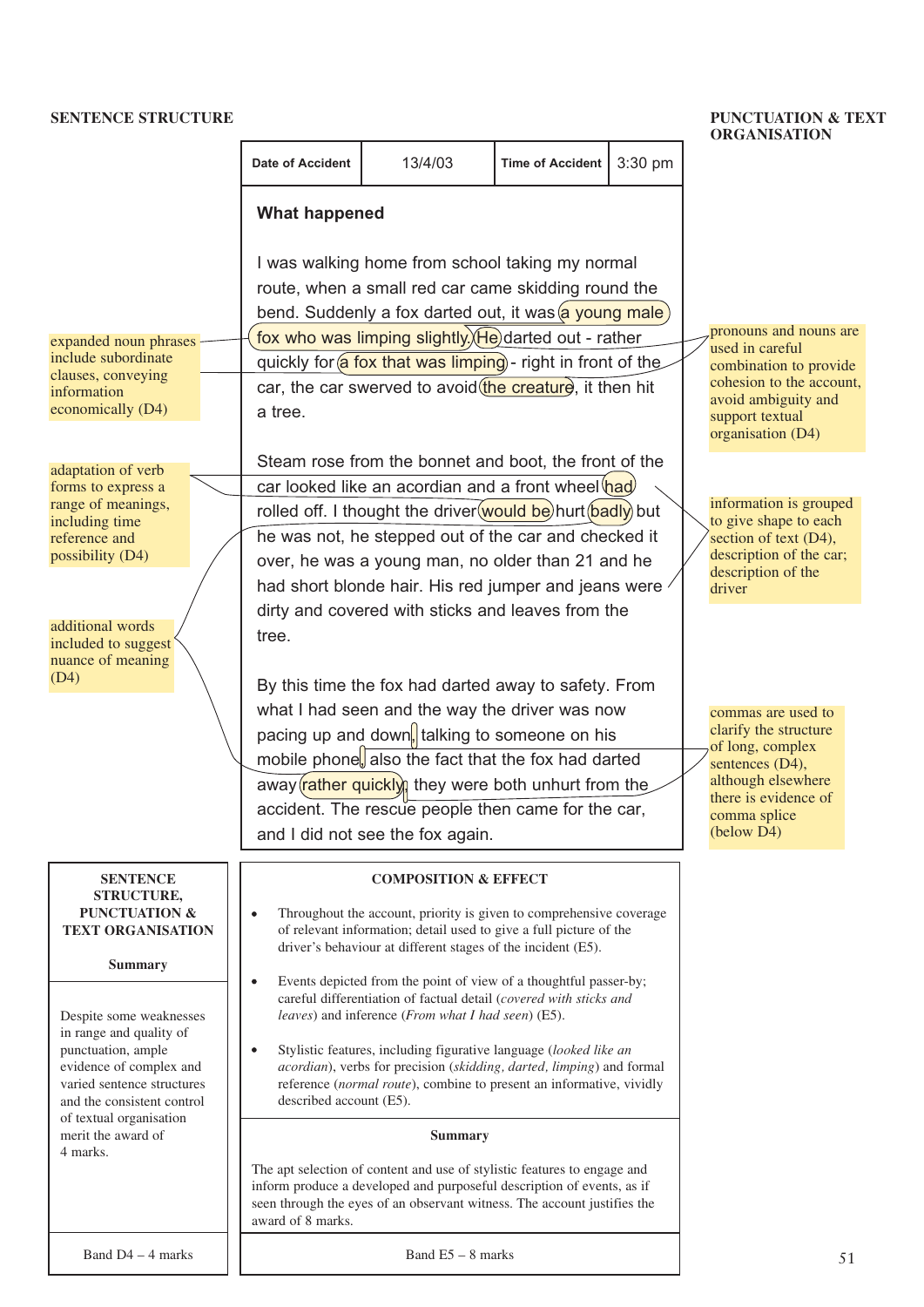# **The spelling test**

## **The spelling test**

The words omitted from the children's spelling test booklet are those printed in **bold** in the version below.

| <b>Olympic Games</b>                                         | The Games are officially declared open with the<br>raising of the Olympic flag. Doves are released |
|--------------------------------------------------------------|----------------------------------------------------------------------------------------------------|
| Every four years thousands of athletes come together         | into the air as a $\frac{\text{symbol}}{\text{symbol}}$ of peace.                                  |
| to take part in the Olympic Games. It is one of the          |                                                                                                    |
| biggest<br>sporting events in the world.                     | highly significant moment is the lighting of the                                                   |
|                                                              | throughout<br>Olympic Flame, which remains alight ____                                             |
| The Games are based on competitions held in Ancient          | the Games.                                                                                         |
| Greece. All <b>fighting</b> , across the Greek               |                                                                                                    |
| world, <b>stopped</b> during the Games. These were           |                                                                                                    |
| part of a religious ________ <b>festival</b> held to honour  |                                                                                                    |
| the Greek god, Zeus. The ancient Greeks thought it was       |                                                                                                    |
| very important for people to exercise their minds, as well   |                                                                                                    |
| as their <b>bodies</b>                                       | Several events in the Olympics today, such as running,                                             |
|                                                              | boxing and <b>wrestling</b> , were also popular in the                                             |
| The first recorded Games took place _____ approximately      | ancient Games. Some aspects of the Olympics have been                                              |
| two and a half thousand years ago. In the nineteenth century | transformed by changes in technology.                                                              |
| the modern Olympics were developed to                        | For example, events can now be <b>judged</b> with                                                  |
| encourage young athletes and to promote                      | greater <b>accuracy</b> because of sophisticated                                                   |
| peace between different countries.                           | measuring equipment.                                                                               |
| The opening of the Games is ______ extremely                 | An ______ <b>audience</b> _______ of many millions watches on                                      |
| impressive. The Greek athletes lead the procession into the  | television, enjoying the <b>colourful</b> ceremonies                                               |
| original<br>stadium, as a reminder of the                    | and many exciting competitions.                                                                    |
| Olympics. The other teams ________ follow ________ in        |                                                                                                    |
| alphabetical order.                                          |                                                                                                    |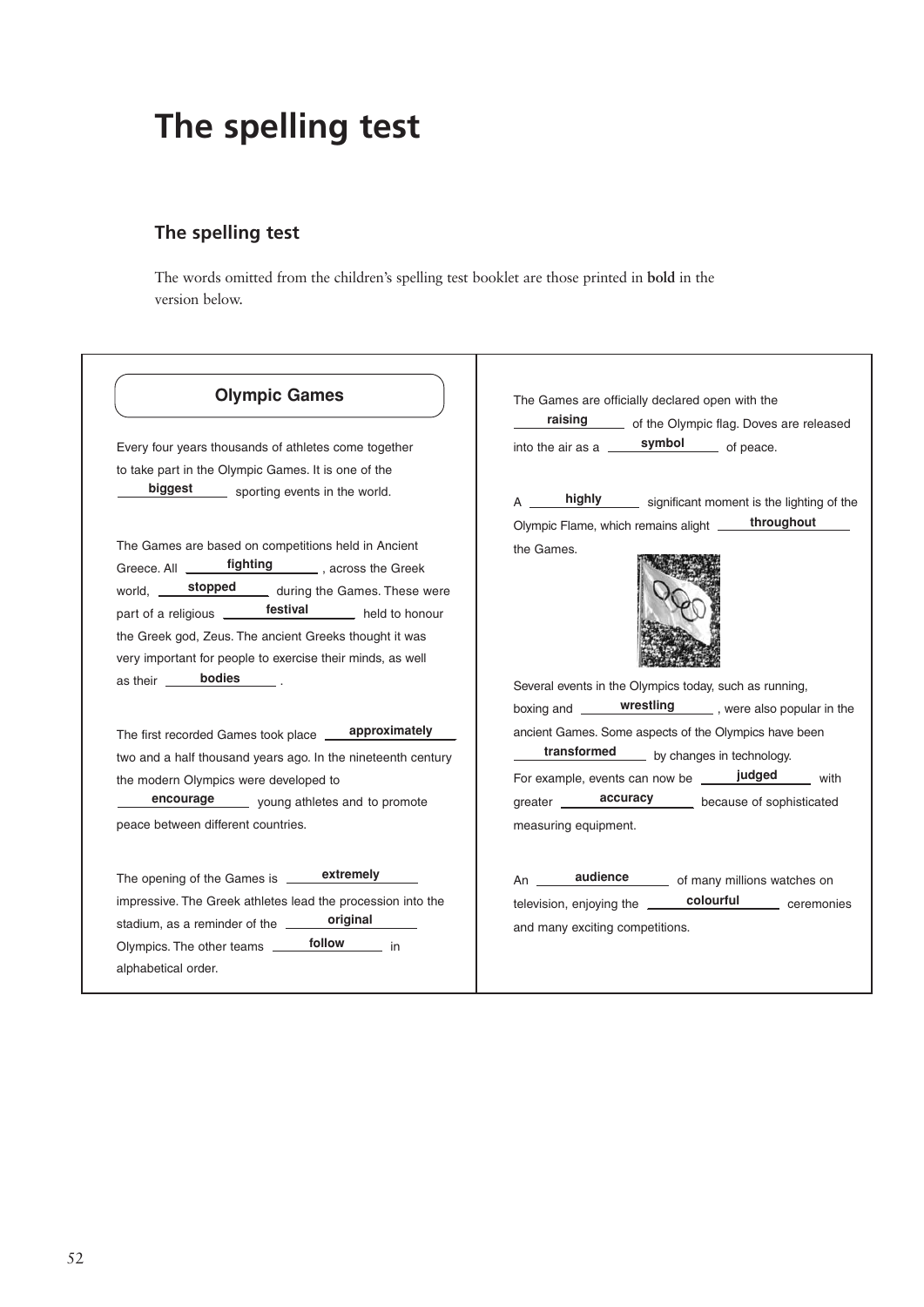|  | Quick reference mark scheme for the spelling test |  |  |  |  |
|--|---------------------------------------------------|--|--|--|--|
|--|---------------------------------------------------|--|--|--|--|

| 1.  | biggest       | 11. | raising     |  |
|-----|---------------|-----|-------------|--|
| 2.  | fighting      | 12. | symbol      |  |
| 3.  | stopped       | 13. | highly      |  |
| 4.  | festival      | 14. | throughout  |  |
| 5.  | bodies        | 15. | wrestling   |  |
| 6.  | approximately | 16. | transformed |  |
| 7.  | encourage     | 17. | judged      |  |
| 8.  | extremely     | 18. | accuracy    |  |
| 9.  | original      | 19. | audience    |  |
| 10. | follow        | 20. | colourful   |  |
|     |               |     |             |  |

### *Scoring spelling*

Markers will complete the total mark box, calculate the spelling mark, and enter this in the back of the shorter writing task and spelling test booklet.

| <b>Number of</b><br>correct words | <b>Spelling</b><br>test mark |
|-----------------------------------|------------------------------|
| 0                                 | O                            |
| $1 - 3$                           | 1                            |
| $4 - 6$                           | $\overline{2}$               |
| $7 - 9$                           | 3                            |
| $10 - 12$                         | 4                            |
| $13 - 15$                         | 5                            |
| $16 - 18$                         | 6                            |
| $19 - 20$                         |                              |